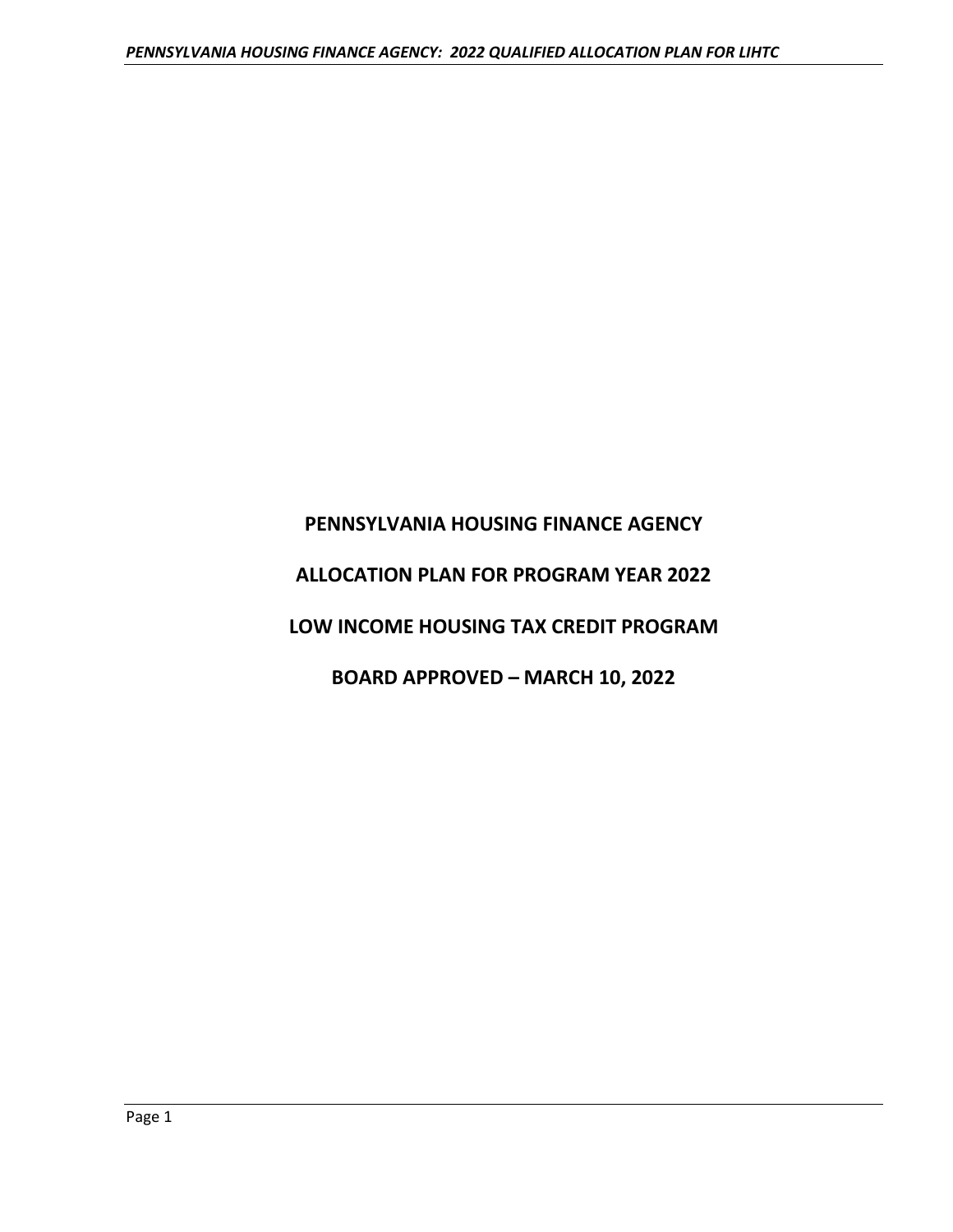# **TABLE OF CONTENTS**

 **Page** 

| 1. VISION |                                                                                                 | 5                       |
|-----------|-------------------------------------------------------------------------------------------------|-------------------------|
|           | 2. APPLICATION PROCESSING                                                                       |                         |
| 2.1       | <b>OVERVIEW AND APPLICATION SUBMISSION DEADLINES</b>                                            | 6                       |
| 2.2       | <b>GENERAL PROCESSING INFORMATION AND FEES</b>                                                  | 6                       |
| 2.3       | <b>APPLICATION SUBMISSION REQUIREMENTS</b>                                                      | $\overline{\mathbf{z}}$ |
| 2.4       | <b>MAXIMUM COMPETITIVE 9% TAX CREDIT AWARD</b>                                                  | 9                       |
| 2.5       | <b>NONPROFIT SET-ASIDE OF COMPETITIVE 9% TAX CREDITS</b>                                        | 9                       |
| 2.6       | QUALIFIED CENSUS TRACTS, DIFFICULT DEVELOPMENT AREAS AND<br><b>STATE DESIGNATED BASIS BOOST</b> | 10                      |
| 2.7       | DEVELOPMENTS REQUESTING 4% TAX CREDITS WITH<br><b>TAX EXEMPT BONDS</b>                          | 10                      |
| 2.8       | PLACED-IN-SERVICE/CARRYOVER ALLOCATION - COMPETITIVE<br><b>9% TAX CREDITS</b>                   | 11                      |
| 2.9       | <b>REALLOCATIONS - COMPETITIVE 9% TAX CREDITS</b>                                               | 11                      |
| 2.10      | COST CERTIFICATION REVIEW AND ISSUANCE OF IRS FORM(s) 8609                                      | 11                      |
| 2.11      | <b>RESTRICTIVE COVENANT AGREEMENT</b>                                                           | 12                      |
| 2.12      | <b>COMPLIANCE</b>                                                                               | 12                      |
| 2.13      | <b>FEDERAL SUBSIDY LAYERING REVIEWS</b>                                                         | 13                      |
| 2.14      | <b>INCOME AVERAGING</b>                                                                         | 14                      |
| 2.15      | OTHER AGENCY FINANCING AND REQUESTS FOR ADDITIONAL<br><b>COMPETITIVE 9% TAX CREDITS</b>         | 14                      |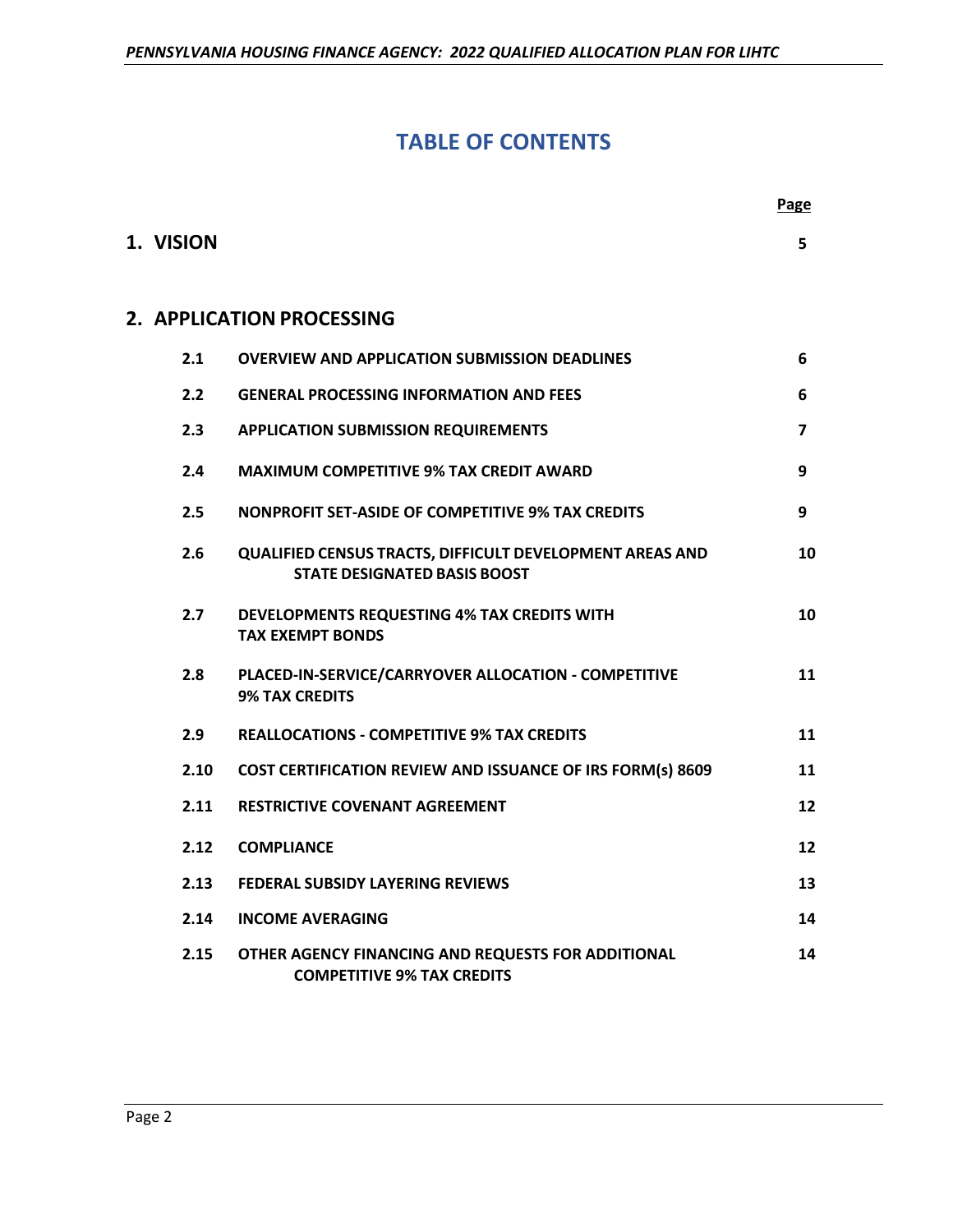# **3. THRESHOLD CRITERIA**

| 3.1 | <b>OVERVIEW</b>                           | 15 |
|-----|-------------------------------------------|----|
| 3.2 | <b>GENERAL THRESHOLD CRITERIA</b>         | 15 |
| 3.3 | DEVELOPMENT DESIGN THRESHOLD CRITERIA     | 20 |
| 3.4 | <b>MAXIMUM PER UNIT BASIS LIMITATIONS</b> | 24 |
| 3.5 | <b>DEVELOPER'S FEE</b>                    | 25 |
| 3.6 | DEVELOPMENTS WITH MULTIPLE BUILDINGS      | 26 |

# **4. SELECTION CRITERIA AND PROCESS**

| 4.1                        | <b>OVERVIEW</b>                                                                |                  | 27 |
|----------------------------|--------------------------------------------------------------------------------|------------------|----|
| 4.2                        | SET-ASIDES, POOLS AND PREFERENCES - COMPETITIVE 9% TAX CREDITS                 |                  | 27 |
| 4.3                        | SELECTION OF APPLICATIONS - COMPETITIVE 9% TAX CREDITS                         |                  | 31 |
| 4.4                        | ADDITIONAL RESOURCES, SUBSEQUENT EVENTS AND<br><b>SUPPLEMENTAL INFORMATION</b> |                  | 31 |
| 4.5                        | <b>RANKING OF DEVELOPMENTS - COMPETITIVE 9% TAX CREDITS</b>                    |                  | 32 |
|                            | <b>EXHIBIT SC2022 - SELECTION CRITERIA</b>                                     |                  | 33 |
|                            | A. COMMUNITY AND ECONOMIC IMPACT                                               | <b>37 POINTS</b> | 34 |
|                            | <b>B. RESIDENT POPULATION AND SERVICES</b>                                     | <b>55 POINTS</b> | 39 |
|                            | <b>C. DEVELOPMENT CHARACTERISTICS</b>                                          | <b>30 POINTS</b> | 42 |
|                            | <b>D. DEVELOPMENT TEAM AND PROCESS</b>                                         | <b>91 POINTS</b> | 44 |
|                            | <b>E. DEVELOPMENT COST SAVINGS</b><br>Note: scoring suspended for 2022         | <b>10 POINTS</b> | 49 |
|                            | <b>F. COMPLETE APPLICATION PACKAGE</b>                                         | <b>5 POINTS</b>  | 50 |
| 51<br><b>EXHIBIT URBAN</b> |                                                                                |                  |    |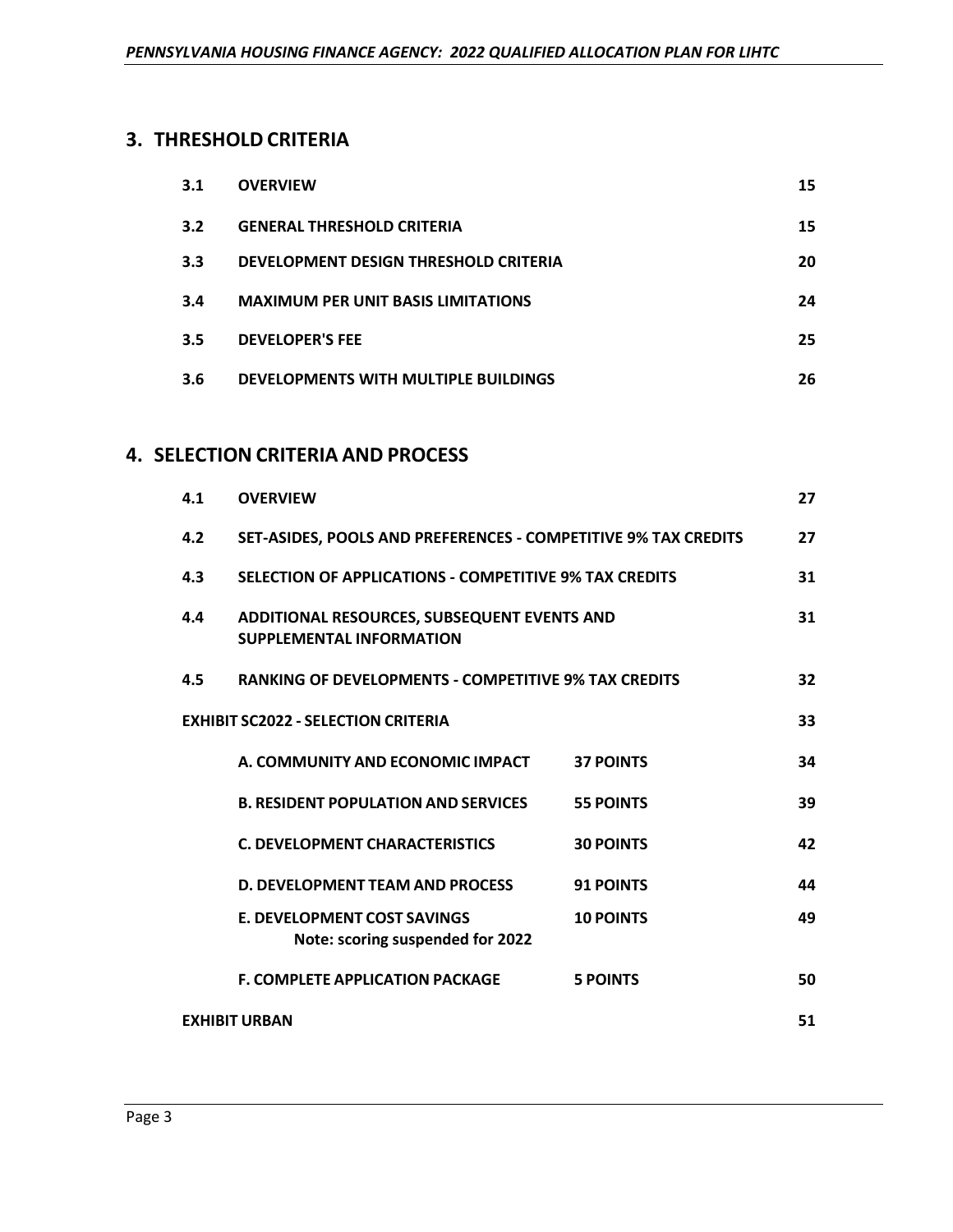# **5. WAIVERS**

| 5.1 | <b>APPLICATION WAIVER REQUESTS</b>    | 52 |
|-----|---------------------------------------|----|
| 5.2 | <b>MAXIMUM BASIS PER UNIT</b>         | 52 |
| 5.3 | STATE DESIGNATED 130% BASIS BOOST     | 53 |
| 5.4 | <b>DEVELOPER'S FEE</b>                | 53 |
| 5.5 | DEVELOPMENT DESIGN THRESHOLD CRITERIA | 54 |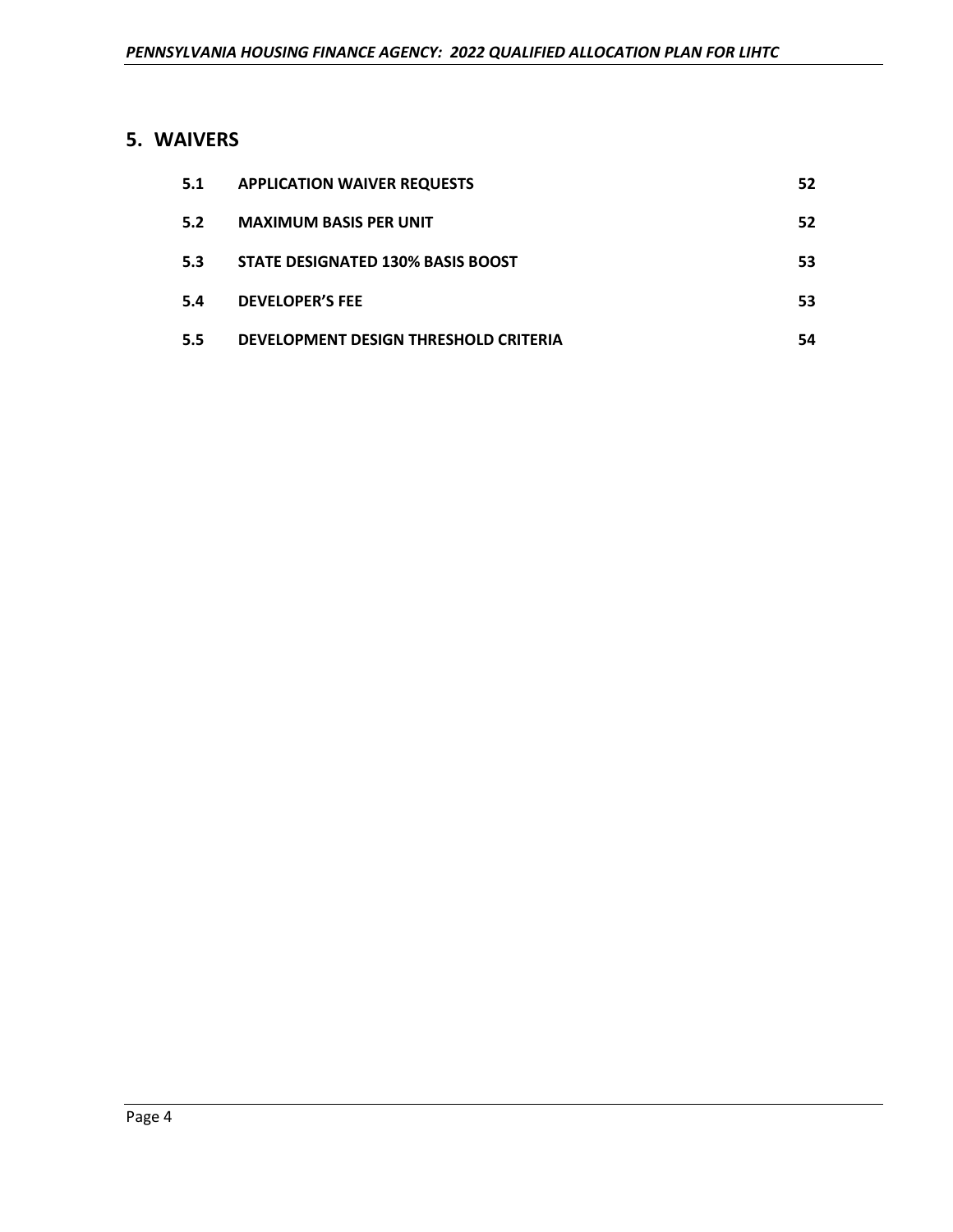# **1. Vision**

In order to make the Commonwealth of Pennsylvania a better place to live while fostering community and economic development, the Pennsylvania Housing Finance Agency (the "Agency") provides the capital for decent, safe, and affordable homes and apartments for older adults, persons of modest means, and those with special housing needs. Through its multifamily funding programs, the Agency encourages the new construction and preservation of developments that address housing insecurity for the most vulnerable, support neighborhood revitalization, is responsive to social inequities and disparities, provides opportunities in areas that lack affordable housing options and affirmatively furthers fair housing in the Commonwealth. The Agency is committed to the principles outlined above and to maximizing the production and preservation of quality affordable rental housing for the longest term possible. As a key element of the Agency's commitment to the preservation of affordable rental housing, the Agency is pro-active in encouraging the thoughtful refinancing and recapitalization of properties in its portfolio.

The Agency administers the Federal Low Income Housing Tax Credit Program ("Tax Credit Program") in the Commonwealth. Pursuant to federal law governing the Tax Credit Program, the Agency adopts a plan (the "Allocation Plan") outlining the allocation priorities and procedures to be followed in distributing Federal Low Income Housing Tax Credits ("Tax Credits") based on the housing needs of the Commonwealth. Adoption of the Allocation Plan requires approval by the Governor after a public hearing.

In the event there are changes in federal law subsequent to the adoption of this Allocation Plan or additional regulatory guidance or clarifications regarding the Tax Credit Program become available, the Agency reserves the right to modify, to supplement or to make conforming amendments to this Allocation Plan and all related documents without formal amendment or additional public hearings. In addition to notifying affected Tax Credit Program Applicants, information about such subsequent changes will be posted on the Agency's website at *www.phfa.org*.

The Agency administers other funding resources that support the development of affordable rental housing, such as the Pennsylvania Housing Tax Credit, PHARE, PennHOMEs and Housing Trust Fund. These funding resources are often used in conjunction with the Tax Credit Program, but may have different processing and selection criteria which are not included in the Qualified Allocation Plan. Each of those programs have their own guidelines which can be found on the Agency's website at [www.phfa.org.](http://www.phfa.org/)

This Allocation Plan meets the requirements outlined in Section 1909-G of Article XIX-G of the Pennsylvania Code which establishes the Pennsylvania Housing Tax Credit. Section 1909-G requires the Agency to issue guidelines and procedures for the administration of the Pennsylvania Housing Tax Credit in conjunction with this Allocation Plan and, when possible, to administer the Pennsylvania Housing Tax Credit using the same guidelines, procedures and priorities used to administer the Tax Credit Program. More information regarding the Pennsylvania Housing Tax Credit is available on the Agency's website at www.phfa.org.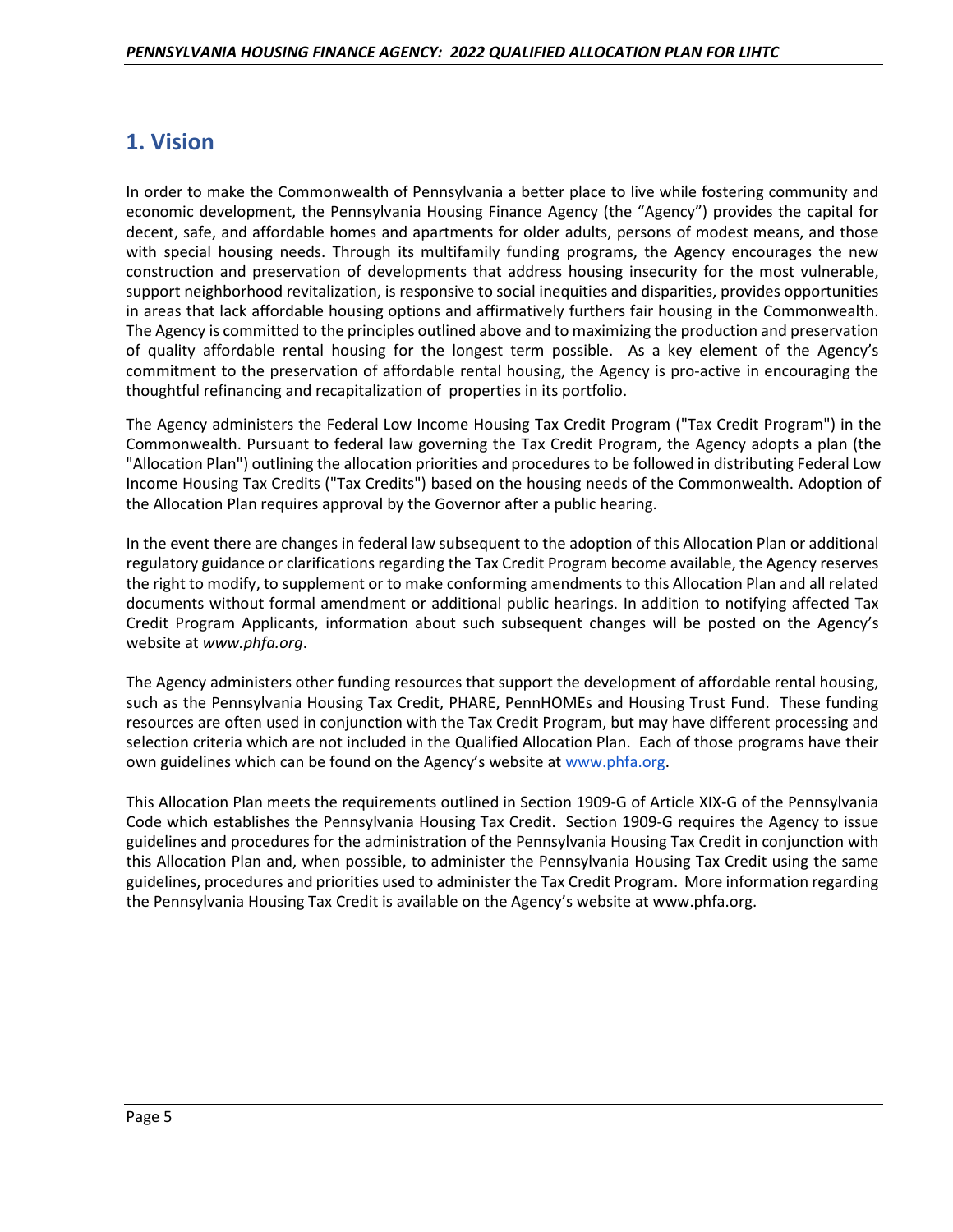# **2. Application Processing**

# **2.1 OVERVIEW AND APPLICATION SUBMISSION DEADLINES**

This Allocation Plan shall govern Applications for Tax Credits ("Application") for annual awards of Tax Credits in 2022. The Agency awards Competitive 9% Tax Credits to developments through an annual funding round; additionally, the Agency awards 4% Tax Credits for developments which are financed with tax-exempt bonds outside of the annual funding round ("4% Tax Credits with Tax-Exempt Bonds") .

For a development to be considered for a reservation of Competitive 9% Tax Credits in 2022, the entire Application package, including all exhibits, must be received by the Agency **no later than 3:00 p.m. on June 30, 2022** (or such other deadline as may be established by the Agency on its website). Applications (which include receipt of an electronic submission and hard copy) not received by the closing date of the submission cycle will not be considered.

For a development to be considered for a reservation of 4% Tax Credits with Tax-Exempt Bonds in 2022, the deadline for applications is posted on the Agency's website at www.phfa.org..

In advance of submitting an Application package for Competitive 9% Tax Credits, Applicants must submit an "Intent to Submit a Tax Credit Application - Fact Sheet and Development Synopsis" (see 2022 Guidelines for form and submission guidance) no later than 60 days prior to application deadline). This submission is a mandatory requirement for the Tax Credit Program.

In advance of submitting an Application package for 4% Tax Credits with Tax-Exempt Bonds, the Applicant should refer to the Agency's website at www.phfa.org/mhp/developers/loans.aspx for specific requirements.

The Agency will evaluate the Applications based upon the requirements set forth herein and may request additional information from Applicants at any time during the processing of an Application in its discretion.

To achieve its affordable housing mission and to affirmatively further fair housing in the Commonwealth, the Agency reserves the right to amend, modify or waive specific nonmaterial submission requirements or requisite documentation.

The Agency may issue supplemental policy and guideline announcements affecting this Allocation Plan. Furthermore, the Agency reserves the right to suspend or otherwise alter the submission requirements and timelines in its discretion. Please refer to the Agency's website at www.phfa.org.

It is the Applicant's responsibility to be familiar and compliant with all Tax Credit Program requirements, the regulations, and the Internal Revenue Code (the "Code"), in effect both now and in the future, as applicable to any Application in the Tax Credit Program. **Applicants must disclose all relevant information in the Application to provide the Agency with a full understanding of the proposed Project.**

#### **2.2 GENERAL PROCESSING INFORMATION AND FEES**

Upon receipt of an Application, the Agency will review all information submitted for compliance with the Threshold Criteria (see Section 3). The Agency may elect to conduct a development site visit. The Agency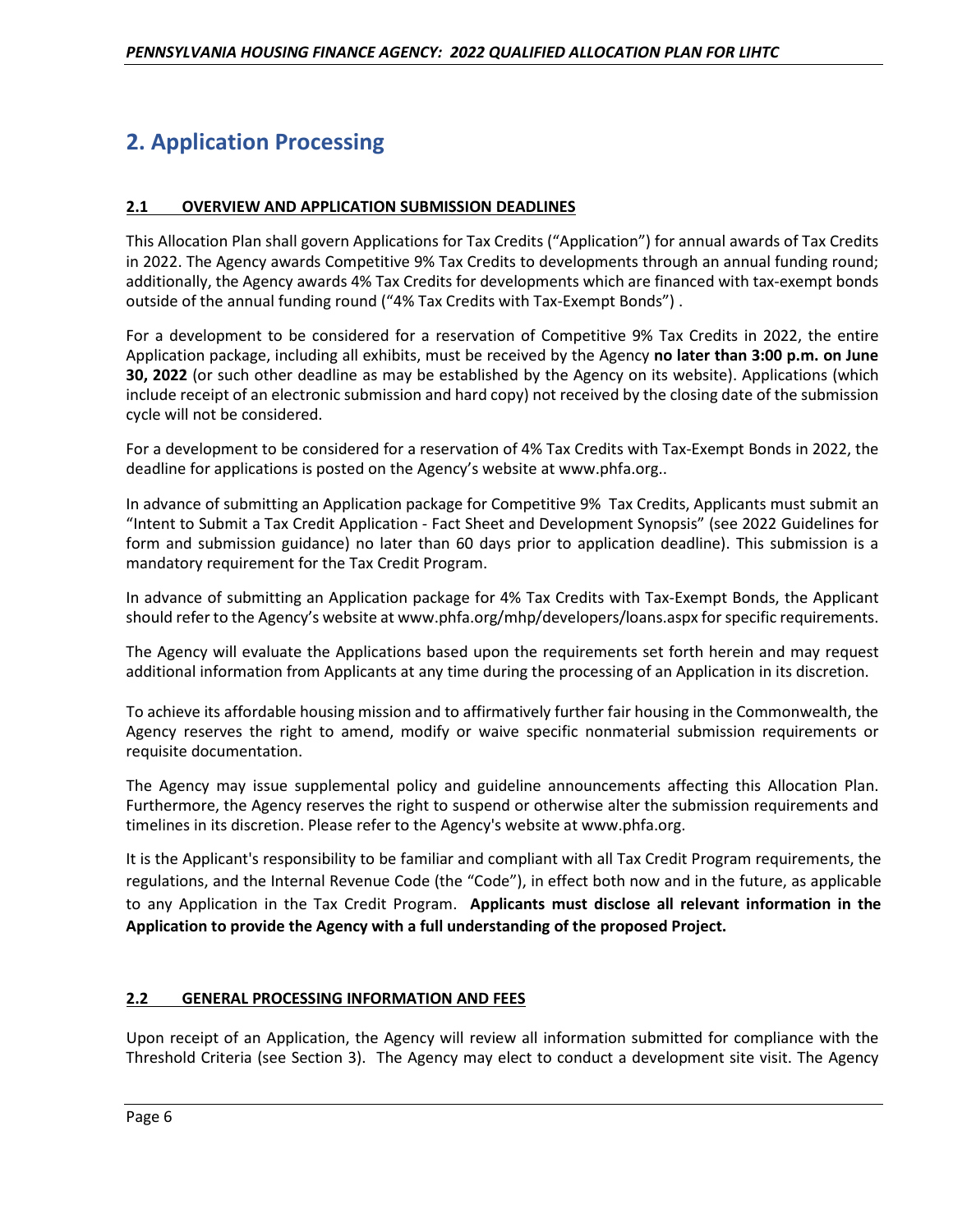anticipates that the number of Applications will significantly exceed the amount of Competitive 9% Tax Credits availability for allocation, therefore, the Agency may use the amount of resources available and readiness to proceed and commence construction as factors in making awards.

The Agency will review the Application and assign points based on the Selection Criteria (see Section 4).

The Agency reserves the right, at any time, to require submission of such documentation or additional support as it deems necessary to evidence any of the items set forth herein including, without limitation, additional independent market studies, independent appraisals, evidence of property location and accurate deed and title information, investor data and equity letters, partnership agreements, independent capital needs assessments and opinions of qualified tax counsel or certified public accountants.

All Tax Credit reservations are made based upon the information contained in the Application. Unless specifically directed or approved by the Agency, changes or supplements to an Application during the processing period for ranking are not permitted. Changes in an Application made by the Applicant after a reservation is received affecting any of the Selection Criteria features will result in reconsideration of the ranking and may lead to a rescission of the conditional reservation.

The Agency charges fees for certain activities associated with applications for financing. See the Agency Fee Schedule on the Agency's website at www.phfa.org for additional information.

# **2.3 APPLICATION SUBMISSION REQUIREMENTS**

All information submitted by the Applicant or requested by the Agency in the review of the Application is the sole property of the Agency and may be made public. The Agency's processing procedures, fee schedules and limitations, and current rent and income limits are set forth in the Agency's 2022 Multifamily Housing Application Package (the "2022 Application") and 2022 Multifamily Housing Program Guidelines (the "2022 Guidelines"), which are available on the Agency's website at www.phfa.org/mhp/developers/housingapplication.aspx.

The entity(ies) identified as an Applicant(s) in the Application must have a general partner or managing member interest in the final ownership entity of the development. The Applicant(s) must be actively involved in both the development and ongoing control and management of the development as evidenced in the partnership agreement governing the ownership entity for the development Applications. Sale, transfer or assignment of an Applicant's interest in the proposed Tax Credit development is prohibited while the Application is pending. After reservation of Tax Credits, any such transfers, sales and assignments prior to placement in service and issuance of an IRS Form 8609 require prior written approval by Agency staff and may require submission of a new Application, additional processing fees and/or may result in recapture of Tax Credits by the Agency.

The Agency will impose a limit of no more than four (4) applications per year per entity serving as a general partner or managing member, either solely or as a co-general partner or co-managing member. Additionally, the Agency will impose a limit of no more than ten (10) Applications per year for consultants. The Agency does not limit the number of Applications per developer or consultant to proposals seeking 4% Tax Credits with Tax-Exempt Bonds; however, the Agency reserves the right to do so based on developer or consultant capacity or overall Tax Exempt Volume Cap or Agency funding requests. Depending on application volume and availability of resources, the Agency may limit the number or size of awards per developer or consultant.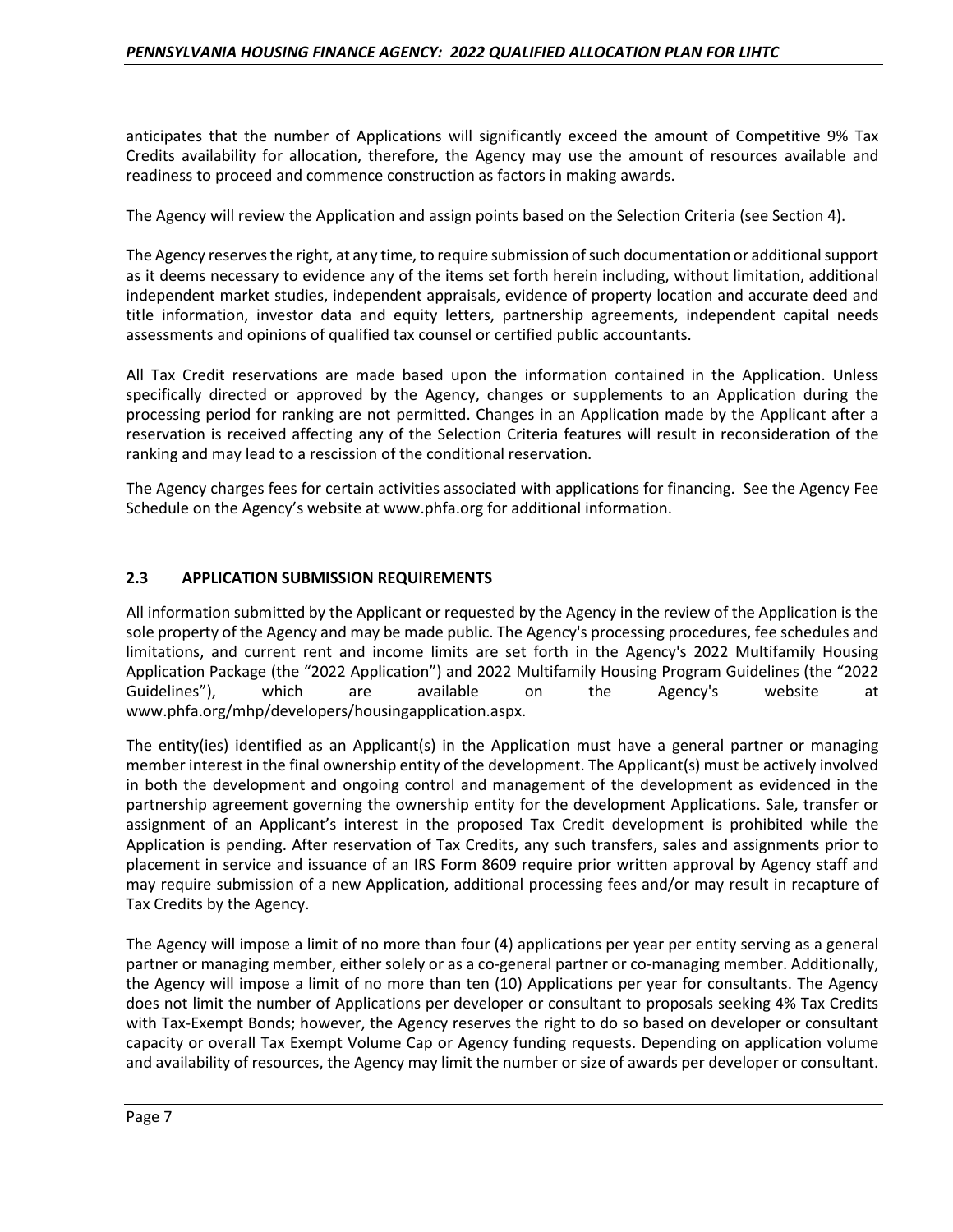The Agency may elect to not accept an Application from developers awarded Tax Credits in prior program years that have not closed on their financing and commenced construction.

The Application package submitted for review must include all of the information in the order set forth in the 2022 Application. **Any material deficiency in the Application or omission from the mandatory submissions set forth in the 2022 Application may result in immediate rejection or alternatively, negative ranking points**. All Applications must meet program eligibility requirements set forth in the Code. **Any Application, once received by the Agency, may not be altered, amended or modified except as approved by staff during underwriting and program review or except for developments participating in an Agency financing program, which may undergo subsequent substitute processing and ranking by the Agency.** Applications will be ranked based only upon the information contained in the Application package.

Applications that meet all Threshold Criteria (see Section 3) and that are financially feasible and viable will then be ranked according to the Selection Criteria (see Section 4). Applications that do not meet Threshold Criteria, are financially infeasible, do not demonstrate long term viability, or which exceed the maximum number of Applications per Applicant may be rejected by the Agency at any time.

The Agency also reserves the right, in its sole discretion, to reject any Application in the event that the costs or fees associated with the proposed development are deemed to be excessive or unreasonable. Additionally, the Agency may discontinue processing any Application for Competitive 9% Tax Credits if the Agency determines in its sole discretion that the development is infeasible as proposed, will not be able to receive a reservation of Tax Credits due to the oversubscription of Tax Credits in any Set-Aside, Pool or Preference, or if the Agency determines that there are insufficient Tax Credits available for allocation to meet overall demand.

Upon review of the Application, Agency staff may advise the Applicant of incongruities, discrepancies or incomplete items and may allow the Applicant to clarify or supplement the original submission. Such requests will be made in writing to the Applicant and response will be required within the timeframe set forth therein, **which will generally be no later than five business days from notification by staf**f. See the 2022 Guidelines for additional guidance and information about processing Applications.

Agency staff may take any actions deemed necessary by the Agency to process Applications and administer this program, which may include modifying and adjusting any allocation as it deems necessary to promote housing goals including its goal of creating and enhancing housing choices in areas of opportunity (maximizing leveraging of available program resources, and encouraging geographic distribution), and to respond to specific market needs and/or program objectives.

Agency staff is specifically instructed and authorized to make *de minimis* adjustment to any Application in processing, at any time as deemed appropriate and necessary, to carry out the housing goals of the Agency. (For these purposes, *de minimis* means an adjustment of approximately 5% of the conditional reservation or allocation.)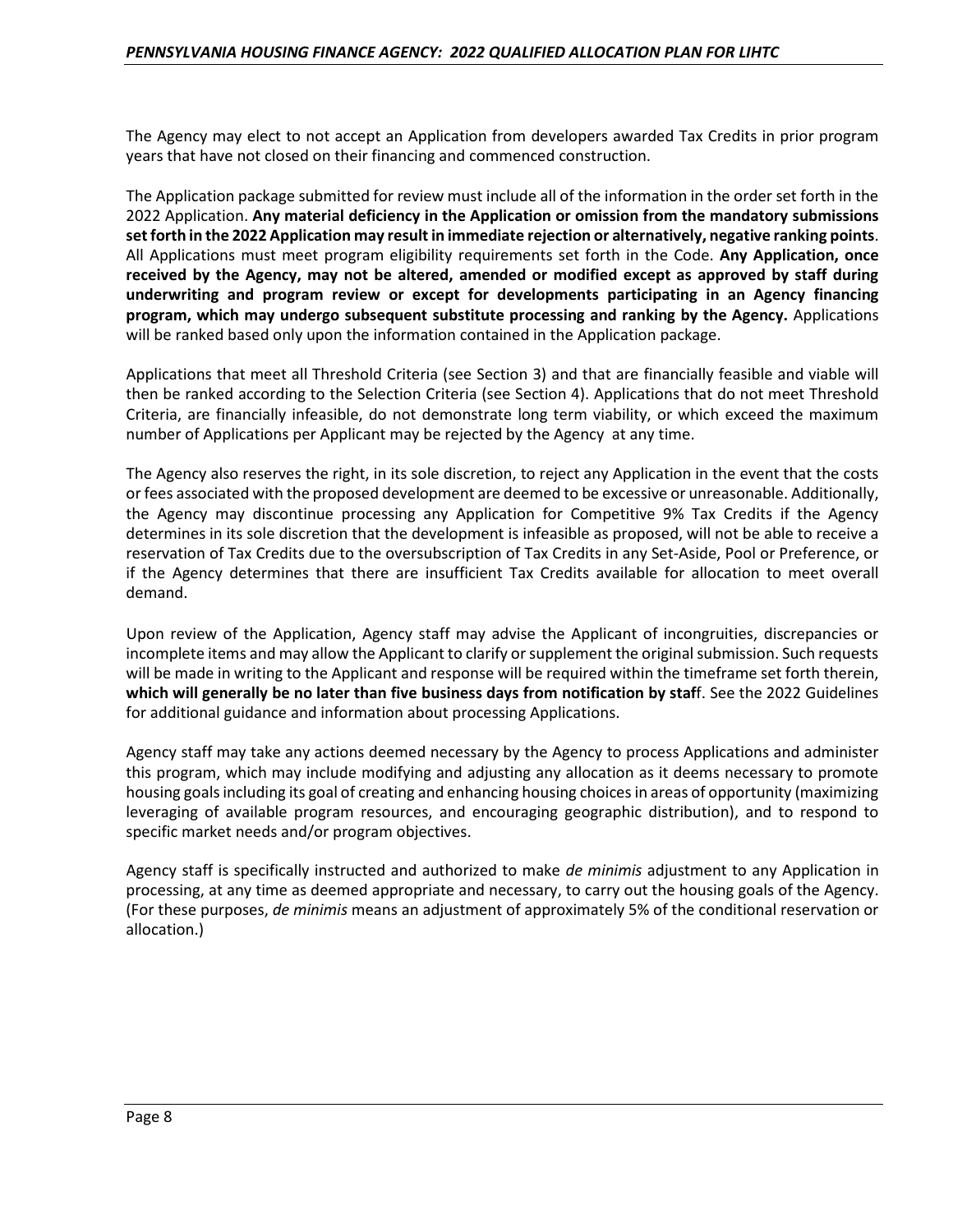## **2.4 MAXIMUM COMPETITIVE 9% TAX CREDIT AWARD**

The Agency imposes the following per project maximums on Competitive (9%) Tax Credit awards:

- 1) \$1,450,000 for projects with 60 or more affordable units if the development demonstrates a mix of unit sizes with at least 51% of units two bedroom or larger; or
- 2) \$1,500,000 for projects which promote supportive housing opportunities to targeted populations including persons who are homeless; non-homeless households requiring supportive services including those with mental, physical, sensory, or developmental disabilities; persons with substance abuse disorders; persons diagnosed with HIV/AIDs and related diseases; persons being released from incarceration, and other special populations approved by the Agency on a case-by-case basis (which may include consideration for the specialized needs associated with affordable housing for veteran households). A minimum of twenty five percent (25%) of the units must be set aside to qualify for this preference. Designated units must be rented only to the target population (subject to fair housing laws). Developments must provide evidence that residents meeting the supportive housing preference pay no more than thirty percent (30%) of their income to their total housing expenses; or
- 3) \$1,350,000 for projects which do not meet the criteria outlined in (1) and (2), above.

The Agency reserves the right to reduce the project maximums listed above based upon market conditions. Based upon the demand for Competitive 9% Tax Credits and development rankings, the amount of Competitive 9% Tax Credits reserved for any one Applicant (or related entity or material participant including consultants) or development in any specific jurisdiction or within a particular Set-Aside, Preference and Pool may be limited at the discretion of the Agency. Similarly, based on the availability of Competitive 9% Tax Credits to the Agency, the amount of Competitive 9% Tax Credits reserved for any one Applicant or development may be adjusted.

# **2.5 NONPROFIT SET-ASIDE OF COMPETITIVE (9%) TAX CREDITS**

**The Code requires that a minimum of 10% of Competitive 9% Tax Credits be allocated to qualified nonprofit organizations.** The Agency will continue to encourage development by nonprofits which have demonstrated commitment to improving the living environment, public health, or safety of local populations in Tax Credit developments and will target a minimum of twenty-five percent (25%) of the Competitive 9% Tax Credit towards developments involving qualified nonprofit organizations (the "Nonprofit Set Aside") as described below. In meeting the Nonprofit Set Aside, the Agency will provide a preference of up to five percent (5%) of the Competitive 9% Tax Credit for Community Housing Development Organizations ("CHDOs") that are certified in Pennsylvania. To be eligible, all nonprofits and CHDOs must meet the following requirements:

A nonprofit organization or CHDO will qualify for consideration under the Nonprofit Set-Aside if it is described in paragraphs (3) or (4) of Section 501(c) of the Code, is exempt from tax under Section 501(a) and will materially participate in the Tax Credit development throughout the compliance period. In addition, the nonprofit organization must have the fostering of low income housing as one of its exempt purposes. The nonprofit organization must be the managing general partner or managing member and own (directly or through a partnership) at least a 51% interest in the managing general partner of the partnership entity in accordance with current laws and IRS regulations throughout the development's compliance period.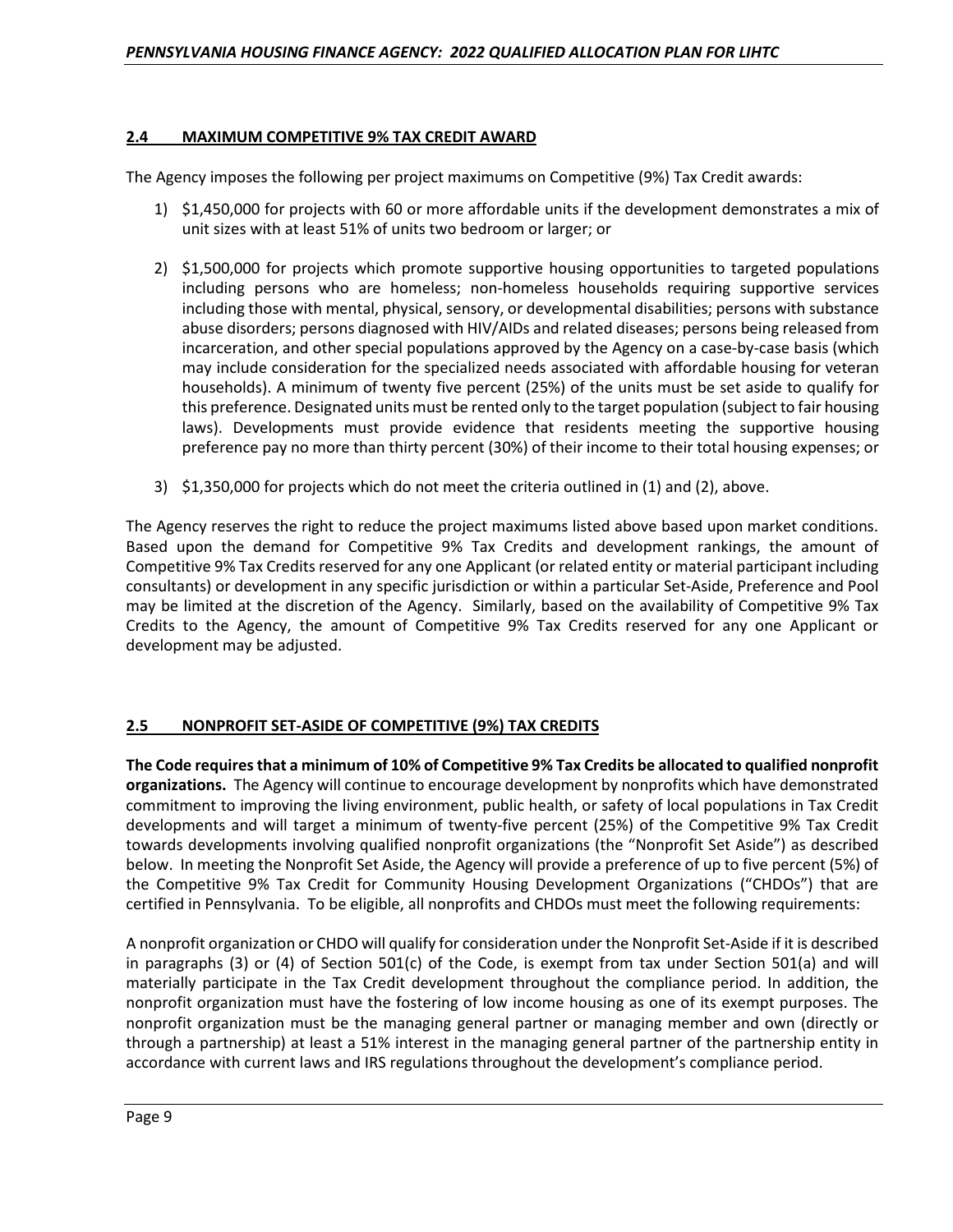The nonprofit organization or CHDO may neither be an affiliate of, nor controlled by, a for profit organization. An opinion of counsel addressing the status of the nonprofit organization and qualification for the Nonprofit Set-Aside may be required.

Priority may be given to nonprofits or CHDOs which have a substantial base of operations within the county or municipality of the proposed development. To show a substantial base of operations, the nonprofit must demonstrate that it has provided quality charitable services to persons in the county or municipality without substantial interruption for at least the last two years, or performed other such activities which demonstrate, to the satisfaction of the Agency, that the organization will further the living environment, public health, or safety of persons in the proposed development. The Agency may require certification of IRS Form 990 filings and evidence of good standing with all nonprofit IRS filing requirements.

## **2.6 QUALIFIED CENSUS TRACTS, DIFFICULT DEVELOPMENT AREAS AND STATE DESIGNATED BASIS BOOST**

All Tax Credit developments located in a "qualified census tract" or "difficult development area", as established by HUD, may qualify for Tax Credits based on 130 percent (130%) of the eligible rehabilitation/new construction basis.

Developments requesting Competitive 9% Tax Credits must request a Waiver (see Section 5) to receive a 130% State Designated Basis Boost. The application must demonstrate that without the basis boost, a significant funding gap will remain for the proposed development. Developments requesting 4% Tax Credits with Tax-Exempt Bonds are not eligible for the 130% State Designated Basis Boost.

#### **2.7 DEVELOPMENTS REQUESTING 4% TAX CREDITS WITH TAX-EXEMPT BONDS**

All developments utilizing 4% Tax Credits with Tax-Exempt Bonds in their financing plan must submit a Tax Credit Application pursuant to the 2022 Request for Proposals for Tax Exempt Volume Cap and must be evaluated in accordance with the 2022 Tax Credit Allocation Plan and the 2022 Multifamily Housing Program Guidelines. Developments which qualify for 4% Tax Credits with Tax-Exempt Bonds are not required to receive an allocation of Competitive (9%) Tax Credits through competitive allocation from the Agency.

To qualify for 4% Tax Credits with Tax-Exempt Bonds, the Agency requires that the Application meet the Threshold Criteria (see Section 3) and score at least 110 points under the Selection Criteria (see Section 4).

The Agency may require certain applicants to pursue 4% Tax Credits with Tax-Exempt Bonds as an alternative to seeking Competitive 9% Tax Credits. Specifically, developments which have access to federal resources may be required to provide information regarding the financial feasibility with 4% Tax Credits with Tax-Exempt Bonds.

For developments seeking 4% Tax Credits with Tax-Exempt Bonds, the Agency may waive such timelines, processing and program requirements, in its discretion, to encourage and facilitate such financings.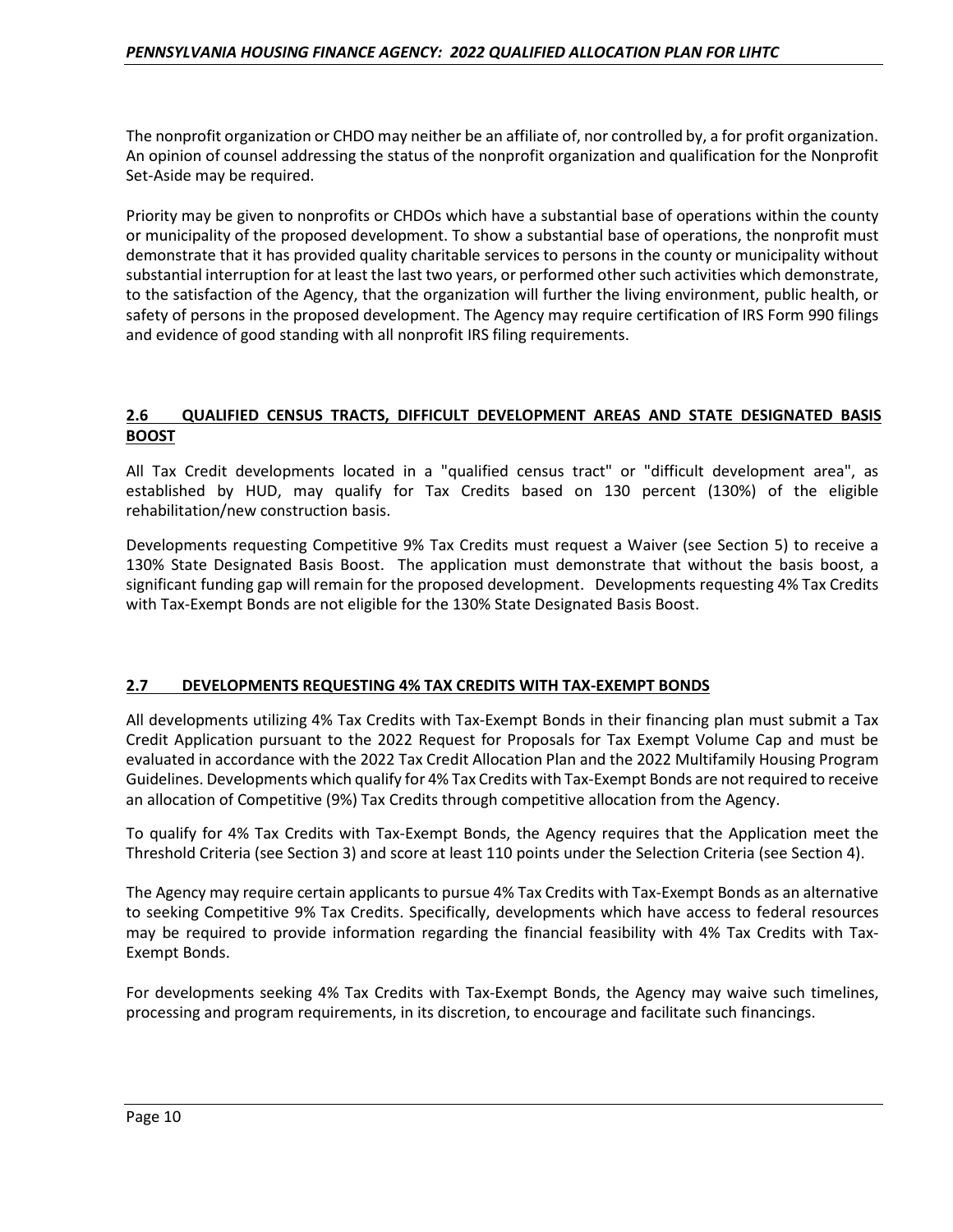# **2.8 PLACED-IN-SERVICE/CARRYOVER ALLOCATION - COMPETITIVE 9% TAX CREDITS**

All developments receiving a conditional reservation of Competitive 9% Tax Credits in program year 2022 must either be placed in service by December 31, 2022 or, by the date set forth in the Reservation Letter, be eligible for a carryover allocation of Tax Credits pursuant to the Code. All processing deadlines for Carryover Allocations must be met. The Agency reserves the right to update or amend the Carryover Allocation deadlines and processing timeframes and will publish any and all modifications on its website.

To qualify for a Carryover Allocation, an owner must, by the required date set forth in the Reservation Letter, have evidence of ownership of the land or the depreciable real property that is part of the proposed development. The Agency may, in its sole discretion, accept either an Attorney's Opinion Letter or a Certified Public Accountant Letter that certifies that the owner has carryover allocation basis for the development pursuant to the Code; or an owner's certification which includes sufficient identification of the property (i.e. legal descriptions, surveys, title insurance) to assign building identification numbers. In making this certification, the owner accepts full responsibility for all discrepancies, errors or omissions of properties and acknowledges that subsequent adjustments may require Internal Revenue Service approval. Additionally, no later than the date set forth in the Reservation Letter, owner must incur more than 10 percent (10%) of the "reasonably expected basis" in the property, including land. The "reasonably expected basis" is that basis which is expected to be incurred as of the close of the second calendar year following the calendar year of the Carryover Allocation.

# **2.9 REALLOCATIONS - COMPETITIVE 9% TAX CREDIT**

The Agency reserves the right, in its sole discretion, to provide an allocation of Year 2022 Competitive 9% Tax Credits to a development, without requiring re-ranking under the Year 2022 Allocation Plan. The development must be currently holding a valid allocation of Competitive 9% Tax Credits and, due to extraordinary or compelling circumstances beyond its control, be unable to meet Tax Credit program placed in service deadlines. Reallocation requests will only be considered on the entire development award (which may include multiple year Competitive 9% Tax Credit allocations). The Agency will not consider requests for partial reallocation of Tax Credits.

The Competitive 9% Tax Credits will be allocated upon release and return of the prior allocation. The Agency will issue a Reallocation only if circumstances warrant such action. Such circumstances may include delays caused by local government's opposition to affordable housing; delays due to the failure of the federal government to release funding program guidelines or regulations in a timely manner or due to temporary freezes in federal government budget authority for program activity; or similar extraordinary and compelling circumstances(and but for such circumstance, Agency program deadlines and requirements would have been met). The Agency, in its sole discretion, may assess negative ranking points on subsequent Applications from the Applicant (or related entity).

# **2.10 COST CERTIFICATION REVIEW AND ISSUANCE OF IRS FORM(s) 8609**

The Agency's procedures for Cost Certification review and issuance of IRS Form(s) 8609 include the submission of documentation necessary for the Multifamily Development group to complete a final review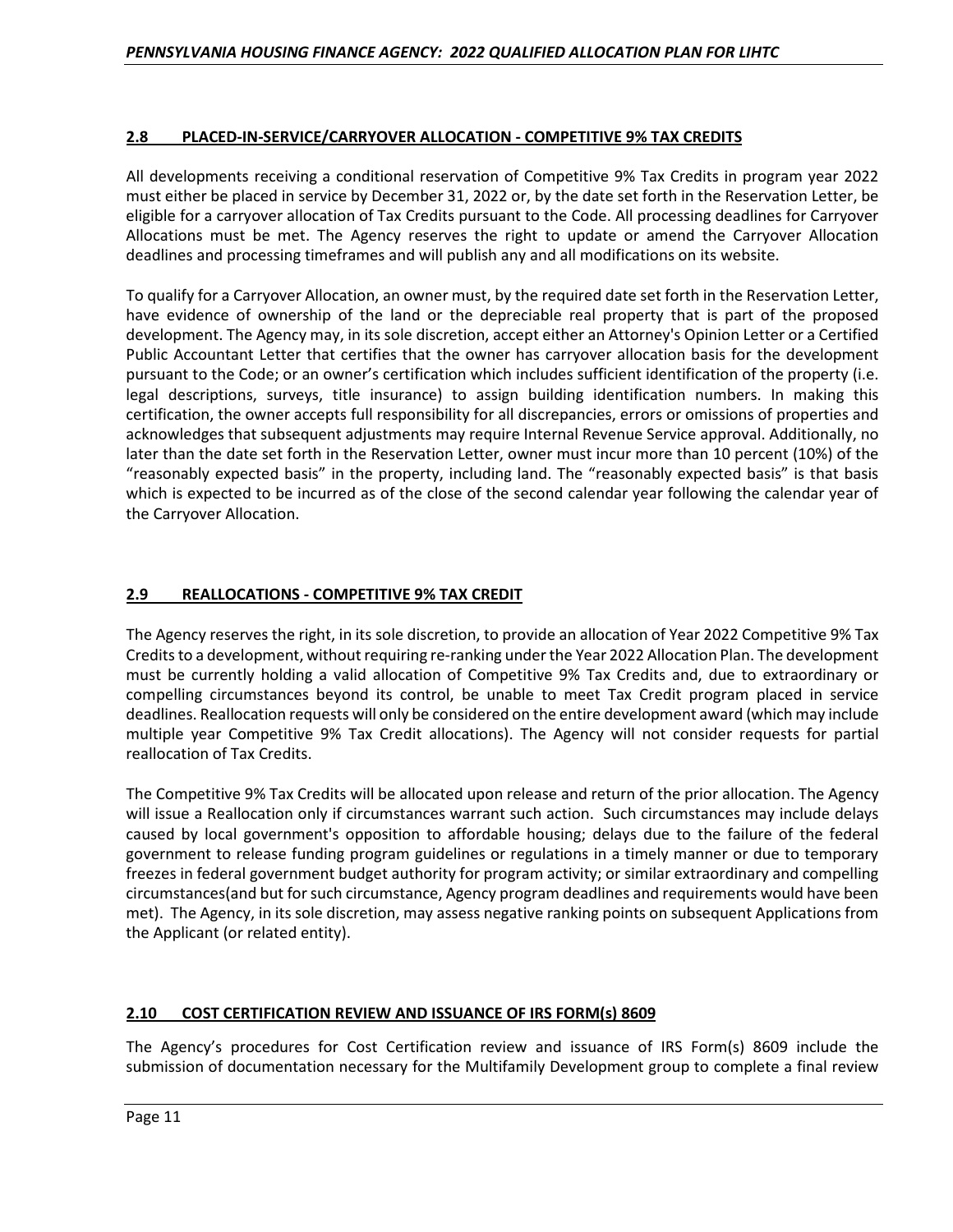of project costs and issue IRS Form(s) 8609 to allocate Tax Credits. This documentation is referred to as the Placed-in-Service package. The Agency requires the submission of the Placed-in-Service Package no later than 90 days after the last residential building receiving Tax Credits in the development is considered placed-inservice. Please note for rehabilitation buildings, the placed-in-service date for the rehab work is the close of the 24-month period when the rehabilitation is substantially complete.

The most critical item to be submitted at this stage is the Cost Certification. It is the responsibility of the owner and the LIHTC investor to review the Cost Certification prior to its submission to the Agency to ensure that all costs and sources of funds are properly included and categorized. The Cost Certification and Independent Auditor's Report must be completed by an independent, third party Certified Public Accountant who is familiar with the Code.

Only that amount of Tax Credits that is necessary to ensure feasibility and long-term viability will be issued on the IRS Form 8609. See the applicable Agency Guidelines for the appropriate documentation to be submitted and the applicable timeframes.

More information regarding the Close Out procedures for Tax Credits is available on the Agency's website at www.phfa.org.

# **2.11 RESTRICTIVE COVENANT AGREEMENT**

Each owner of a Tax Credit development must execute an agreement setting forth allowable occupancy and use restrictions, owner responsibilities and continuing qualified development characteristics (the "Restrictive Covenant Agreement"). No Tax Credits may be claimed unless the Restrictive Covenant Agreement is in effect and is appropriately recorded against the property in the county land records. The Agency requires the Restrictive Covenant Agreement to run for a period of at least forty (40) years. The Restrictive Covenant Agreement must include a provision to waive any rights to pursue a Qualified Contract under the terms of the Code.

Certain Selection Criteria will be incorporated into the Restrictive Covenant Agreement and monitored during the compliance period. Changes in any of the Selection Criteria subsequent to issuance of an IRS Form 8609 may result in noncompliance, may lead to specific enforcement action against the development and may result in the loss of Tax Credits to the development and its investors, and disqualification for program participation in the future.

The Restrictive Covenant Agreement includes provisions that provide the Agency with the right to approve or disapprove of the transfer of any interest in a general partner or member or limited partner or investor member in the ownership entity at any time during its term. These provisions also include the Agency's rights to enforce Right of First Refusal purchase options granted to nonprofit organizations under the terms of the Code.

# **2.12 COMPLIANCE**

Owners are responsible for ongoing compliance with all requirements of the Code and the Agency's Compliance Program Manual, including such rules, regulations, administrative revenue proclamations and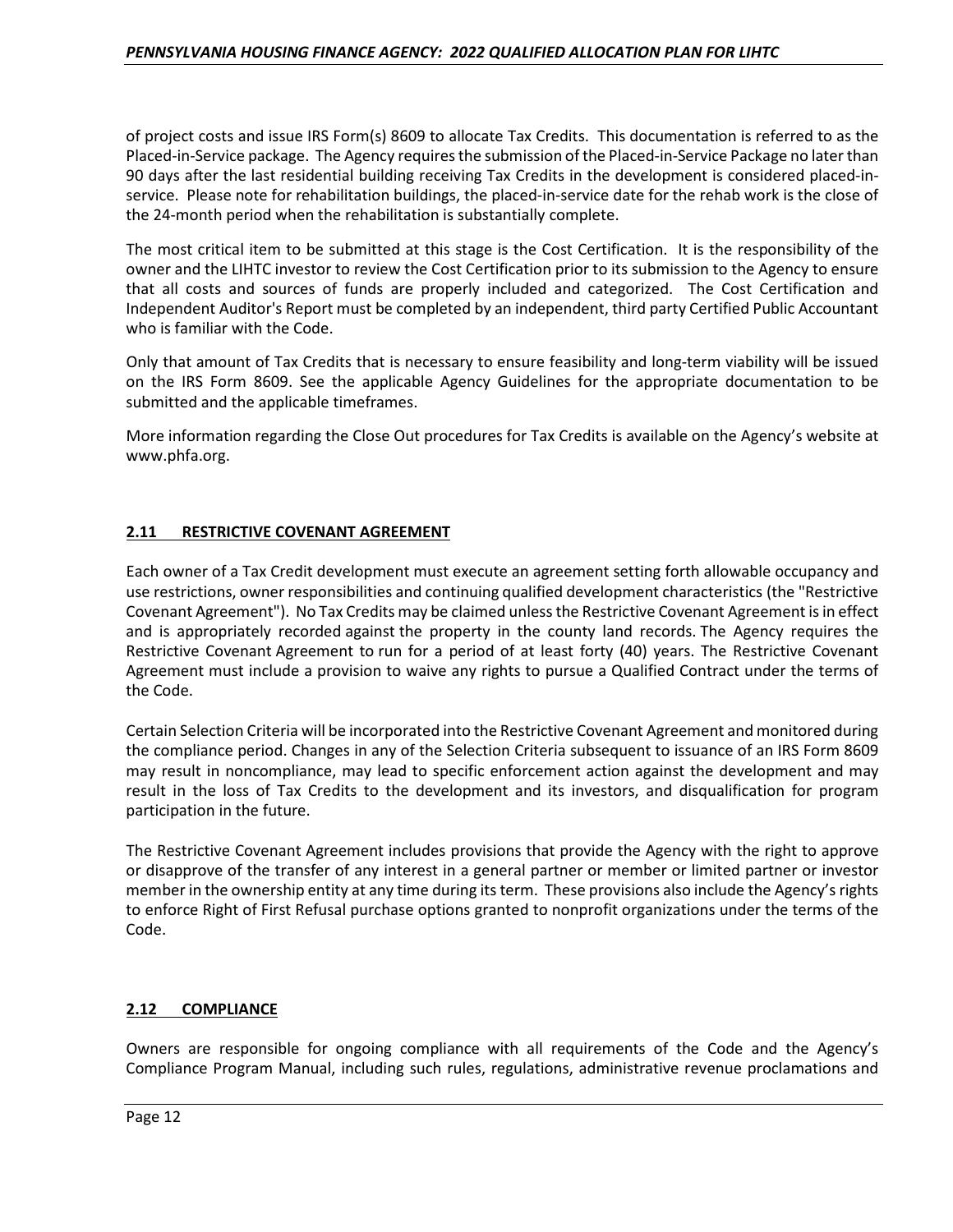revenue rulings as may be issued from time to time.

The Agency will monitor each Tax Credit development for compliance with the Code during the term of the Restrictive Covenants. Such requirements may change from time to time and the protocol for compliance monitoring may be adjusted as deemed necessary or appropriate by the Agency which includes compliance with Treasury Regulation Section 1.42-5. In addition to monitoring for all federal requirements, developments will be monitored for compliance with the occupancy standards, Selection Criteria and other covenants set forth in the Restrictive Covenant Agreement. A form authorizing the release of compliance information is on the Agency's website, www.phfa.org*.* However, the Agency may release related information even if no release form is submitted.

Developments must ensure all units are available to the general public and used on a non-transient basis. Developments must remain in compliance with the Fair Housing Act. The resident screening policy must not violate the Fair Housing Act, including reasonable and non-discriminatory policies around criminal background checks. Furthermore, owners must certify that no low-income resident of a Tax Credit property will be or has been evicted or otherwise had their lease terminated other than for good cause and owner must confirm that all leases state this affirmatively.

The Agency has established an interactive database ("PA Housing Search") for all affordable housing units in developments participating in any of the Agency's multifamily housing programs, to provide a resource for households seeking affordable housing throughout the Commonwealth and to provide a marketing tool to owners. All developments receiving Tax Credits must participate in this data collection effort, which may also include submission of a resident survey, and will be expected to provide information including, but not limited to unit amenities, household size, household income and move-in information and any ongoing unit vacancies in a secure and timely manner. Owners are reminded that they must comply with the Agency's Accessible Unit Policy (see 2022 Guidelines). Additionally, owners must participate in the Agency's energy benchmarking program.

#### **2.13 FEDERAL SUBSIDY LAYERING REVIEWS**

Pursuant to Section 911 of the Housing Community Development Act of 1992, the U.S. Department of Housing and Urban Development (HUD) has published administrative guidelines concerning Federal subsidy layering review of Tax Credit developments receiving assistance from the HUD's Office of Housing. The guidelines provide for the delegation of Federal subsidy layering reviews for certain programs to Tax Credit allocating agencies. The Agency has requested and has been delegated this Federal subsidy layering review responsibility. Section 911 guidelines provide the Tax Credit allocating agencies with standards for evaluating builder's profit, developer's fee, syndicator expenses, and net syndicator proceeds. The guidelines include both a safe harbor standard and ceiling standard for each category. The Tax Credit allocating agency may simply use the safe harbor standards or through the Allocation Plan may raise the safe harbor standards to the published maximum ceiling standards. The Agency has elected to raise the safe harbor guidelines to the maximum ceiling standards established for the Section 911 Federal subsidy layering review since the ceiling standards are within the fee and cost limitations already established for the Tax Credit Program.

The Agency has also been approved to conduct Federal subsidy layering reviews for Applications with proposed Section 8 Project-Based Voucher Housing Assistance Payments Contracts, and will conduct these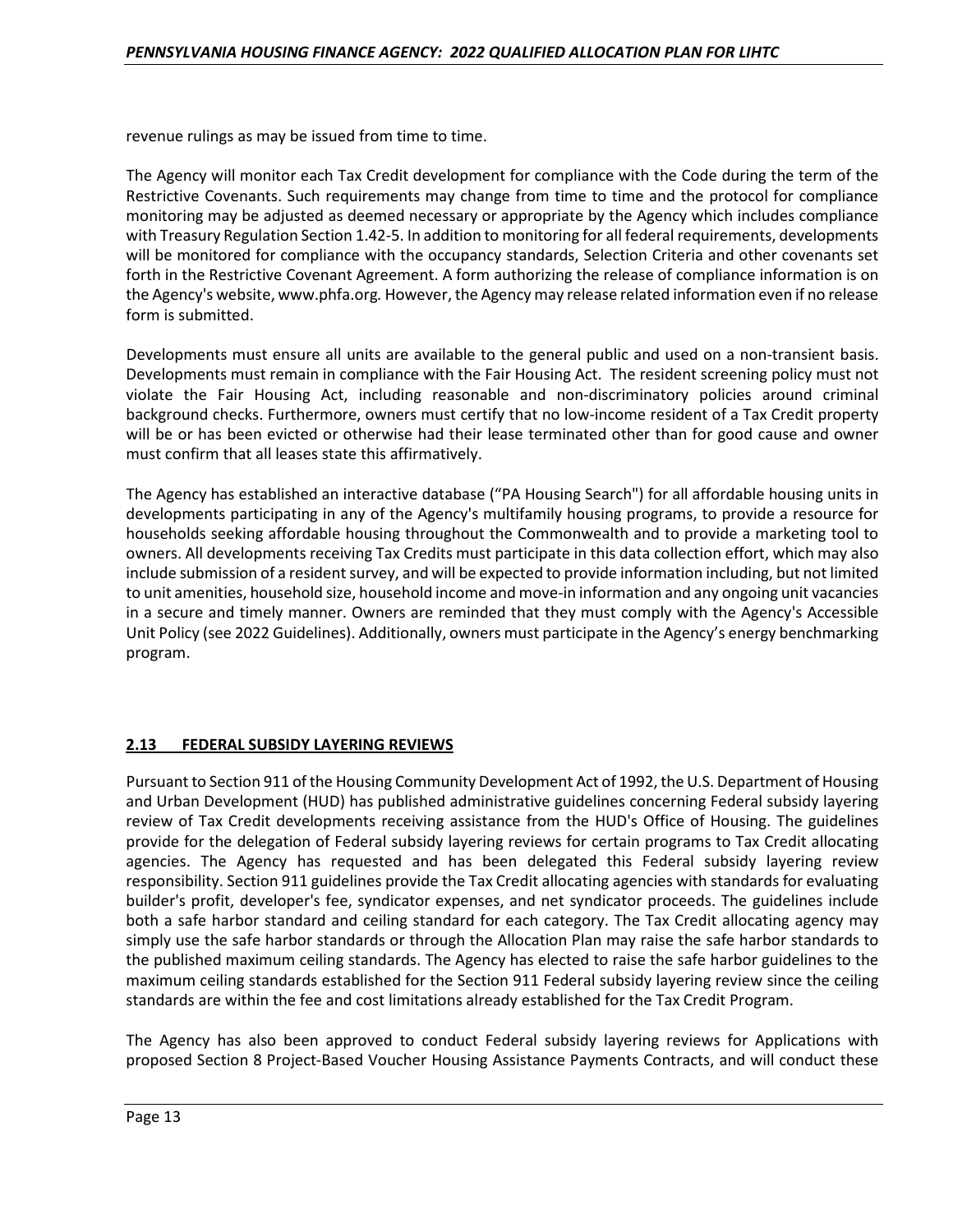reviews in accordance with the Administrative Guidelines published in the July 9, 2010, Federal Register (or as subsequently amended or supplemented).

Beginning in 2012, the Agency entered into a tri-party Memorandum of Understanding with HUD and the U.S. Department of Agriculture (USDA) – Rural Development wherein the Agency conducts Federal subsidy layering reviews for Applications with USDA Section 515 program assistance or other federal assistance subject to federal subsidy layering review requirements. The Agency may charge fees to process these reviews as set forth in the Guidelines.

# **2.14 INCOME AVERAGING**

Applicants seeking utilization of income averaging pursuant to Section  $42(g)(1)(c)$  ("Income Averaging") may not contain unrestricted or market rate units. One hundred percent (100%) of the units in a development must be affordable to persons at or below eighty percent (80%) of the area median income ("AMI") or less as long as the average development income and rent limit is 60% AMI. In order to be considered eligible for Income Averaging, Applications must provide a market study evidencing demand for proposed targeted incomes and equity and debt commitment letters confirming utilization and approval of Income Averaging. Applications must not contain more than four (4) income targets and shall reasonably distribute units of similar size and income targeting through the property regardless of assigned income restrictions. Preservation developments still in their extended low income commitment period as set forth in the Restrictive Covenant Period are not eligible to use Income Averaging.

#### **2.15 OTHER AGENCY FINANCING AND REQUESTS FOR ADDITIONAL COMPETITIVE 9% TAX CREDITS**

The Agency has an interest in ensuring that all Developments make the most effective use of resources to achieve financial feasibility and other requirements and priorities of the Allocation Plan. Other Agency resources include Tax-Exempt bonds , Agency first mortgage financing (and associated programs such as HUD Risk Share lending and FFB), PennHOMES, PHARE, HTF, the Pennsylvania Housing Tax Credit and other programs and resources that may become available. The Agency reserves the right to award the optimal mix of funding to each Development that receives an award of Tax Credits under the Allocation Plan. This includes the Agency's right to require the use of PHFA's first mortgage financing and Tax-Exempt Bonds.

In its discretion, the Agency may allocate additional Competitive 9% Tax Credits in an amount not to exceed 5% of the initial Tax Credit reservation amount. Additional Competitive 9% Tax Credits are only available for developments to support financial feasibility. Applicants must demonstrate the capacity to close on all financing, including securing additional equity investments. Applicants must demonstrate they have not changed any Selection Criteria nor made any significant modifications, as determined by the Agency. Applications. Applicants requesting additional Competitive 9% Tax Credits may be required to demonstrate a reinvestment of developer's fee and meet other requirements as established by the Agency.

Developments seeking additional Competitive 9% Tax Credits must submit their request in accordance with the requirements on the Agency's website at www.phfa.org.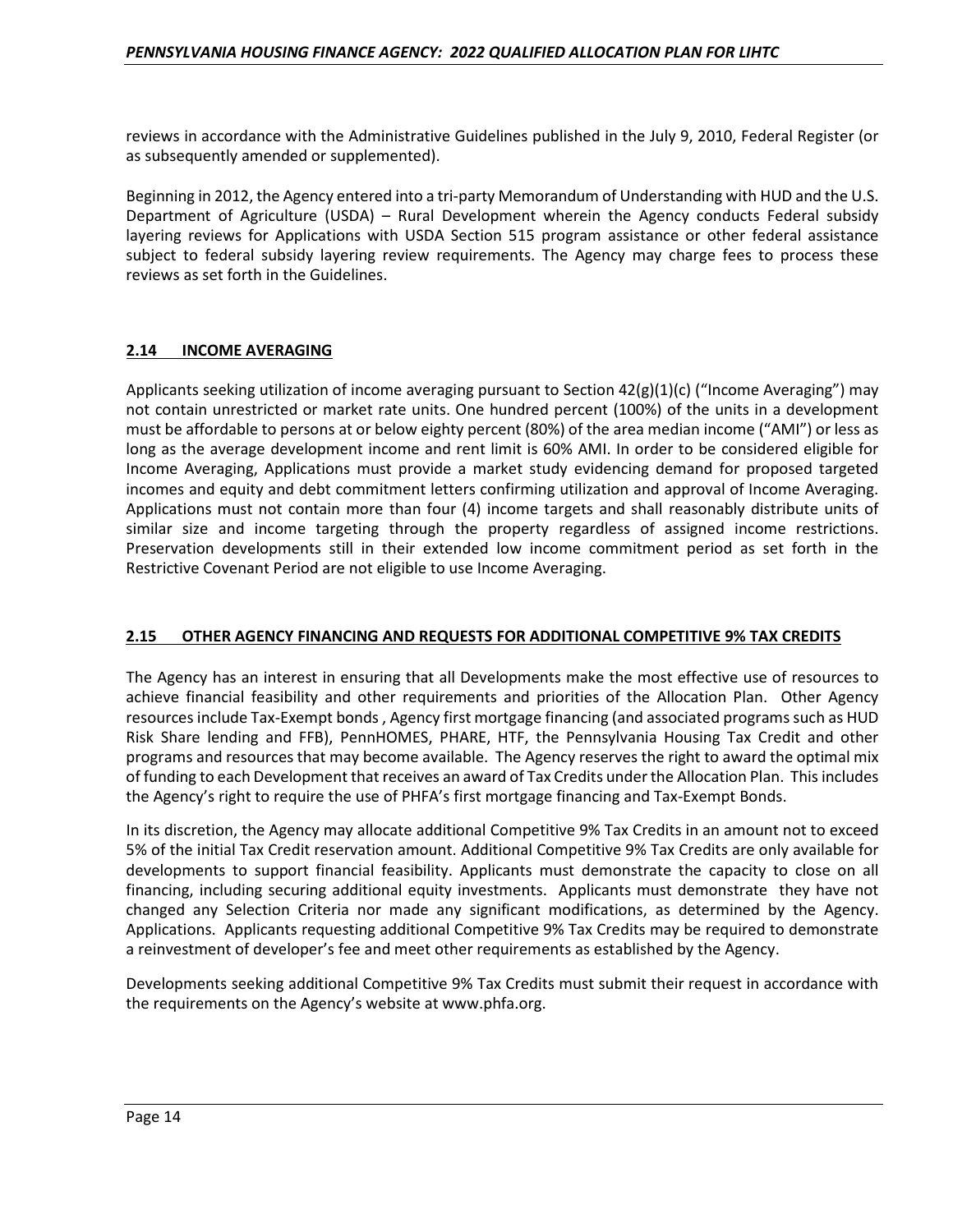# **3. Threshold Criteria**

# **3.1 OVERVIEW**

The Agency has determined that all applications must meet both the General Threshold Criteria detailed in Section 3.2 and the Development Design Threshold Criteria detailed in Section 3.3. Additionally, applications must comply with Threshold Criteria regarding Maximum Per Unit Basis (Section 3.4), Developer's Fee (Section 3.5) and Developments with Multiple Buildings (Section 3.6) as applicable.

# **3.2 GENERAL THRESHOLD CRITERIA**

In order to be considered for a conditional reservation of Tax Credits, all Applications must meet the following General Threshold Criteria. Failure to meet any of these Threshold Criteria may result in rejection of the Application.

# **3.2.1 Compliance History**

Agency staff will review the Tax Credit Program compliance history and performance of the Applicant (or any related entity or material participant) and the management agent of the proposed development. The Applicant must certify that it is in compliance with all Tax Credit Program requirements for each Tax Credit development in which it has a material ownership interest. If the Applicant (or any related entity) or management agent of the proposed development is currently involved in a Tax Credit development that has been reported to the Internal Revenue Service ("IRS") as being out of compliance with any Agency program requirement (or has an outstanding Restrictive Covenant Agreement violation) and such noncompliance has not been brought back into compliance prior to the submission of the Application, the Application may be rejected at any time prior to reservation of Tax Credits. In the alternative (or in addition, as determined by the Agency), attendance and satisfactory completion of an Agency-approved course in the compliance requirements of the Tax Credit Program may be required. The Agency will determine whether a compliance issue is of a material or nonmaterial nature and whether it is of a recurring nature based on the facts and circumstances. Note that while any material compliance issue may result in rejection of an Application, nonmaterial noncompliance issues may result in the adjustment of points during the ranking process. The Agency may reject any Application from an Applicant who fails to submit and maintain timely unit and project information on the Agency's interactive database ("PA Housing Search"), participate in the Agency's energy benchmarking program or provide supplemental data upon request.

# **3.2.2 Delinquency History**

If the Applicant (or any related entity or material participant) is involved or has been involved in an Agency funded development (including Tax Credit properties) that is: delinquent in payments to the Agency, has materially defaulted on any of its obligations including, meeting required submissions and deadlines, or has misrepresented any material information on a previous application, the Agency may reject the Application. Upon receipt of an Intent to Submit (or at any point during the pendency of an application), the Agency will notify Applicants of any delinquency default or noncompliance. Failure to cure delinquencies, defaults or similar actions within thirty (30) days of such notice will result in the rejection of future Applications.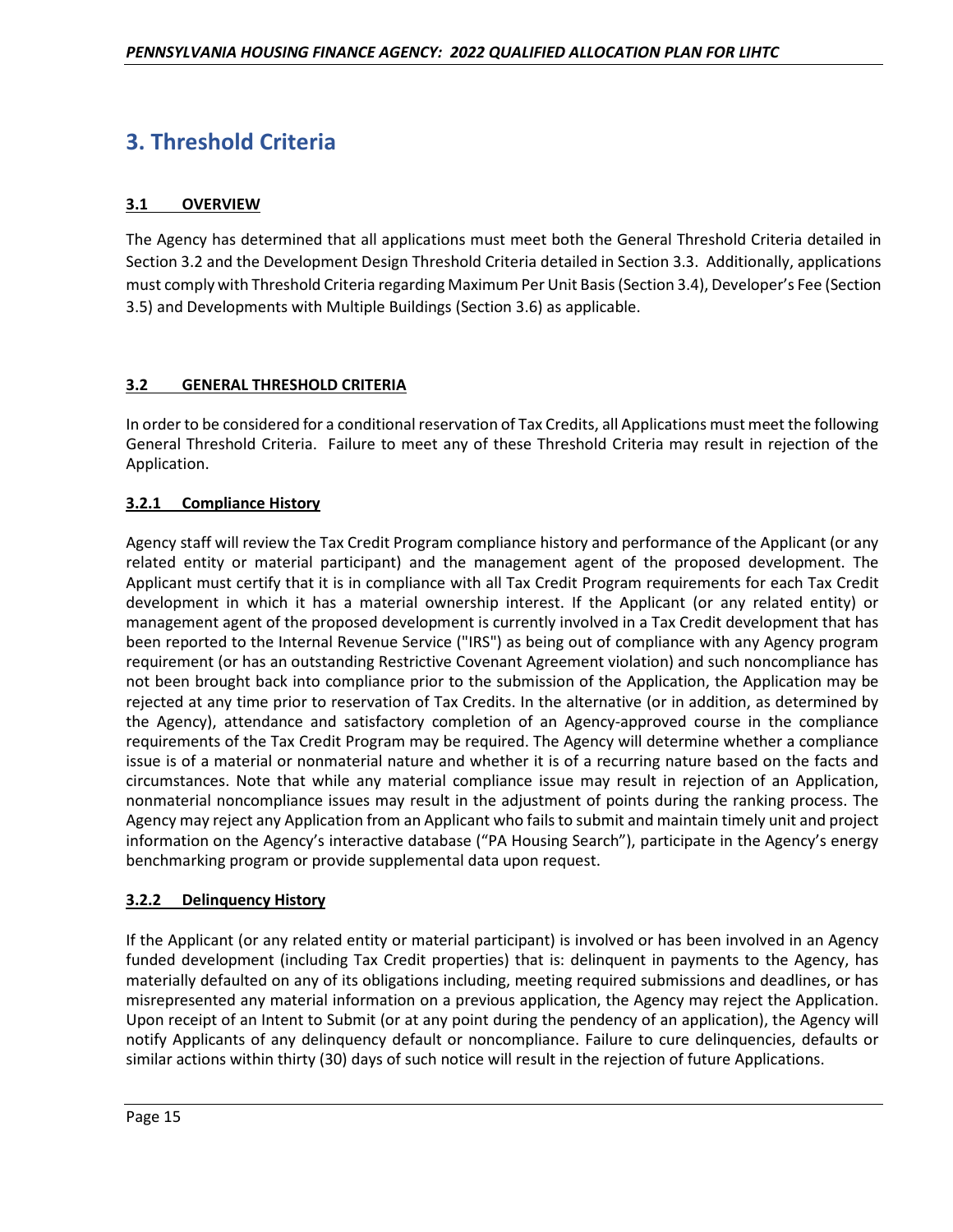# **3.2.3 Failure to Meet Deadlines**

Applications may be rejected if the Applicant (or any related entity or material participant) has failed to meet any established program deadline date which resulted in loss or recapture of Tax Credits, potential loss of other financial assistance or funding resources, or has failed to meet a preference, selection criteria or a condition of a previous Tax Credit award.

## **3.2.4 Unpaid Fees**

Applicants (or any related entities or material participants) who have unpaid fees due to the Agency or with outstanding state tax liability may be ineligible to participate in the Tax Credit Program.

# **3.2.5 Displacement of Tenants**

Applications that have resulted from or will result in the permanent displacement of low income residents will be rejected unless the Applicant provides evidence satisfactory to the Agency that an appropriate relocation plan has been developed. Furthermore, to the greatest extent feasible, all existing low income residents must be offered their choice to either be temporarily relocated until such time, upon completion of the development, as they are able to return to an appropriately sized affordable unit in the development, or receive relocation benefits. Applicants are required to document the efficacy of notice given to residents to the satisfaction of the Agency.

# **3.2.6 Existing Tax Credit Developments**

Applications for Tax Credits will not be accepted for any existing occupied Tax Credit development during its initial 15-year compliance period unless the initial 15-year compliance period will have expired prior to the end of 2022, as applicable, and the property meets all other Tax Credit rules.

# **3.2.7 Financial and Organizational Capacity**

Applicants must provide evidence satisfactory to the Agency of its financial and organizational capacity to ensure the completion of the development in accordance with the requirements of the Code. The Agency will consider the total cost and number of projects owned or managed by the Applicant in making this determination. Additionally, the Agency reserves the right to review supporting documentation, including annual audited financial statements, to evaluate the Applicant's financial capacity.

#### **3.2.8 Commitment to Extended Affordability Period or Homeownership Conversion**

Applications for Tax Credits must demonstrate a commitment to serve low income residents for a period of not less than 40 years or, in the alternative, offer homeownership opportunities to qualified residents after the initial 15 year compliance period. Homeownership conversion proposals must present a financially viable homeownership program for residents who inhabit the units during the compliance period. The program must incorporate an exit strategy, homeownership counseling and a minimum amount of funds (not less than \$2,500 per unit) set aside by the developer to assist the residents with the purchase. This amount may not be included in the project budget. The only types of units eligible for consideration are townhouse and single family attached and detached structures. The Agency may approve other unit types conducive for these purposes if structured as cooperative or condominium ownership. The Applicant will certify this commitment in the Application and the Restrictive Covenant Agreement will contain provisions ensuring enforcement of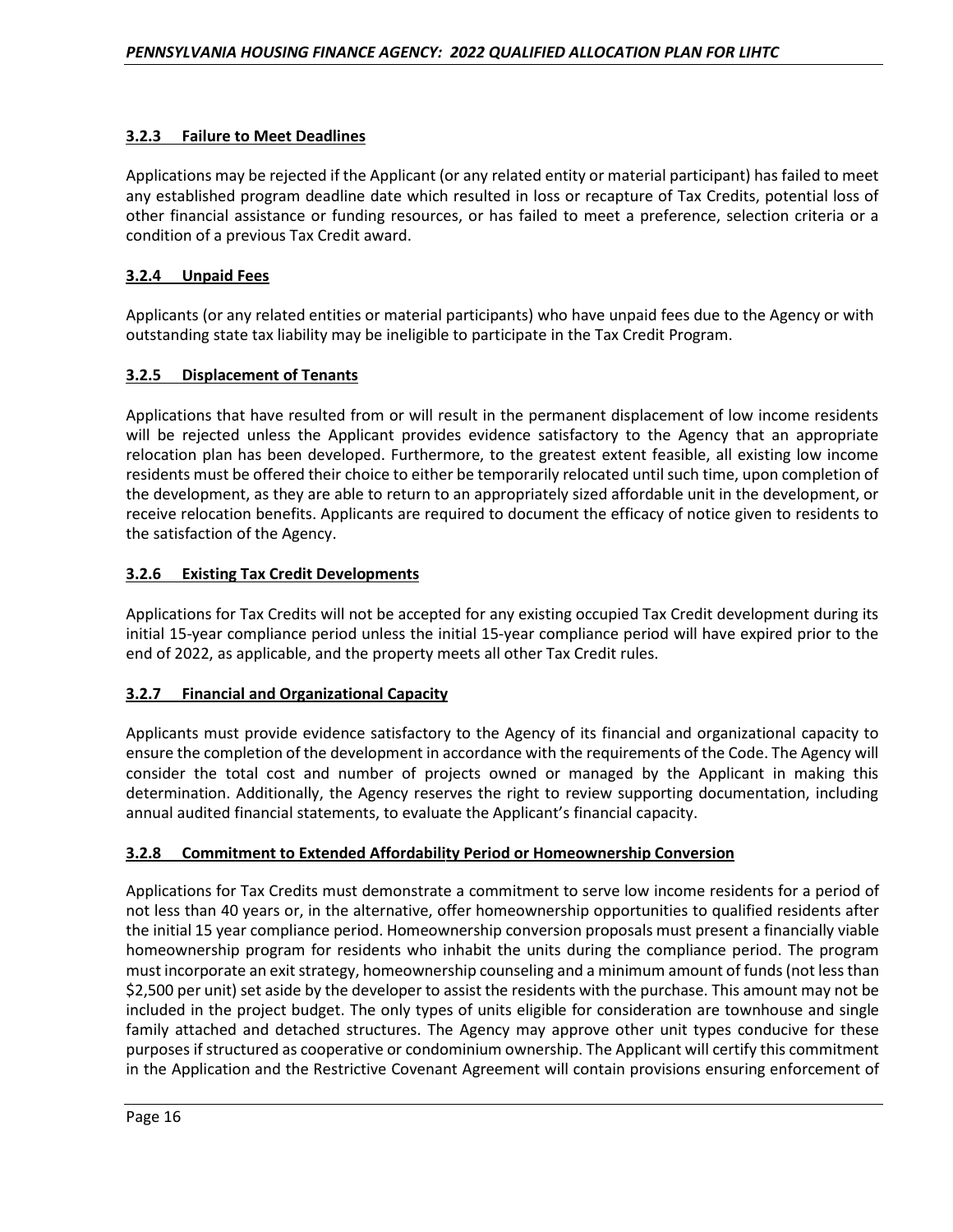the related covenants by affected qualified residents. Should the units not be converted to homeownership, the Restrictive Covenant Agreement will contain a provision waiving any right to petition the Agency to terminate the extended use term for all units remaining as rental units. A certification from the design architect verifying the units are townhouse or single family attached or detached structures (or otherwise appropriate for homeownership by tenants as determined by the Agency) will be required as part of the Application.

# **3.2.9 Development Team Experience**

The development team must have sufficient experience, as determined in the sole discretion of the Agency, to effectively own, design, construct, manage and operate a Tax Credit development. The development team members include the Applicant, architect, general contractor, attorney, and the management agent. As appropriate, the experience of a housing consultant (including their ability to secure equity investment and provide services through initial occupancy) or a housing management consultant may be considered in lieu of the Applicant or management agent, respectively.

# **3.2.10 Property Manager Experience**

Applicant must provide evidence satisfactory to the Agency that the Applicant (or any related entity), proposed management agent, or other material participant is not in violation of fair housing, housing accessibility or nondiscrimination laws or has not discriminated against Section 8 voucher and certificate holders or recipients of any state or local tenant or project based rental assistance. The Agency specifically reserves the right to take any appropriate action and to deny any future Tax Credit Application from any Applicant (or related entity) who evicts or terminates the tenancy of low income residents, except for good cause, throughout the entire project compliance period (including the extended use period) applicable to any existing Tax Credit development or is found to be in violation of any applicable COVID-19 or similar eviction moratorium.

#### **3.2.11 Commitment to Upholding Right of First Refusal Agreements**

The Agency may reject an Application from any Applicant (or related entity) who participates in a transaction or program to achieve early termination of a Restrictive Covenant Agreement (or other document(s) evidencing long term restrictions applicable to the Tax Credit Program) or has actively sought to interfere with or defeat a right of first refusal set forth in Section 42(i)(7) of the Code, as determined by the Agency in its sole discretion. Such action may include rejection of the Application, termination of processing, recapture of Tax Credits (if an IRS Form 8609 has not been issued) or, if applicable, issuance of an IRS Form 8823 or notification to the appropriate governmental authorities. As evidence of such finding of violation, the Agency may rely upon its own investigations or may rely upon any order of a court with jurisdiction or upon notice of such a finding from any federal or state agency with investigative or regulatory jurisdiction regarding the subject matter, such as the Internal Revenue Service, U.S. Department of Justice, U.S. Department of Treasury, U.S. Department of Housing and Urban Development, Pennsylvania Human Relations Commission or Pennsylvania Office of Attorney General or may make a determination based upon the failure to report or affirmatively disclose information to the Agency.

Provisions of this section apply to any entity who by written agreement may significantly affect, in the opinion of the Agency, the development or operation of the property. Such written agreement may include ground leases, operating subsidies, partnership agreements, management contracts or operating regulatory agreements.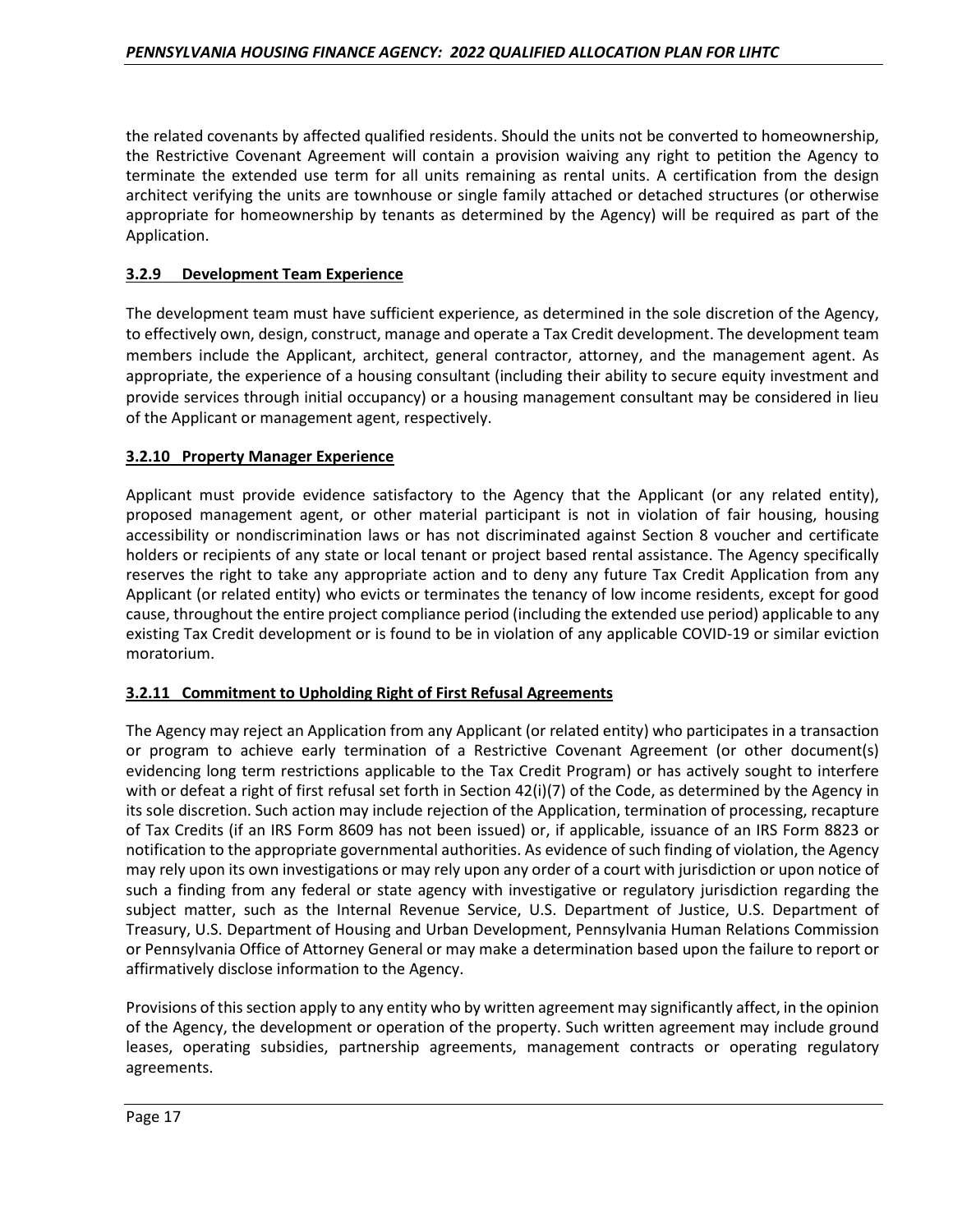# **3.2.12 Affordability of Units**

Developments must provide a financing plan which evidences that at least ten percent (10%) of the low income units in Urban Areas and five percent (5%) of the low income units in Suburban/Rural Areas are affordable to persons at or below twenty percent (20%) of the AMI, adjusted for family size. For developments consisting of all low income units, at least half of these units must be accessible. For mixed income developments containing market rate units, 5% of the units must be accessible. (Existing affordable developments with a demonstrated average occupancy rate of 90 percent or above over the last 5 years may be exempt from having to meet the twenty percent (20%) AMI requirement for these units.) The development must evidence a viable plan to charge rents at levels affordable to persons at or below twenty percent (20%) of AMI for these units throughout the compliance period. In the event the plan includes utilization of Project Based Section 8 and appropriation for such assistance is not renewed (provided that non-renewal is not due to the development's default on program obligations), the twenty percent (20%) AMI requirement may be waived with the consent of the Agency for reasons beyond the development's control. An agreement shall be in place with appropriate referring entities (including those supported through programs of the Department of Human Services) to assure that sufficient referrals for tenancy are received from households who are income-eligible and/or in need of the accessibility features. Additionally, the Agency may require additional applicable program restrictions to comply with its award of project-based subsidy from HUD's Section 811 Demonstration Program (administered by the Agency) funds or similar program opportunities. The Restrictive Covenant Agreement will require that the extremely low rents are maintained and that a corresponding number of units are marketed to and set aside for such extremely low income households throughout the compliance period.

# **3.2.13 Public Housing Waiting List**

Applications must demonstrate that the housing needs of local public housing waiting lists have been met. Applicants may meet this requirement by providing either: (1) a current letter from the local public housing authority stating how the development is specifically meeting the housing needs of residents on the public housing waiting list; (2) a copy of the comprehensive plan outlining the current local public housing authority waiting list and evidence that the development will meet such resident needs; or (3) evidence of receipt of mailing to the local public housing authority prior to the date of the Tax Credit Application a letter which evidences the commitment of the developer to work cooperatively to meet the needs of persons on the local public housing waiting list.

# **3.2.14 Tax Credit Equity Investor**

Applications must include evidence, satisfactory to the Agency, that an equity investor has been secured for the development at a market pay-in value and the terms and conditions related to the investment are reasonable. If the Agency determines the proposed equity investor has participated in a transaction or program to achieve early termination of a Restrictive Covenant Agreement under a Qualified Contract (as more fully described above in Section 2.12) or has actively sought to interfere with or defeat a right of first refusal (as more fully described above in Section 3.2.11), the Agency reserves the right to require a substitute equity investor.

# **3.2.15 Excessive Costs**

Applications with costs that the Agency deems to be excessive based on the facts and circumstances may be rejected or suspended from processing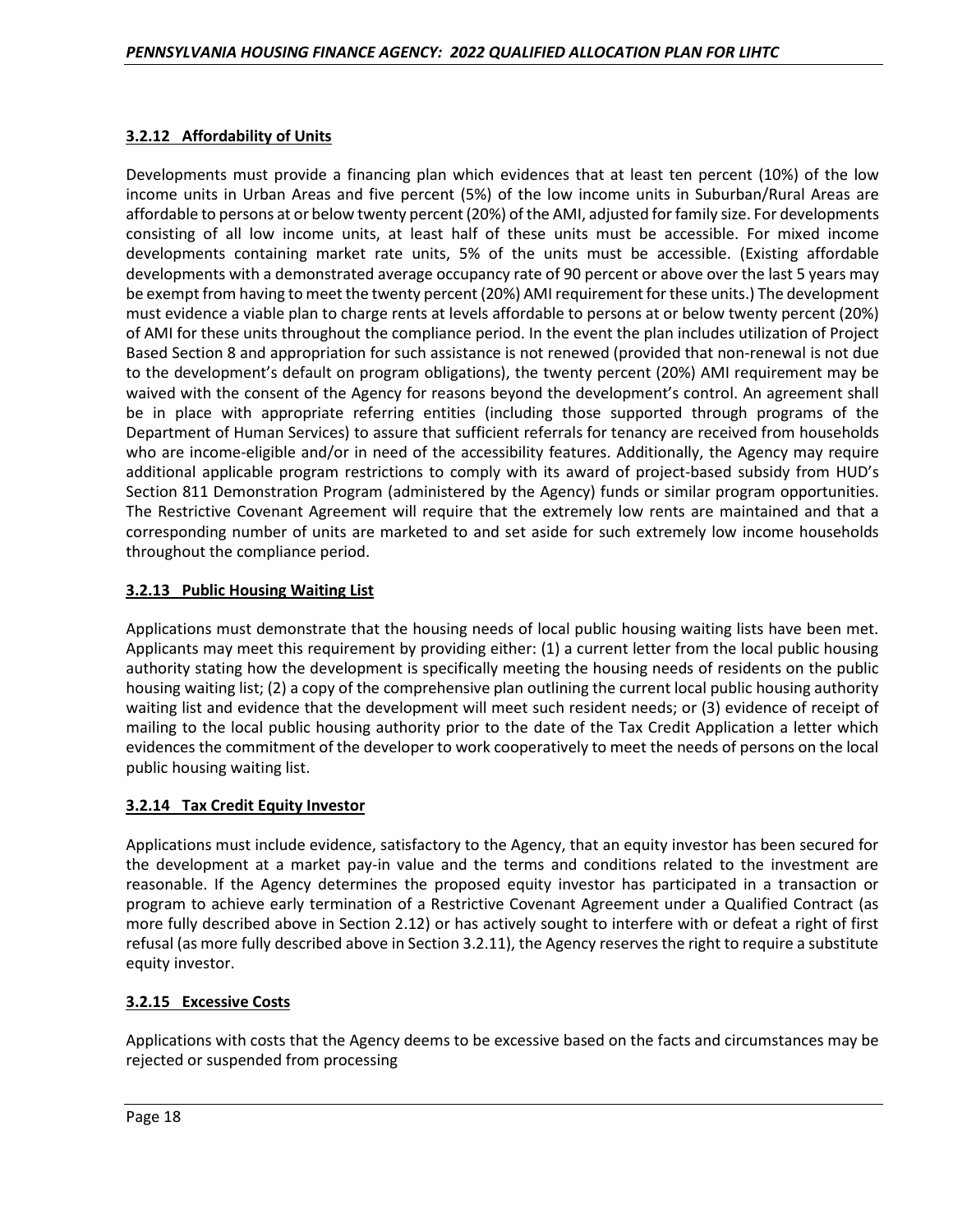# **3.2.16 Supportive Services**

All developments must confirm that a minimum level of supportive services appropriate to the proposed resident population is available at the property. Applications must provide evidence, satisfactory to the Agency, that funds are dedicated to cover service delivery. Developments that provide delivery of specific services may qualify for ranking consideration under the Selection Criteria. See Exhibit SC2022 for specific criteria.

# **3.2.17 Cybersecurity**

Applicants must demonstrate the use of affirmative cyber security measures as a central element in their regular business procedures and practices. All applicants must certify to the Agency the presence of ongoing cybersecurity practices which include, at a minimum, the following core principles: 1) multifactor authentication procedures; 2) password policies; 3) the use of system security software; and 4) staff cyber security education.

#### **3.2.18 Description of Development Structure**

Applicants must disclose to the Agency all transfers of property interests from a development site to third parties that occurred prior to submission of the Application. Applicants must also disclose all related development at the development site including proposed condominiums for commercial, retail and market rate development as well as all potential additional development at the development site. The Agency reserves the right to request additional supporting documentation to clarify development relationships or stages.

#### **3.2.19 Disclosure of Business or Financial Relationships or Affiliations**

Applicants must disclose to the Agency all financial relationships, ownership interests, and contracts between Applicant and related parties relating to the development. Disclosure includes amounts paid for fees, contracts, acquisitions of materials or real estate related to the Development whether incurred or paid prior to submission or if paid or incurred subsequent to submission within 30 days of obligation. For purposes of this disclosure obligation, related parties include immediate family members of Applicant's employees, officers, and owners; corporate entities where Applicant's employees, officers, and owners have an ownership interest; or any corporate affiliates of Applicant. Additionally, the Agency reserves the right to request additional supporting documentation if it determines or believes that an affiliation or relationship was not disclosed.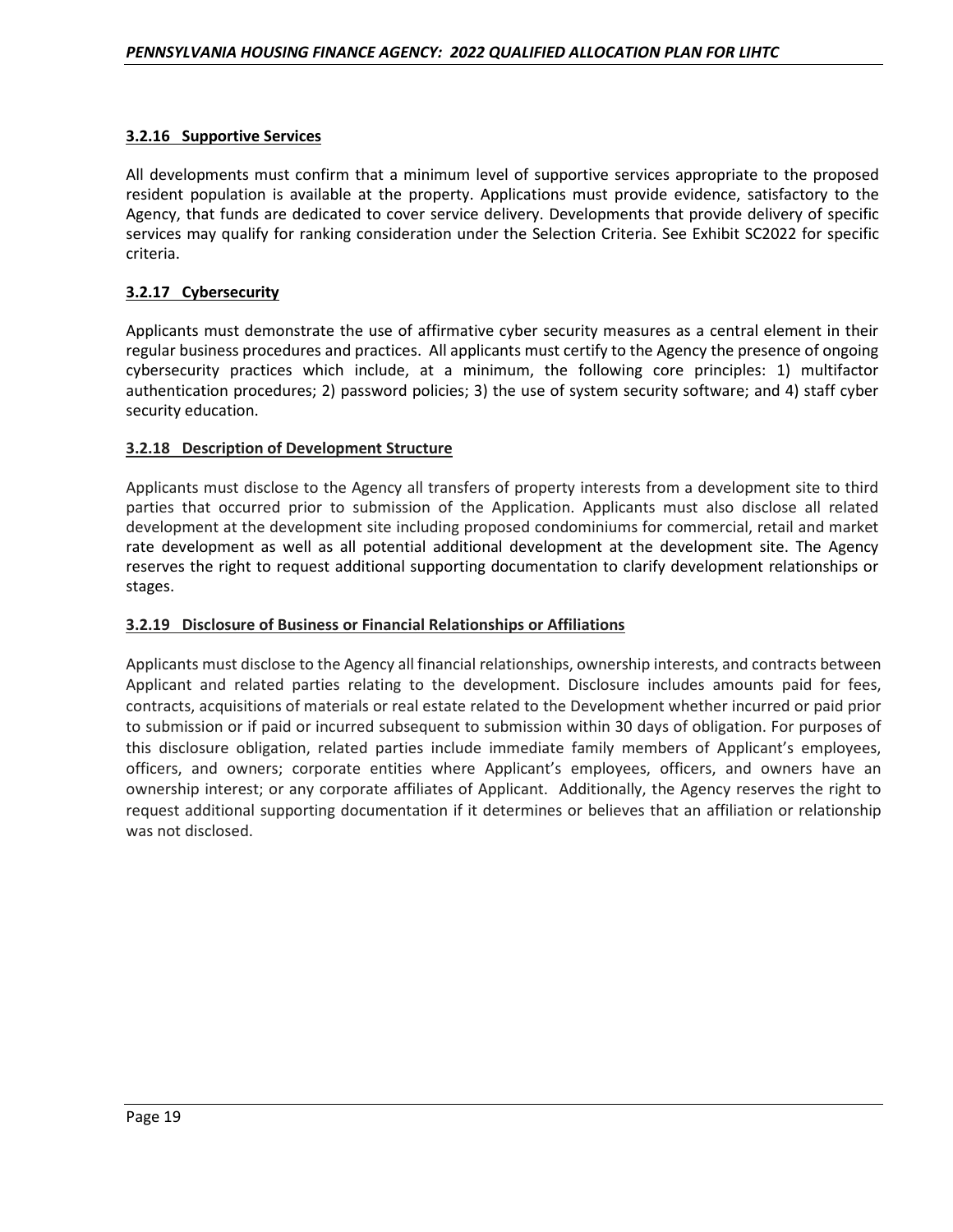# **3.3 DEVELOPMENT DESIGN THRESHOLD CRITERIA**

The Agency has determined that the following minimum development characteristics will be considered Development Design Threshold Criteria for all developments seeking Tax Credits. The Agency may waive the requirement of a specific amenity if compelling circumstances exist, or if the inclusion of such amenity adversely affects the financial feasibility of the development or if, due to the nature of the rehabilitation of the development, the inclusion of such amenity is cost prohibitive. The Agency will review the architectural documents submitted with the proposal to confirm the existence of the proposed amenities. A certification from the design architect verifying the inclusion of the amenities in the development must be submitted with the Application. Confirmation from the construction contract administration architect is required with the submission of the cost certification documents. For Applications not requiring the services of an architect, the certifications may be provided by the general contractor. Amenities should be appropriate for the proposed resident population. Verification of the availability of all amenities may be required by the Agency at any time and throughout the development's compliance period.

# **3.3.1 Development Amenities**

The following Development Amenities must be included in the proposed development. (Please note that the Applicant should seek independent tax advice as all of the costs of the following amenities may not be includable in eligible basis.)

● On-site Community Room. The community room must be one room and should be of sufficient size to accommodate the residents and services to be provided. The community room in senior housing developments should include a kitchen or kitchenette (complete with a full-sized range and full-sized refrigerator) that will be available to all residents.

- Applications which are a continuation of a phased development (or are adjacent to an existing affordable housing property serving the same targeted population group) will be required to provide space sufficient to meet the size requirements below based on the aggregate of the number of units in all phases. (For the cost of a community room or building that is shared with the tenants of multiple phases to be included in Tax Credit eligible basis, it must qualify as a community service facility. Please consult with an accountant or attorney experienced in Section 42 issues for additional information regarding this issue and be prepared to provide supporting documentation to the Agency.) The Agency may consider a long term agreement with an existing community facility within walking distance from the development as evidence of meeting this requirement.
- The community room should contain at least 15 net square feet per unit for properties 50 units or less. Community rooms in developments with more than 50 units should be at least 750 square feet in size. The square footage required shall be in addition to the kitchen or kitchenette, where provided.
- Laundry Facilities. Common laundry facilities or the provision of individual washers and dryers in each unit are required. If a common laundry is provided in a development that will be converted to homeownership, hook-ups for a washer and dryer must be provided in each unit. If the development contains a common laundry facility, the following requirements must be met: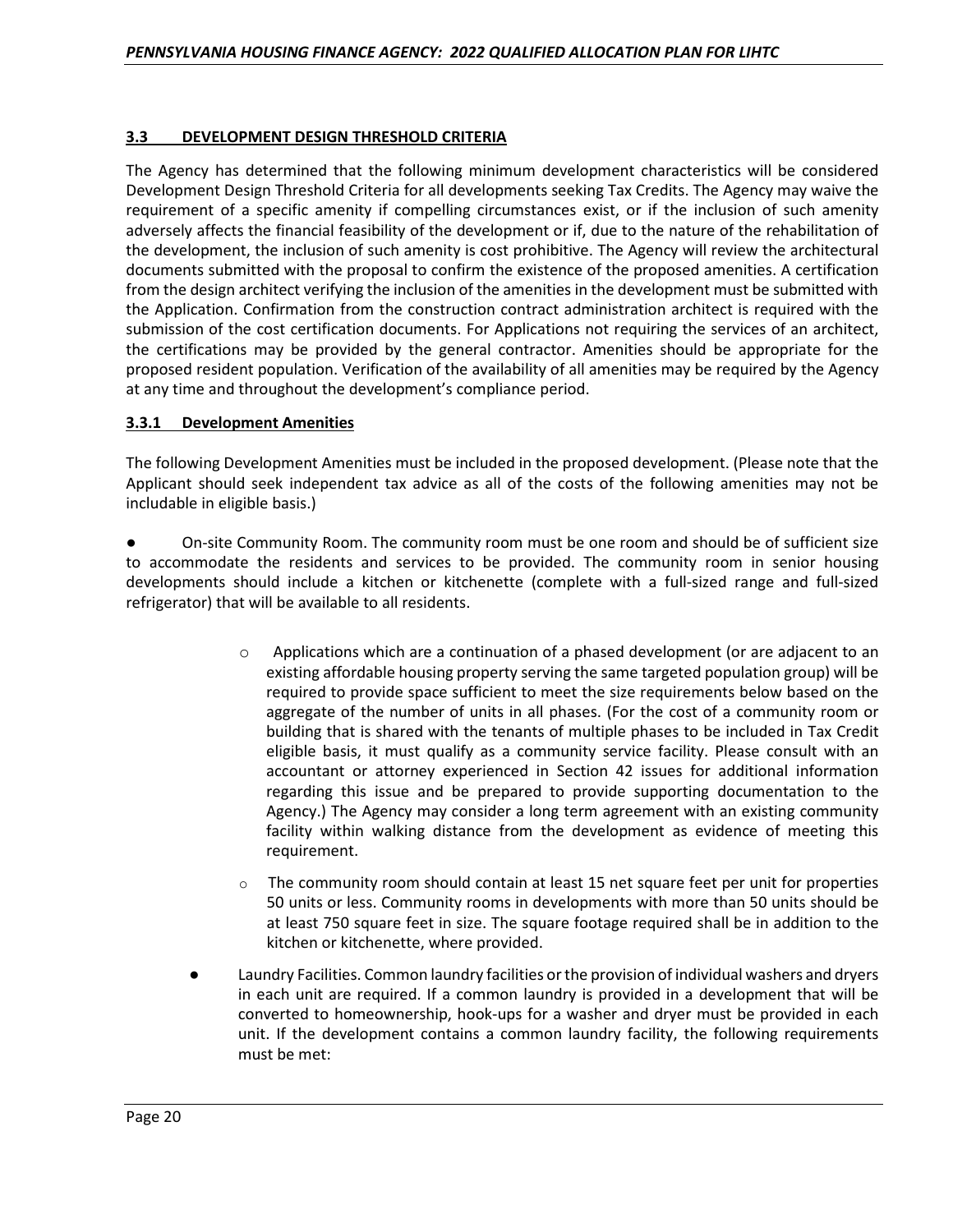- o For general occupancy developments: one washer and dryer per 12 units, with a minimum of two washers and two dryers required at each laundry facility.
- o For elderly developments: one washer and dryer per 20 units, with a minimum of two washers and two dryers required at each laundry facility.
- o A minimum of one front load washer and dryer is required for each laundry facility and will be required in accessible units containing a washer and dryer in the unit.
- o All washing machines, whether development owned or vendor owned, must be Energy Star® labeled.
- On-site Management Office. An accessible on-site management office will be required for all developments except those containing scattered site properties. Applications which are a continuation of a phased development that do not include a management office in the current Application will be required to provide evidence of a management office in one of the prior phases.
- Air Conditioning. For new construction, substantial rehabilitation and preservation developments, all common spaces (except stair towers, mechanical rooms and storage rooms) must be air conditioned.

# **3.3.2 Unit Amenities**

The following Unit Amenities must be included in the proposed development.

The net area of all dwelling units must fall within the limits listed below. (Net area is measured from the interior finish surface of the unit perimeter walls, and shall include all rooms, corridors, interior walls, storage areas, and mechanical spaces.) Rehabilitation developments may vary from the maximums and minimums by 10 percent. Preservation developments shall strive, but are not required, to meet this requirement. Accessible units may vary from the maximums as required to provide an accessible route and accessible clearances.

|            | <b>Flats</b>           | <b>Multi-Floor Units</b> |
|------------|------------------------|--------------------------|
| <b>SRO</b> | 90 to 200 sq.ft.       |                          |
| <b>EFF</b> | 400 to 600 sq.ft.      |                          |
| 1 BR       | 550 to 850 sq.ft       | 650 to 950 sq.ft.        |
| 2 BR       | 700 to 1,100 sq.ft.    | 850 to 1,300 sq.ft.      |
| 3 BR       | 950 to 1,350 sq.ft.    | 1,000 to 1,550 sq.ft.    |
| 4 BR       | 1,100 to 1,1550 sq.ft. | 1,200 to 1,750 sq.ft.    |
| 5 BR       | 1,300 to 1,750 sq.ft.  | 1,400 to 2,000 sq.ft.    |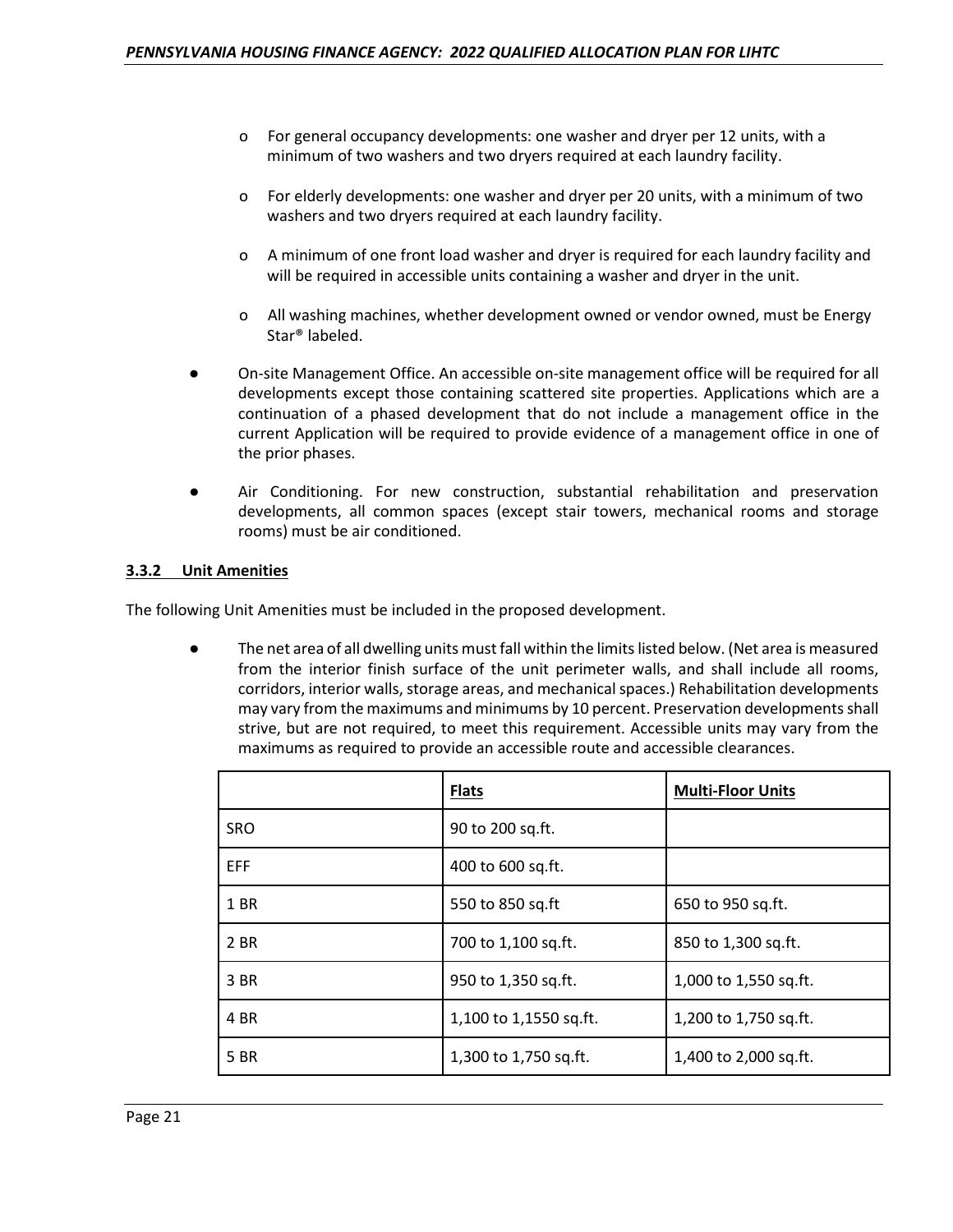- Air conditioning shall be supplied to living areas and all bedrooms of each unit. Individual window units will not be considered as meeting this criterion, except in preservation developments.
- Refrigerators, ranges and ovens will be required in all units except for developments containing SRO units (provided that such properties have common cooking facilities containing these appliances).
- Window treatments in all residential units are required. Window treatments include horizontal blinds, vertical blinds, or other opaque blinds. Commercial grade roller shades will be permitted on large window expanses.

# **3.3.3 VisitAbility**

The following dwelling unit types shall meet the VisitAbility requirements: 100% of newly constructed single family homes, townhouses, and units in elevator buildings; all ground floor units in walk-up apartment buildings. Rehabilitation developments should strive for 100% compliance, but at least 33% shall meet the VisitAbility requirements. Properties unable to comply with this requirement due to physical constraints or building type may apply for a waiver from this threshold requirement. To meet VisitAbility design features, the building and units must have at least one zero-step entrance with a 36-inch wide door; all doorways and passages on the entry level floor should have a width of 36 inches; there should be a clear pathway to a bathroom or powder room; such bathroom or powder room should include a minimum 24-inch grab bar beside the toilet on a reinforced wall, which can also serve as a towel bar; and there should be a clear pathway to the living room and dining area of the unit. The VisitAble powder room or bathroom must provide maneuverability clearances in accordance with the Fair Housing Act Design Manual. (Preservation developments are exempt from this requirement but are encouraged to provide VisitAble units where feasible.)

# **3.3.4 Fair Housing Act Design Manual**

All new construction developments shall be designed in conformance with HUD's Fair Housing Act Design Manual standards, as applicable. Substantial rehabilitation developments shall also be designed in accordance with HUD's Fair Housing Act Design Manual, as applicable, but may seek a waiver from the Agency where existing conditions prohibit 100% compliance. Blocking for future grab bars shall be continuous behind the bar location and sized to accommodate the grab bars required by ANSI A117.1, current adopted edition.

# **3.3.5 Environmental Site Assessment**

A Phase I Environmental Site Assessment prepared in accordance with ASTME 1527-21 and the Agency requirements found in the Submission Guide for Architects is required for all developments. The report cannot be more than 12 months old at the time the Application is submitted. An updated report provided by the original report's environmental consultant may be provided when the original report is between 12 and 24 months old at the time the Application is submitted. Only the executive summary of the Phase I report shall be submitted in the Application. The summary shall be accompanied by a certification from the Applicant stating that any issues raised in the environmental review have been reviewed and budgeted for accordingly in the development budget. For existing buildings scheduled for rehabilitation or preservation developments, the Phase I report must also include the results from the following tests: lead in water, lead-based paint, asbestos and radon. Cost estimates for any remediation work shall be provided and included with the Phase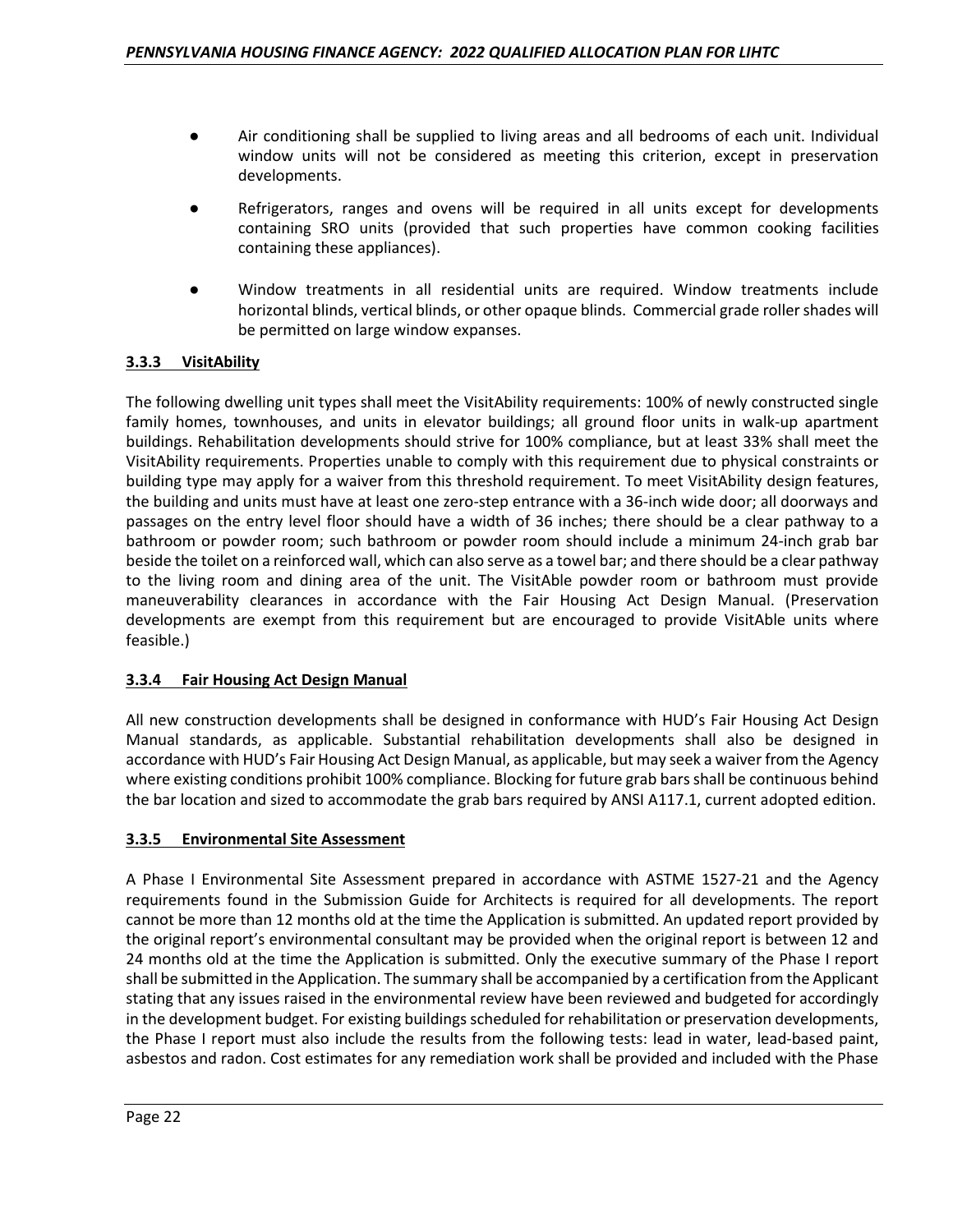I executive summary.

#### **3.3.6. Development Sustainability and Energy Conservation Measures**

- All newly constructed multifamily buildings shall comply with the requirements of the 2020 Enterprise Green Communities program Criteria 5.1a. All substantially rehabilitated multifamily buildings shall comply with the requirements of the 2020 Enterprise Green Communities program Criteria 5.1b. Preservation developments shall meet the mandatory measures found in the "Design Architect's/Applicant's Certification of Threshold Criteria" in the Guidelines. (Not required if Applicant commits to achieving certification under one of the Green Building Standards listed in the Selection Criteria.)
- Additionally, for new construction and rehabilitation developments, the overall U-value of the exterior building envelope must exceed the requirements of the International Energy Conservation Code, current adopted edition, Chapter 4 by 10% for buildings three stories or less in height as verified by a REScheck certificate. Buildings four or more stories in height must exceed the requirements of the 2015 International Energy Conservation Code Chapter 5 by 7%, as verified by a COMcheck certificate. Air sealing of the exterior building envelope and attic plane shall be included. Trade-offs available in the REScheck or COMcheck software for mechanical equipment will not be allowed. (Not applicable to preservation developments.)
- In new construction and rehabilitation developments, all appliances, HVAC equipment with a capacity less than 60,000 btuh, gas fired water heaters, windows, ceiling fans, exhaust fans, range hoods and exit signs shall be Energy Star® labeled when such equipment and appliances exist. (Exceptions: programmable thermostats do not need to be provided, and windows in buildings over three stories in height may comply instead with ASHRAE Standard 189.1-2009.) (Packaged terminal air conditioners (PTACs) and packaged terminal heat pumps (PTHPs) (including vertical type configurations) may only be used if it can be proven that they comply with the prescriptive requirements of Energy Star  $\Phi$ Version 3.0 for air-source equipment, as tested and certified by Air Conditioning, Heating & Refrigeration Institute (AHRI) only). In addition, 100% of the permanent room light fixtures in the dwelling units shall be equipped with LED bulbs, or high efficiency fluorescent with electronic ballasts; and 100% of the community room and common area corridor and stair lighting shall be fluorescent with electronic ballasts or shall utilize LED bulbs.
- All developments utilizing central system refrigerant flow type equipment shall meet or exceed Energy Star criteria specification for light commercial HVAC or have the Energy Star label.
- In preservation developments, existing refrigerators more than 15 years old shall be replaced with Energy Star® labeled type. Existing heat pumps, air conditioning condensing units, and through-wall air conditioners more than 20 years old shall be replaced with Energy Star® labeled type, when such equipment exists. Existing furnaces and boilers more than 25 years old shall be replaced with Energy Star® labeled type, when such equipment exists.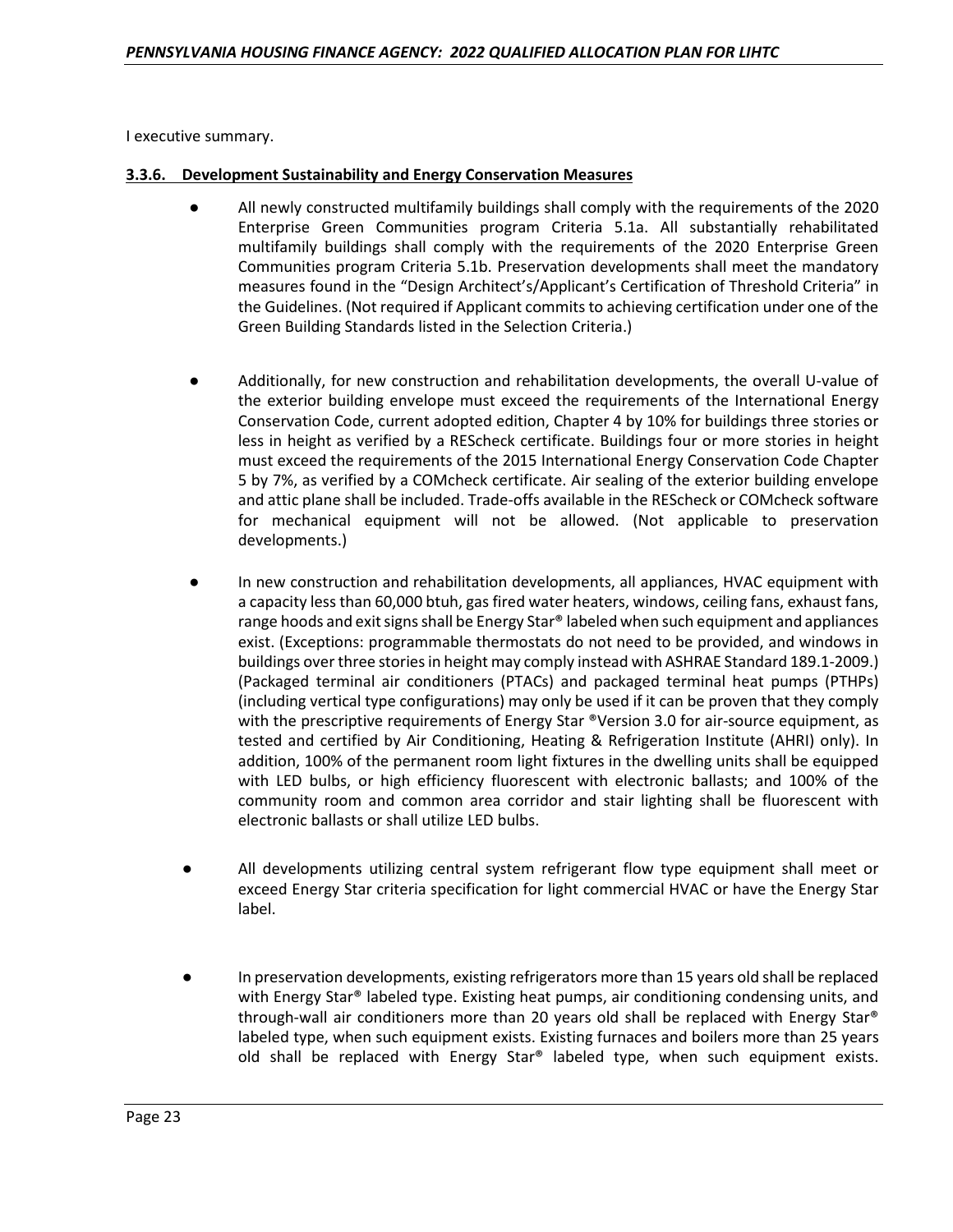(Programmable thermostats do not need to be provided.) In addition, existing community room, common area corridor and stair lighting more than 15 years old shall be replaced with fluorescent fixtures with electronic ballasts or fixtures that utilize LED bulbs. Where windows are scheduled for replacement, replacement should be made with Energy Star® qualified products, except in buildings over three stories in height, where window replacement may comply instead with ASHRAE Standard 189.1-2009.

All developers must certify that when existing equipment, appliances and products are replaced, they will be replaced with Energy Star® labeled equipment, when such equipment exists.

- All developments must meet the Additional Threshold Green Building Criteria set forth in the 2022 Guidelines and the "Design Architect's / Applicant's Certification of Threshold Criteria" that must be submitted as part of the Application.
- Please review the Multifamily Housing Application and Guidelines for specific sustainability and energy conservation requirements.

# **3.3.7 Broadband Infrastructure**

The installation of broadband infrastructure is required in all projects, in compliance with Federal Register 81 FR 31181 "Narrowing the Digital Divide through Installation of Broadband Infrastructure."

#### **3.3.8 Smoke-Free Developments**

The Applicant shall certify that, at construction completion, the Applicant will design and implement a policy prohibiting the use of prohibited tobacco products in all units, common areas and outdoor buildings within 25 feet from all of the buildings in the development.

#### **3.4 MAXIMUM PER UNIT BASIS LIMITATIONS**

The Agency has established a maximum basis per unit limit of \$300,000 for developments with Competitive 9% Tax Credits and \$335,000 per unit for developments with 4% Tax Credits and Tax-Exempt bonds ("Maximum Basis"). Maximum Basis includes all depreciable costs normally included in the eligible basis determination for rehabilitation or new construction (not including the developer's fee or cost of acquisition). Maximum Basis for the purposes of this calculation may be determined after the deduction for commercial space costs but prior to the pro rata reduction for historic tax credits and other non-qualified financing and costs normally not included in eligible basis.

Requests for waivers of the limits on Maximum Basis must be submitted in accordance with Section 5: Waivers.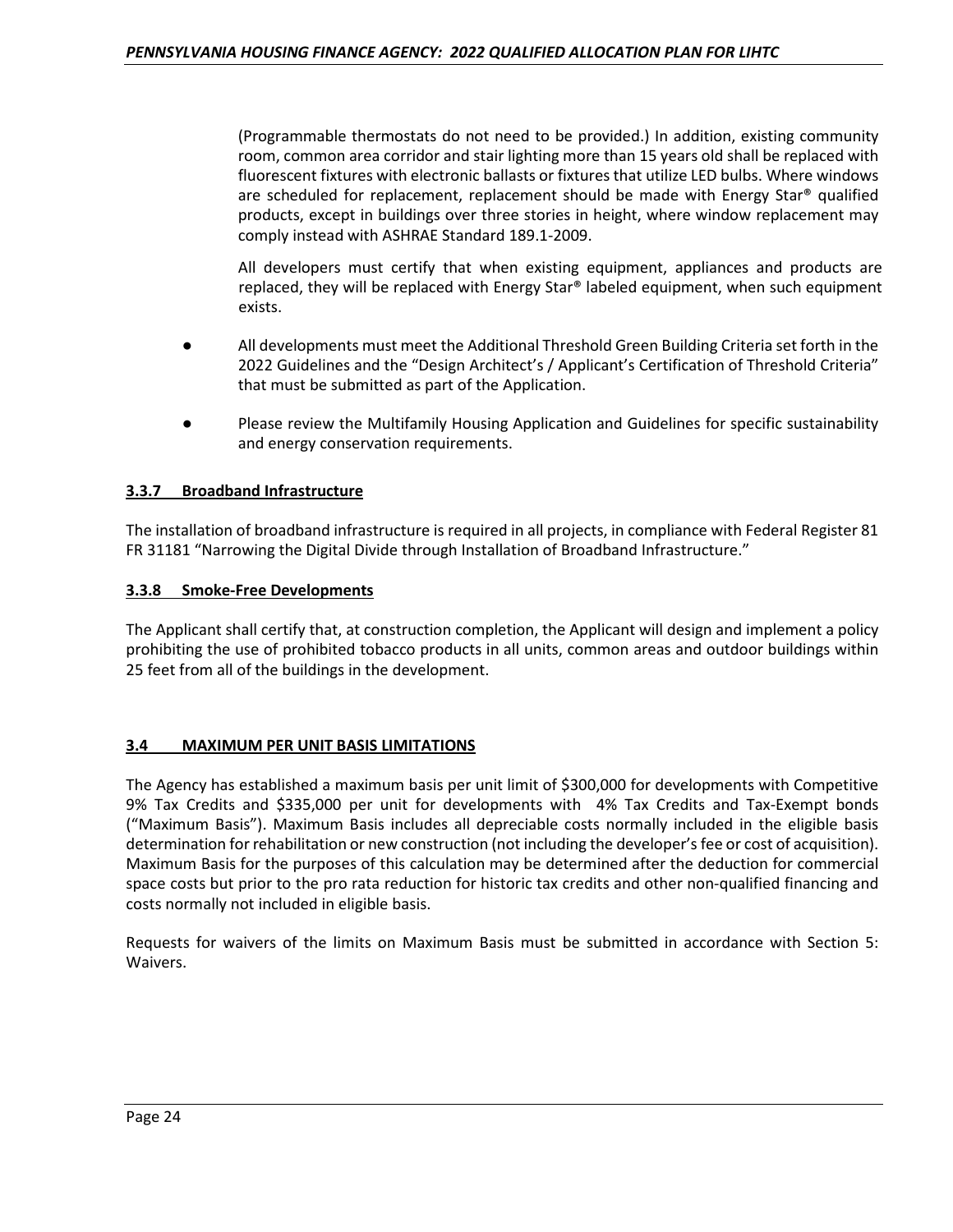## **3.5 DEVELOPER'S FEE**

The developer's fee, which is meant to compensate the developer for staff time, effort and work involved in the development of the property, includes developer's expenses, overhead, profit and consulting fees or other fees and costs that are above the maximums allowed by the Agency. Development consultant's fees and organizational costs are required to be paid from the developer's fee. These fees may not be listed and shall not be recognized as separate line items on the Application.

The maximum "base" developer fee allowable (except as limited below) is calculated on the lesser of the development's replacement cost (less all costs of acquisition) or the Agency's Maximum Basis. The developer's fee is limited to 15 percent of the first \$10 million of replacement cost of the development less all costs of acquisition and 10 percent on every \$1 of replacement cost thereafter.

In determining the maximum base developer fee the following criteria must also be considered:

- The developer's fee to be earned on Applications from existing Tax Credit properties with the same or a related party or affiliated entity as the general partner on the original Application may not exceed twelve percent (12%) of replacement cost less all costs of acquisition.
- For rehabilitation and preservation developments that qualify for Acquisition Tax Credits, a developer's fee will be allowed on a portion of the acquisition cost that is basis eligible. The fee may not exceed 10 percent of the purchase price of the property less the cost of the land. The maximum acquisition cost that will be recognized in determining the developer's fee will be the lesser of the actual amount paid for the building in an arms-length transaction or the MAI appraised value. The Agency may limit the acquisition developer's fee to 5 percent if the seller and buyer are related parties.
- Additional developer's fee will not be available for Applications requesting Additional Tax Credits.
- Requests for an increase in the amount of the maximum base developer fee after the initial award of Tax Credits will not be accepted.
- For Applications of subsequent phases of a project previously awarded tax credits, the development fee may be reduced if the Agency determines that the project phasing strategy warrants a lower fee.

Using the calculation methodology detailed above, the Agency has established the following per project maximums on developer's fee for projects that request Competitive 9% Tax Credits.

- 1) \$2,000,000 for projects with 60 or more affordable units if the development demonstrates a mix of unit sizes with at least 51% of units two bedroom or larger; or
- 2) \$2,000,000 for projects which promote supportive housing opportunities as defined above in Section 2.4; or
- 3) \$1,750,000 for projects which do not meet the criteria outlined in (1) and (2), above.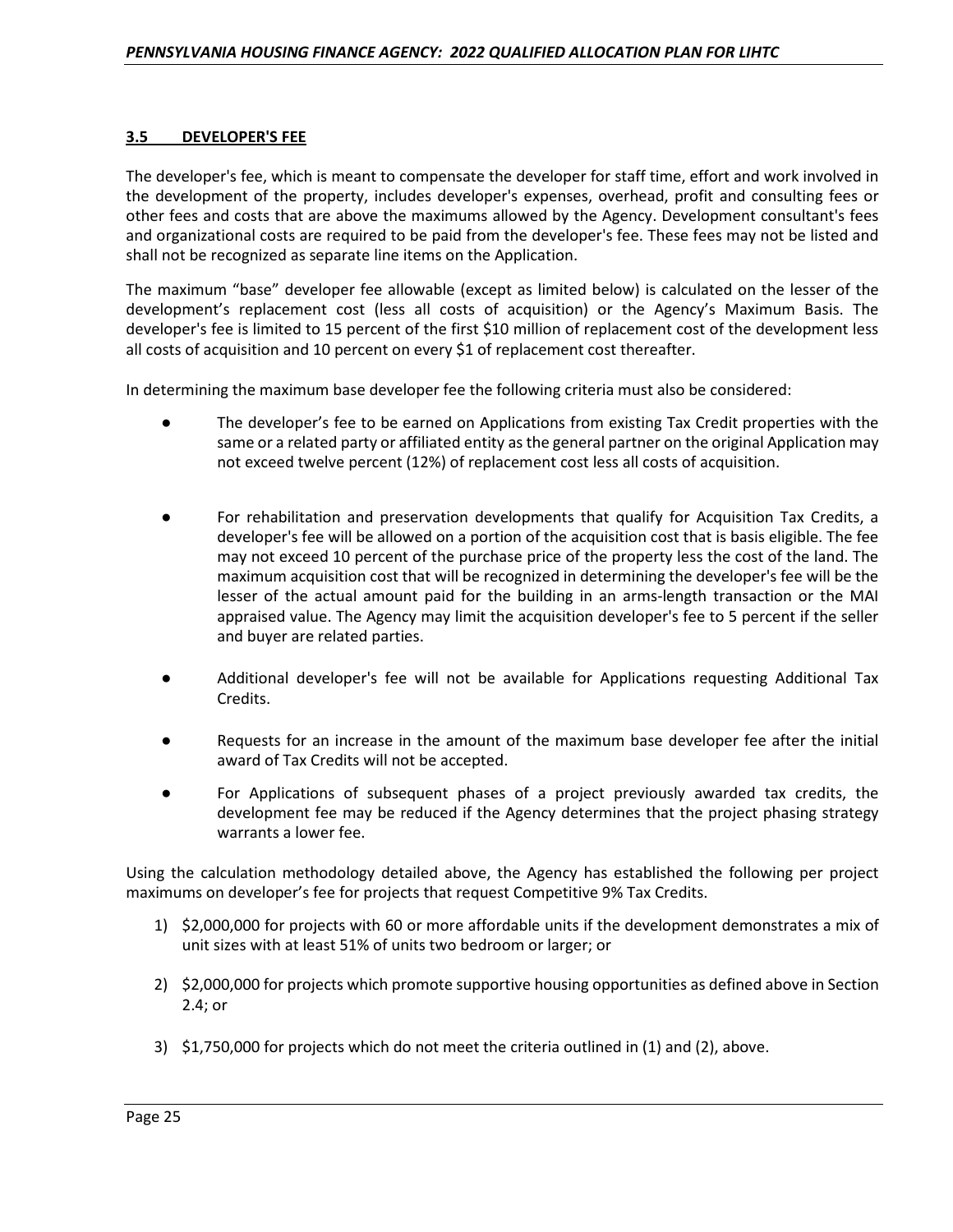Waivers of the developer's fee cap for projects that request Competitive 9% Tax Credits (or the calculation methodology detailed above) will not be granted by the Agency.

Using the calculation methodology detailed above, the Agency has established a developer's fee cap of \$2,550,000 for projects that request 4% Tax Credits and Tax-Exempt bonds. Waivers of this cap will be considered in accordance with Section 5: Waivers.

In addition to the maximum base developer fee, Applicants may request an additional five percent (5%) developer fee to fund a supportive services escrow for the provision of social supportive services for the benefit of the residents (provided the plan for services is satisfactory to the Agency) or to fund an internal rent subsidy for all threshold required units set aside for persons at or below twenty percent (20%) of area median income for the initial 15-year compliance period. Consideration for the additional developer fee is available to 9% Tax Credit Applications only. Funds deposited in an internal rent subsidy will be limited to the difference between the twenty percent (20%) rent and the rent at fifty percent (50%) of area median income, as applicable. Developments electing utilization of Income Averaging will not be eligible for an additional developer fee to fund an internal rent subsidy. The Applicant must commit to provide to the development the entire amount of the equity raised for the additional developer's fee to fund these escrows. The five percent (5%) is determined exclusive of acquisition costs. The Agency reserves the right to determine the exact mechanism necessary and appropriate to ensure funding of the supportive service escrow based on specific tax issues and ownership structure. Additionally, during the initial fifteen (15) year compliance period, the Agency may review, approve and monitor utilization of the supportive service escrow funds. For developments not receiving Agency financing, Agency staff will only approve an increased developer's fee if the Applicant provides adequate assurances and documentation (including evidence of a third-party escrow arrangement) that an amount of funds equal to the increased equity raised from the additional developer's fee is necessary to support financial operations and will be committed to the Project for at least the initial fifteen (15) year occupancy period. The use will be monitored during the compliance period and at the end of the compliance period, any funds remaining must be used to pay outstanding debt or project capital improvements. Whenever an increased developer's fee is allowed, the partnership or operating agreement must provide that the approved developer's fee will, in fact, be paid to the developer from available funds (which may include development sources, operating revenue and additional capital contributions). Additionally, provision of funds for supportive services will be incorporated in the Restrictive Covenant Agreement.

#### **3.6 DEVELOPMENTS WITH MULTIPLE BUILDINGS**

A development may include multiple buildings if it has similarly constructed units, is located on the same or contiguous tracts of land, is owned by the same federal taxpayer and is financed pursuant to a common plan of financing. A development with multiple buildings that is proposing a mixed income structure must have low-income units in each building of the development. Scattered site buildings on noncontiguous tracts of land may also qualify if the development meets all of the other requirements described above and the development is 100 percent rent and income restricted, however, costs associated with the development of a separate community building may not be eligible for Tax Credits unless the building contains a residential rental unit.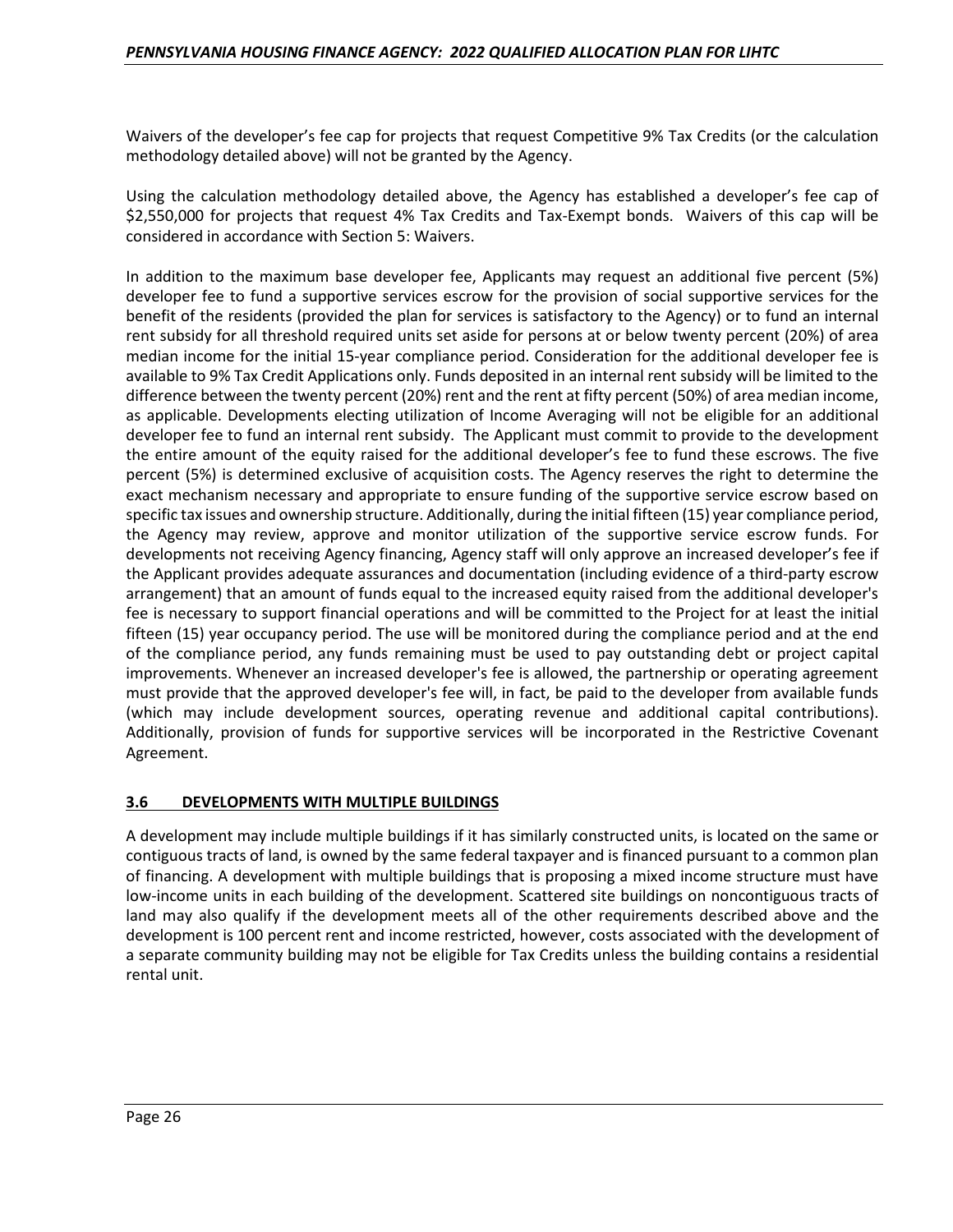# **4. Selection Criteria and Process**

# **4.1 OVERVIEW**

The Agency intends to review the Applications it receives and to select among the Applicants based on the Selection Criteria, with **priority given to projects which fill an abject need or which best demonstrate an ability to move forward**. The Selection Criteria reflect specific needs and market conditions which may differ based on type of property, targeted populations and housing needs.

The Agency may review local and/or state analysis of impediments to fair housing prepared in connection with federal funding programs and may prioritize Applications which evidence opportunities to affirmatively further fair housing.

The Selection Criteria are set forth in Exhibit SC2022, below.

# **4.2 SET-ASIDES, POOLS AND PREFERENCES -- COMPETITIVE 9% TAX CREDITS**

The Agency will provide Competitive 9% Tax Credits through several Set-Asides, Pools and Preferences. The amounts available in each Set-Aside, Pools and Preferences may be adjusted by the Agency to ensure adequate and appropriate funding of the Applicants meeting the Program criteria.

# **4.2.1 Set-Asides and Pools**

The Agency has established Set-Asides and Pools for awarding Competitive 9% Tax Credits as detailed in the table below.

| <b>Set-Aside Percentages</b> |                                                  |  |
|------------------------------|--------------------------------------------------|--|
| <b>Set Asides</b>            | <b>Percentage of Tax Credits to be Allocated</b> |  |
| Urban Pool*                  | 50%                                              |  |
| Suburban/Rural Pool          | 50%                                              |  |
| Total                        | 100%                                             |  |

Note: A complete list of the applicable county designation is attached as Exhibit A. At least twenty-five percent (25%) of the Urban Pool will initially be set aside to fund developments located in municipalities other than Philadelphia.

# **4.2.2 Preferences**

The Agency has established Preferences in awarding Competitive 9% Tax Credits for certain types of developments in each Pool which include general occupancy, senior occupancy (ages 62 and over), properties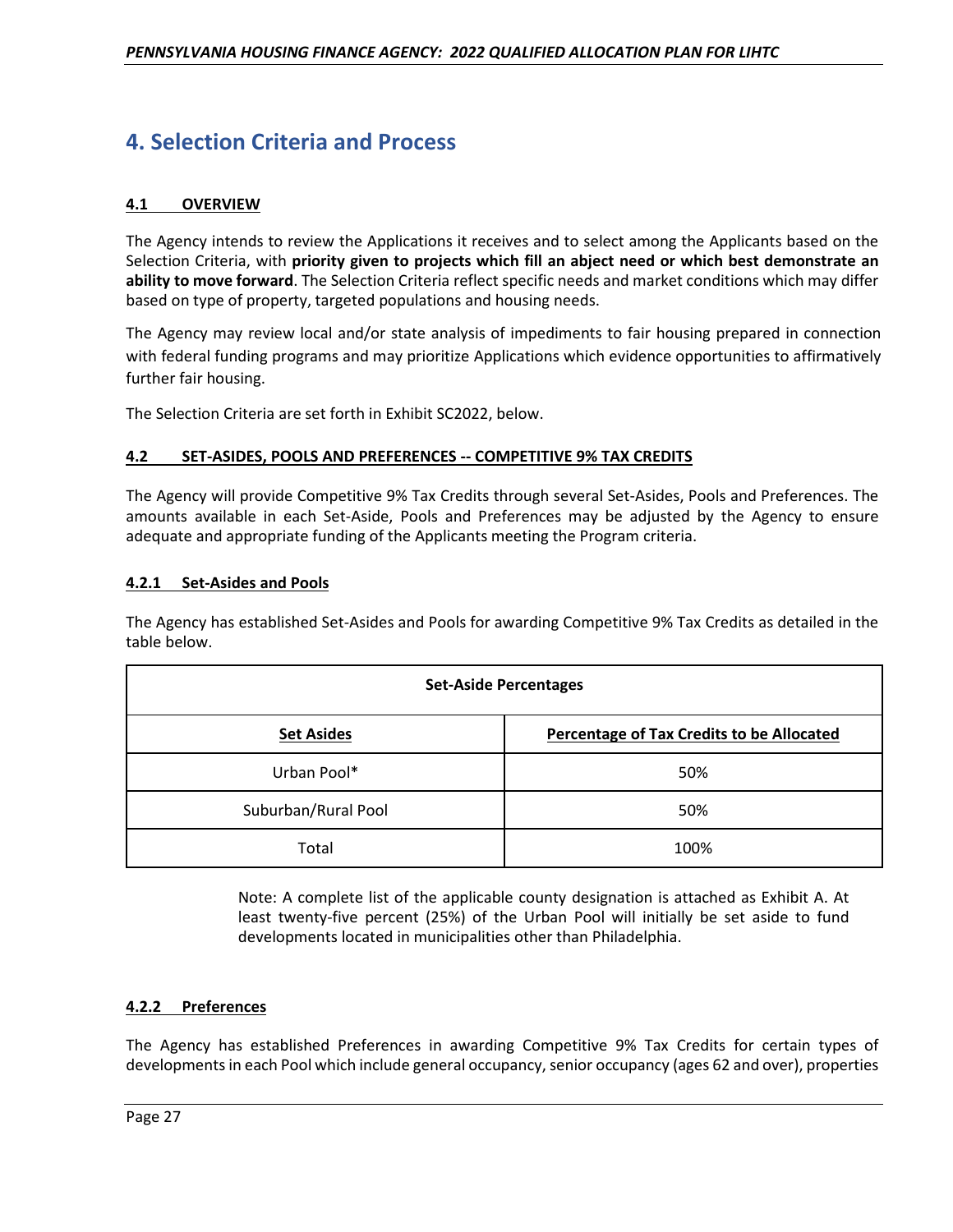furthering the preservation of affordable housing, applications for supportive housing, community revitalization developments, areas of opportunity and Strategic Investment developments (as more fully described herein). The Agency may also provide a preference to developments using Commonwealthsponsored pilot programs, including developments promoting supportive housing for persons being released from incarceration, developments providing employment opportunities for property or community residents, developments or Applicants evidencing meaningful participation in Section 811 program, Applications submitted with a Community Housing Development Organizations ("CHDOs") being a material participant as either owner, developer or sponsor, developments located in Commonwealth designated Opportunity Zones, developments meeting specific market need, Agency housing goals or responding to housing needs resulting from the impact of COVID-19 or other similar emergency needs.

Preferences for certain types of housing have been established as minimum goals by the Agency in meeting certain housing needs of the Commonwealth. Applicants may be considered in more than one category and will have been deemed to have met both for purposes of meeting the stated housing goals. Due to the amount of Tax Credits which may be available, these minimum goals may be adjusted or modified accordingly. Applicants meeting more than one of these categories may be advantaged during the ranking/scoring process. Preferences are as follows:

# **4.2.2.1 General Occupancy**

The Agency will reserve Competitive 9% Tax Credits to, at a minimum, three (3) general occupancy properties in each Pool.

# **4.2.2.2 Senior Occupancy 62+ with Services**

The Agency will reserve Competitive 9% Tax Credits to, at a minimum, two (2) senior occupancy developments targeting persons 62 years of age and above in each Pool. Eligibility for this preference will require demonstration that services will be provided to residents to enable them to continue to live independently.

#### **4.2.2.3 Preservation Developments**

The Agency will reserve Competitive 9% Tax Credits to, at a minimum, four (4) preservation properties in the aggregate between the two Pools. To be considered eligible for this preference, existing affordable properties should demonstrate that Tax Credits are necessary to extend the long-term affordability and habitability of the development or that there is a likelihood of conversion to market rate housing (which must be supported by a current market study in a form and substance acceptable to the Agency). The Agency will conduct a comprehensive site visit on all preservation properties and will review the capital needs assessment, occupancy and financial reports and supplemental information to identify those properties which demonstrate the greatest need of preservation. Applications from existing Tax Credit developments must continue to maintain the initial program restrictions set forth in the Indenture of Restrictive Covenants throughout the original extended use period.

# **4.2.2.4 Supportive Housing**

The Agency will reserve Competitive 9% Tax Credits to, at a minimum, two (2) developments in each Pool which promote supportive housing opportunities to targeted populations including persons who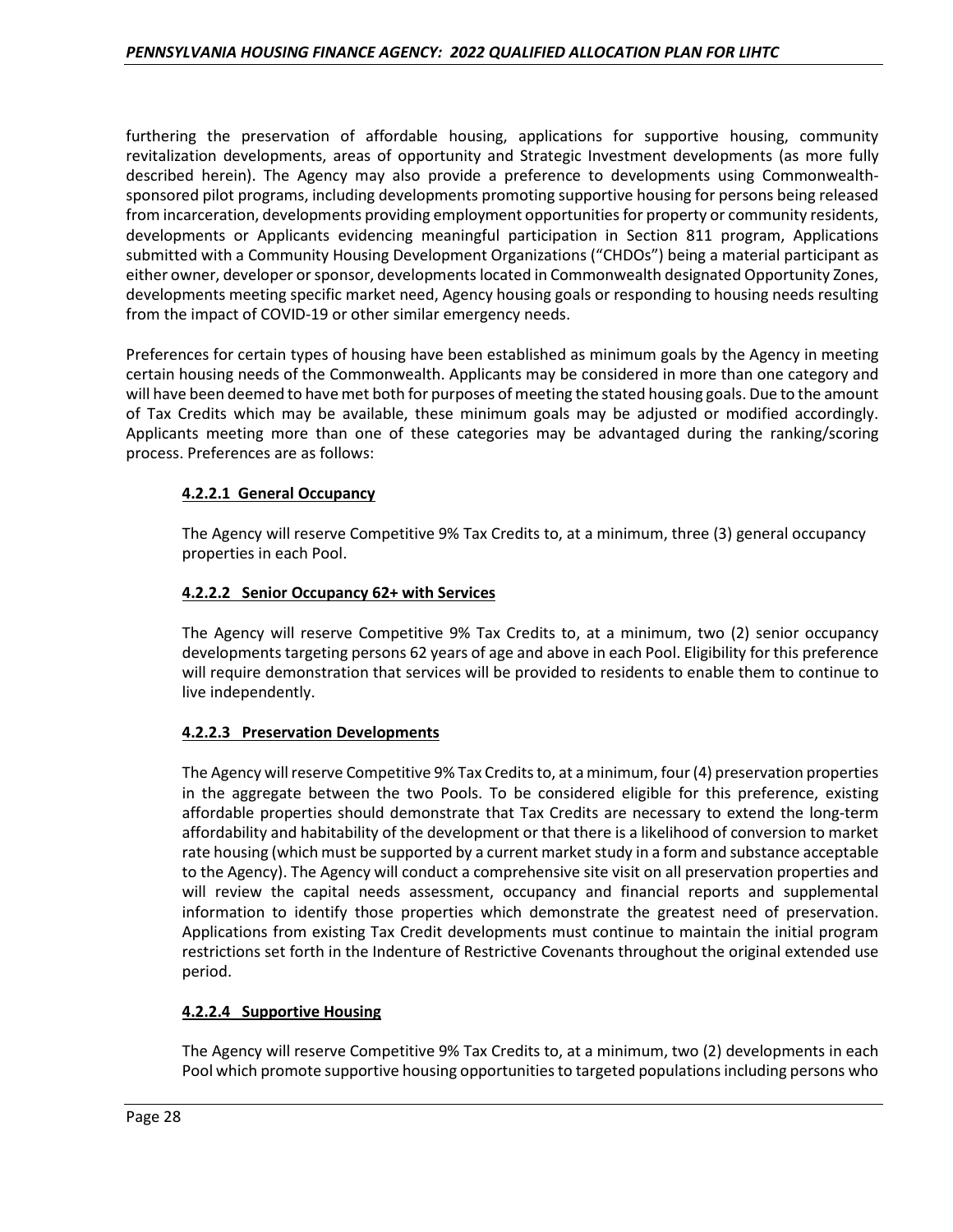are homeless; non-homeless households requiring supportive services including those with mental, physical, sensory, or developmental disabilities; persons with substance abuse disorders; persons diagnosed with HIV/AIDs and related diseases; persons being released from incarceration, and other special populations approved by the Agency on a case-by-case basis (which may include consideration for the specialized needs associated with affordable housing for veteran households). A minimum of twenty five (25%) of the units must be set aside to qualify for this preference. Designated units must be rented only to the target population (subject to fair housing laws). Developments must provide evidence that residents meeting the supportive housing preference pay no more than thirty percent (30%) of their income to their total housing expenses.

# **4.2.2.5 Innovation in Design**

The Agency will reserve Tax Credits to, at a minimum, one (1) development in the aggregate between the two Pools which encourages demonstrated innovation in housing which may be illustrated through excellence in design, implementation of current and future energy efficient technologies and materials, leveraging community and capital resources, meeting social needs, climate resiliency, siting in priority locations, and innovative partnerships/programming. See Checklist in 2022 Guidelines for materials needed to request consideration in this category. The selected Applicant will work with the Agency to establish, document and employ the best practices for future housing policies and standards.

# **4.2.2.6 Strategic Investment**

The Agency will reserve Tax Credits to, at a minimum, three (3) developments and a maximum of eight (8) developments, in the aggregate between the two Pools, which the Agency determines support specific housing economic opportunities (such as areas of housing shortage due to Marcellus Shale, urgent community needs or other unusual economic development pressures) or the overall housing goals of the Commonwealth, as determined by the Agency.

The Agency, in its discretion, may also consider any Application for Strategic Investment. The Agency may consider regional distribution, scale of community impact, extraordinary market and population needs, unique funding and leveraging opportunities, (such as HUD's Choice Neighborhoods Initiative), disaster recovery response and competitive rankings of Applications, in making Strategic Investment awards including how the development maximizes the inclusion of affordable accessible units in its design.

# **4.2.2.7 Community Revitalization/Mixed Income (Urban Pool only)**

The Agency will reserve Tax Credits to, at a minimum, three (3) developments in the Urban Pool which support a broader community revitalization program which has the capability of changing fundamentally the character of a neighborhood, enhancing the lives and amenities available to residents of the community, is focused on implementing a "mixed income" strategy, and/or which seeks to counteract the pattern through which some metropolitan areas are being segregated by income or race.

The Agency will look at how, in measurable terms, the following aspects are associated with the comprehensive revitalization program of which the development is a part: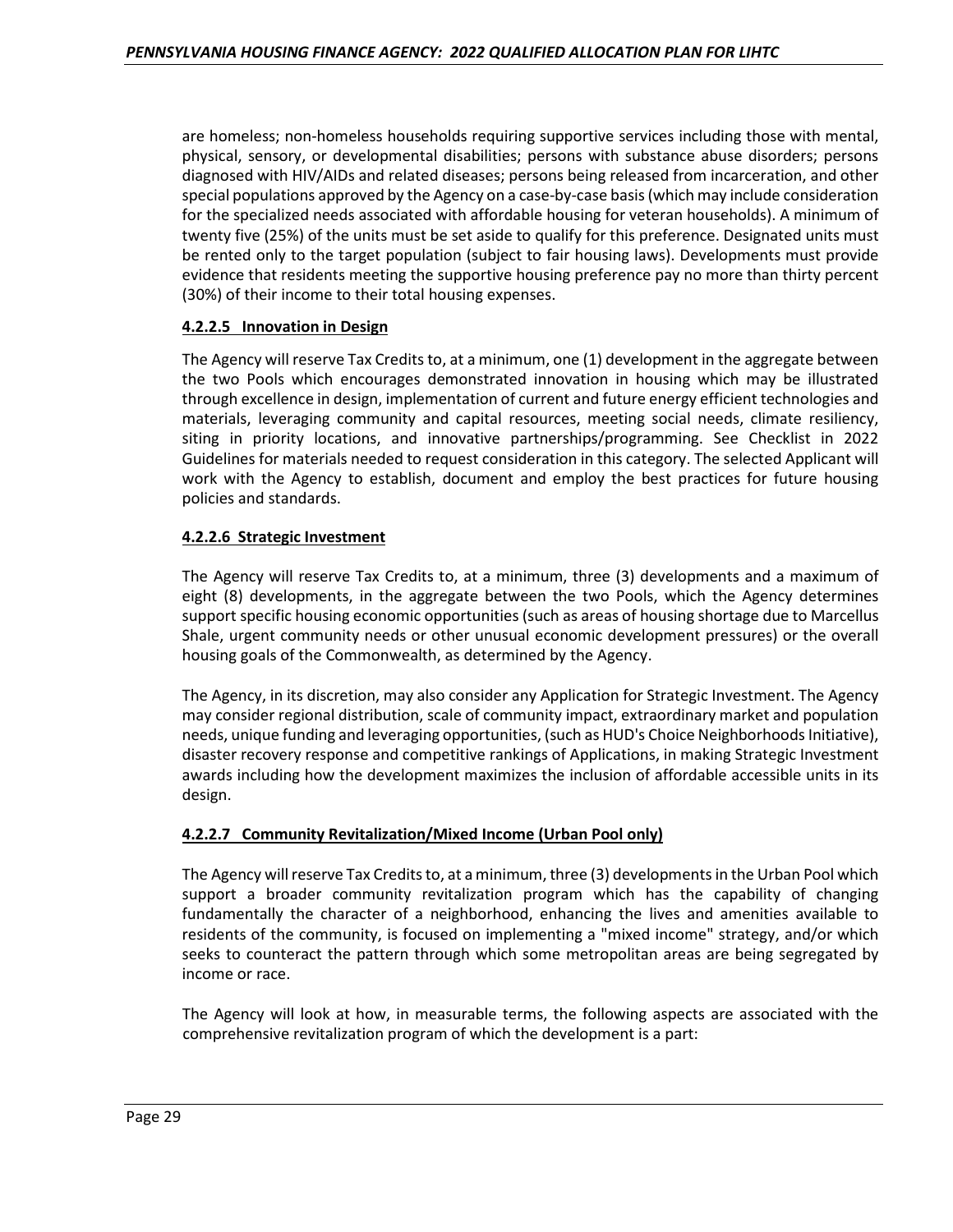- Supports the construction and rehabilitation of housing to meet the needs of households of all income types, including the very low income
- If the development proposes to offer rents at or close to the Tax Credit program maximum (i) the availability of housing choice vouchers to make some of its units affordable to the area's lowest income households and/or (ii) the projected existence elsewhere in the neighborhood of development(s) that can be expected to provide such affordability
- Access to public transportation
- Access to public parks and open space
- Access to community serving enterprises
- Encourages the reuse and rehabilitation of existing infrastructures
- Coordination of proposed site amenities that enhance the overall neighborhood ∙ Coordination with an overall community revitalization effort
- Of sufficient size and scope to have a significant and lasting positive impact on the community (including increasing or stabilizing tax base and economic diversity)
- Expands quality of life and fulfills a need for health care choices and other crucial service opportunities for residents of the community
- Municipal support articulated in a publicly approved community plan or in the form of significant funding commitments
- Presence of supporting local neighborhood initiatives
- Consistent with the local community's plan to affirmatively further fair housing.

The Agency will further prioritize projects which, to the greatest extent feasible, involve residents and the surrounding community in the following activities:

- design of the proposed development,
- drafting of the tenant selection plan,
- implementation of the tenant selection plan,
- management of the proposed development,
- contracting opportunities, and
- ownership of the development.

# **4.2.2.8 Areas of Opportunity (Suburban/Rural Pool only)**

The Agency will reserve Tax Credits to, at a minimum, three (3) developments in the Suburban/Rural Pool which expand housing opportunities and design choices in areas suitable for long-term economic growth with an existing or planned infrastructure to support future growth in the area, in order to promote mixed-use and/or mixed-income development within a community setting. These developments will be located in areas of strong schools and employment opportunities and in communities which may have not received representative resources in the past.

# **4.2.2.9 Engaging and Serving Re-Entry Populations**

The Agency will reserve Tax Credits to, at a minimum, one (1) development in the aggregate between the two Pools which demonstrates an innovative approach to engaging and serving populations which are re-entering society from correctional settings.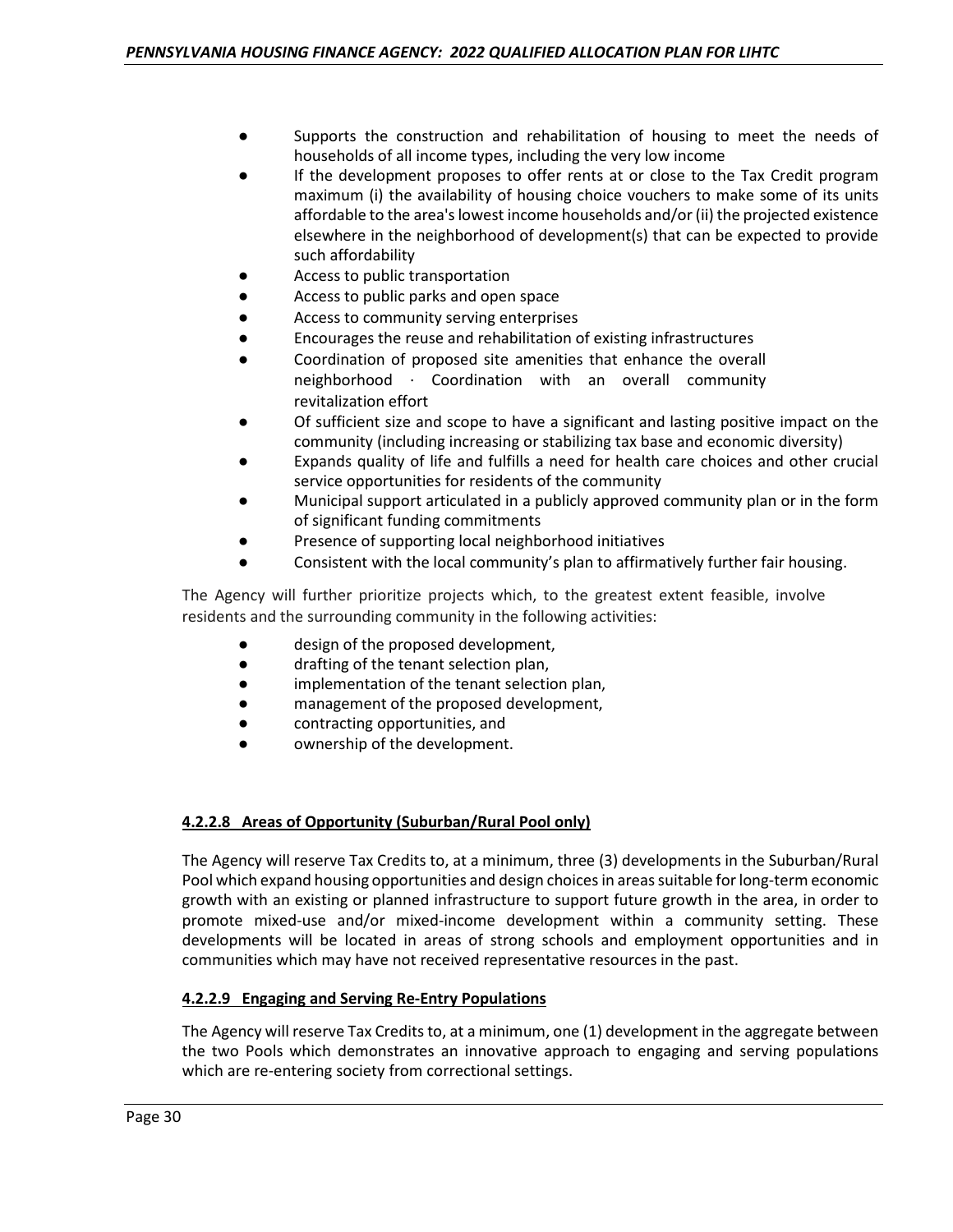# **4.3 SELECTION OF APPLICATIONS - COMPETITIVE 9% TAX CREDITS**

The Agency will strive to reserve Competitive 9% Tax Credits in a manner which results in a geographic distribution statewide. Applications for Competitive 9% Tax Credits will be evaluated and ranked based on the Selection Criteria detailed below. It is the Agency's intent to follow the Set-Asides, Pools and Preferences detailed above for targeting resources and will award Competitive (9%) Tax Credits to the highest scoring Applications meeting the stated Set-Asides, Pools and Preferences.

In reserving Competitive 9% Tax Credits in the 2022 cycle, the Agency has established a minimum point threshold of one hundred and twenty (120) points for all developments except for those qualifying for the Preservation Preference, which shall be one hundred ten (110) points.

Provided that Competitive 9% Tax Credits are available after the Agency determines that the Set-Asides, Pools and Preferences have been met, the Agency will award Competitive 9% Tax Credits to the next highest ranking Application. In the event the Agency determines that an Application has been delayed or faces substantial cost burdens due to some good cause beyond the control of the Applicant, especially in the event there is a NIMBY or legal challenge to siting of an otherwise viable project, the Agency may provide a preference to fund the Applicant for an alternative viable project which meets similar goals and housing targets in an alternative location (which meets at least a minimum score under the Allocation Plan). Lower ranking Applications may be awarded Competitive 9% Tax Credits in order to meet the stated Set-Asides, Pools and Preferences.

# **4.4 ADDITIONAL RESOURCES, SUBSEQUENT EVENTS AND SUPPLEMENTAL INFORMATION**

The amounts available in each Set-Aside, Pool or Preference may be adjusted by the Agency at any time to ensure adequate and appropriate funding of the Applications meeting the Agency's goals and Program criteria. Should additional Competitive 9% Tax Credits or other resources become available for whatever reason at any time in 2022, especially federal or State funding program opportunities for a specific population such as veterans, emergency response, persons with special needs or persons with disabilities or unique land bank financing opportunities, the Agency will not issue an amendment to this Allocation Plan but will instead make allocations of such additional Competitive 9% Tax Credits or resources in accordance with this Allocation Plan as it deems appropriate.

The Agency may allocate more than the available Competitive 9% Tax Credits in each Set-Aside, Preference or Pool in order to fully fund a project reservation which has scored sufficient points to warrant funding but for which funds remaining in the Set-Aside, Preference or Pool cannot fund the full credit amount needed for feasibility. For developments returning Competitive 9% Tax Credits from a previous or current year's allocation, the Competitive 9% Tax Credits may be redistributed at the Agency's discretion.

After the Agency reserves Competitive 9% Tax Credits for Applications, the Agency may allocate such Tax Credits as may be available to any Application which either did not receive a reservation or which needs additional credits to fully support its financial feasibility. In addition, the Agency may make binding commitments to allocate Competitive 9% Tax Credits through a forward allocation process based on geographic distribution, specific project needs, housing goals or program considerations in the sole discretion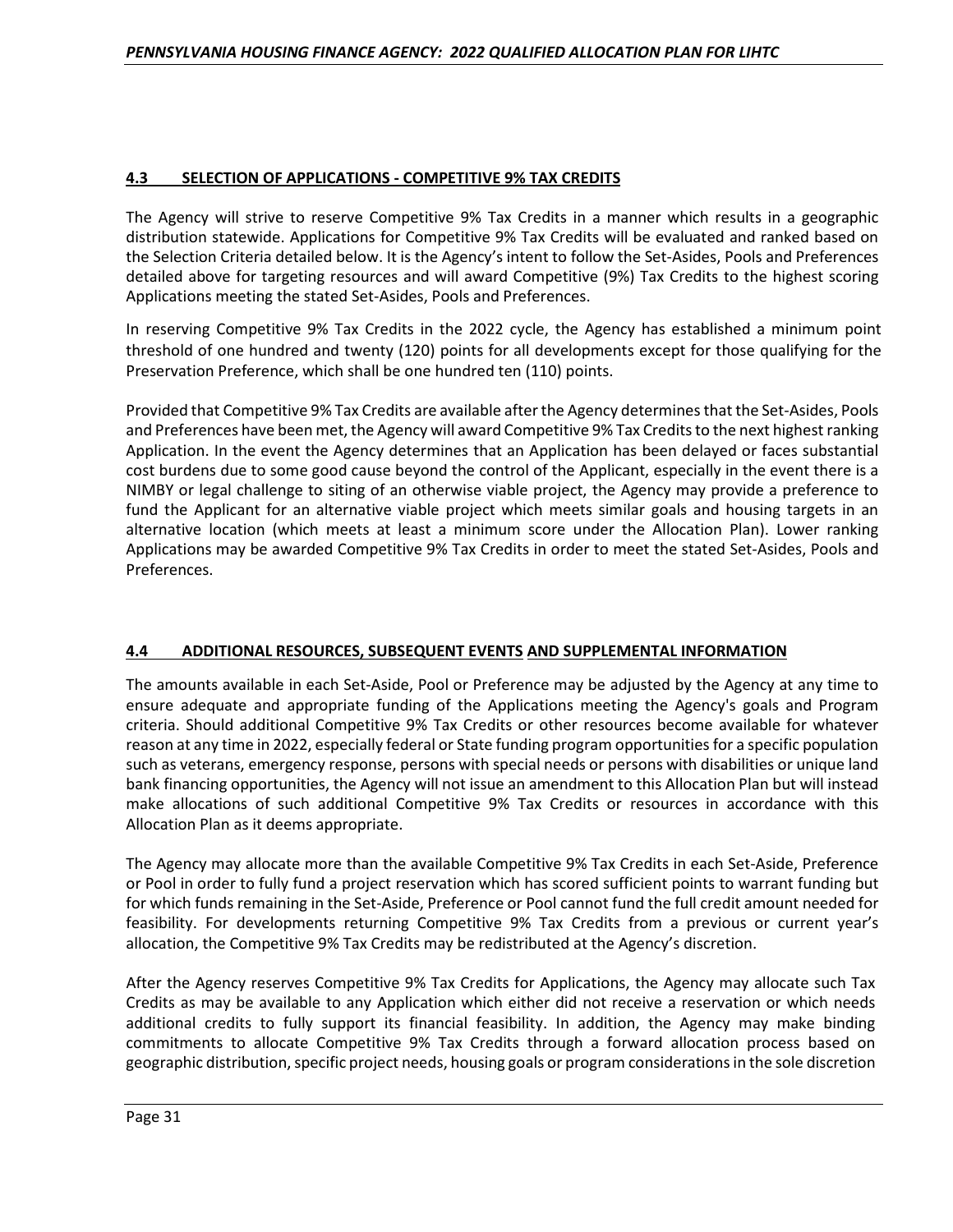of the Agency. Applicants may not apply for or request a forward allocation.

**Tax Credits are not guaranteed to any party, regardless of the ranking or points achieved through the evaluation process. The Agency will review the geographic location, developers and types of projects to attempt to achieve distribution throughout the Commonwealth.** 

**The scoring and ranking of an Application does not guarantee funding by the Agency. In the event the Agency departs significantly or materially from the Selection Criteria and Process, it shall document such departure if required by the Code. De minimus adjustments, as determined by the Agency, are authorized.** 

#### **4.5 RANKING OF DEVELOPMENTS - COMPETITIVE (9%) TAX CREDITS**

If two or more developments requesting Competitive 9% Tax Credits have the same ranking within a Set-Aside, Pool or Preference and only one Application can be awarded Competitive 9% Tax Credits, the Agency will select the Application that has a higher percentage of units available to residents whose incomes are at or below fifty percent (50%) of area median gross income as compared to total number of Tax Credit eligible units. If the Applications have the same percentage of units serving residents at or below fifty percent (50%) of area median income, the Agency may select the Application that it determines best fits the Agency's affordable housing priorities and achieves geographic distribution. In any instance, the Agency may favor selection of an Application which best evidences an ability to proceed.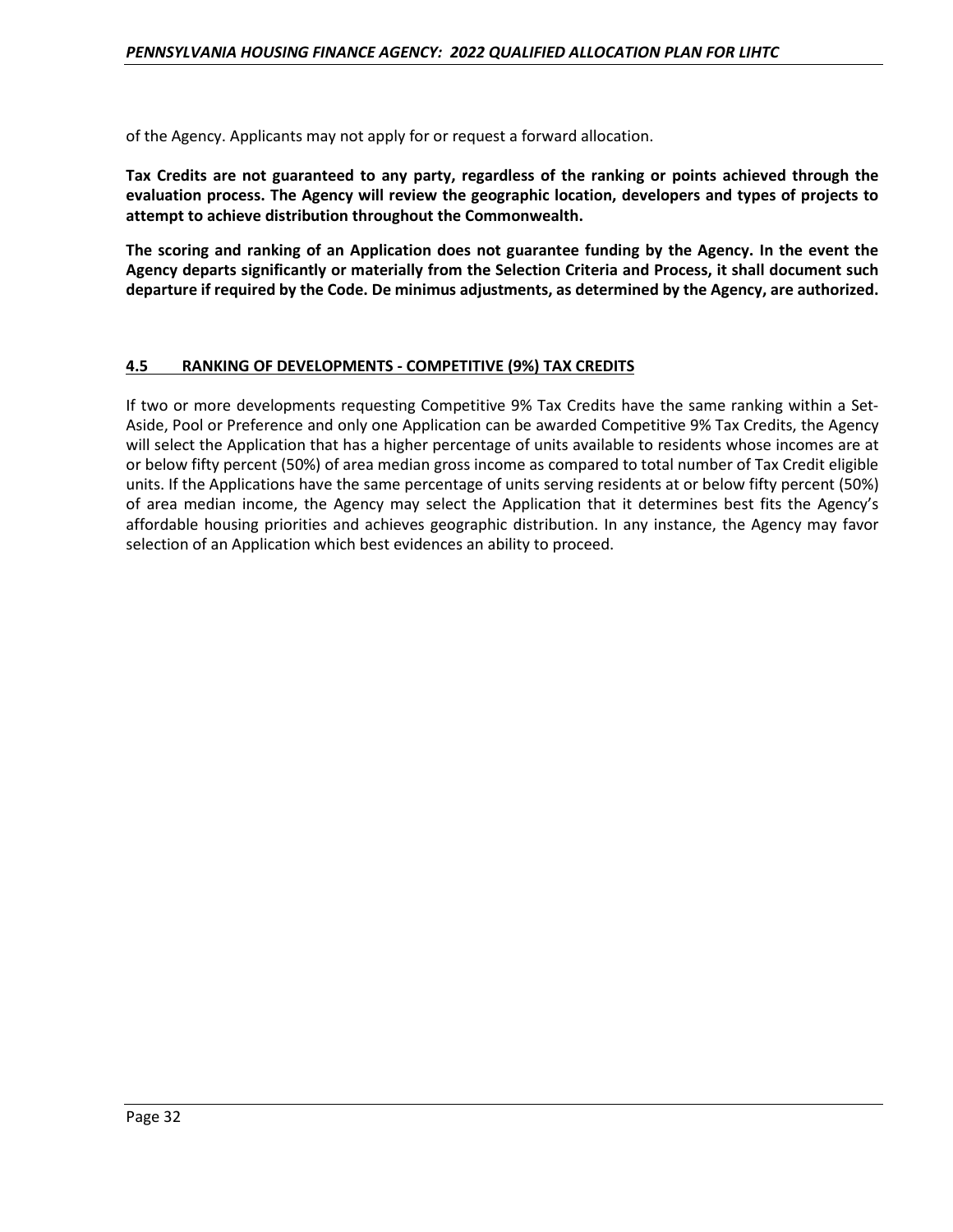|                                        | <b>Scoring Summary Table</b>                           | <b>Maximum Possible Points</b> |
|----------------------------------------|--------------------------------------------------------|--------------------------------|
|                                        | A. Community and Economic Impact                       | <b>37 Points</b>               |
|                                        | A.1 Underserved Areas                                  | 15 Points                      |
|                                        | A.2 Community Revitalization Plan                      | 17 Points                      |
|                                        | A.3 Social Inequities and Community Disparities        | 5 points                       |
|                                        | <b>B. Resident Population &amp; Services</b>           | <b>55 Points</b>               |
|                                        | B.1 Income & Rent Targeting                            | 20 Points                      |
|                                        | B.2 Designated Population & Supportive Services        | 10 Points                      |
|                                        | <b>B.3 Accessible Units</b>                            | 10 Points                      |
|                                        | B.4 Affordable Units for Large Families                | 10 Points                      |
|                                        | <b>B.5 Broadband Internet Access</b>                   | 5 Points                       |
| <b>C. Development Characteristics</b>  |                                                        | <b>30 Points</b>               |
|                                        | C.1 Smart Site Selection                               | 10 Points                      |
|                                        | C.2 Green Certification                                | 10 Points                      |
|                                        | C.3 Energy Efficiency                                  | 10 Points                      |
| <b>D. Development Team and Process</b> |                                                        | 91 Points                      |
|                                        | D.1 Development Team Experience                        | 39 Points                      |
|                                        | D.2 Material Participation of MBE and WBE              | 15 Points                      |
|                                        | D.3 Zoning                                             | 10 Points                      |
|                                        | D.4 Commitment of Funds                                | 27 Points                      |
|                                        | D.5 Noncompliance                                      | Negative 10 Points             |
|                                        | E. Development Cost Savings - NOTE: Suspended for 2022 | <b>10 Points</b>               |
| <b>F. Complete Application Package</b> |                                                        | <b>5 Points</b>                |
| Total:                                 |                                                        | 218 Points                     |

|  | <b>Exhibit SC2022 - Selection Criteria</b> |
|--|--------------------------------------------|
|--|--------------------------------------------|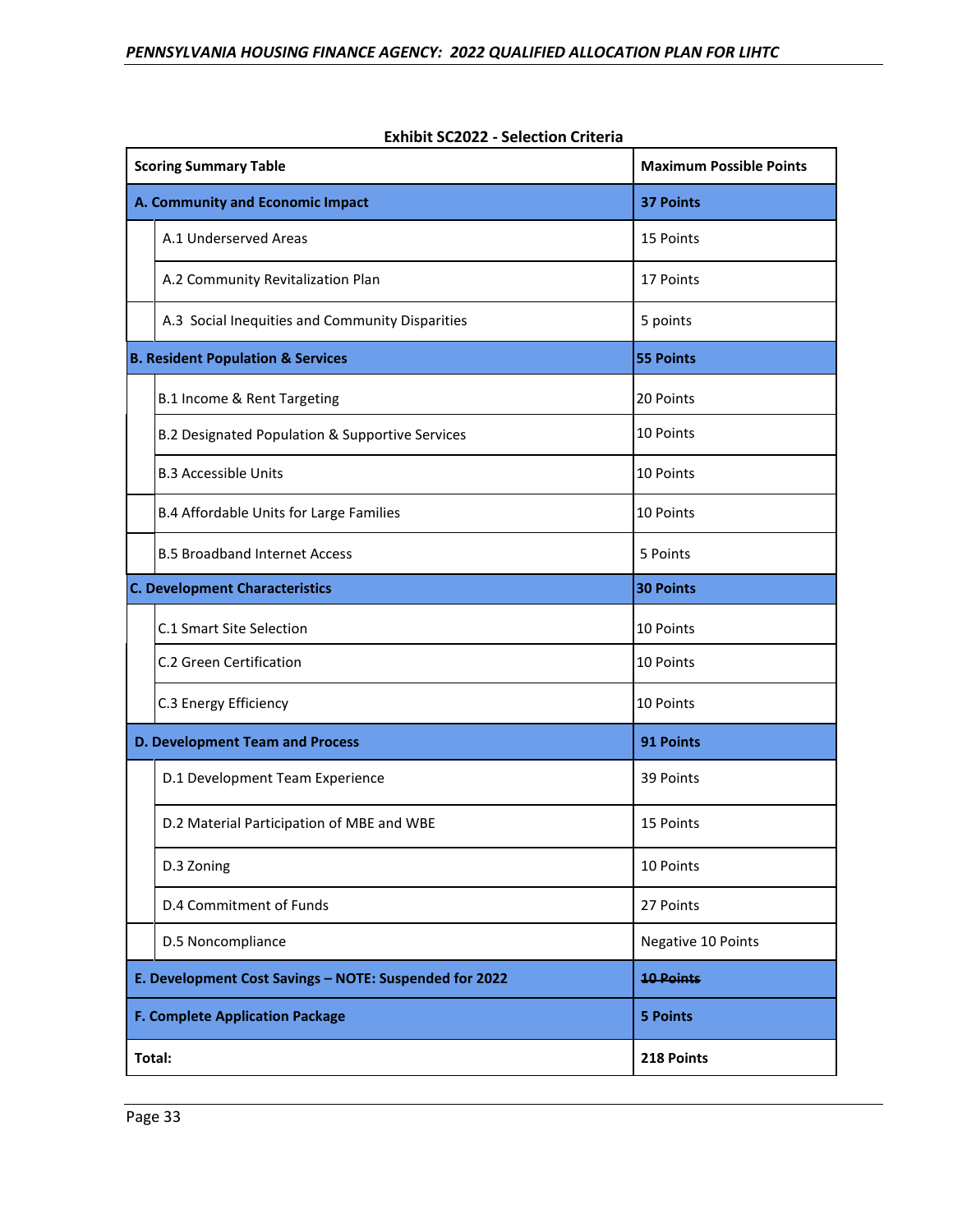# **A. Community and Economic Impact 37** *Maximum Points*

It is the goal of the Agency to encourage affordable housing in areas with job opportunities; in areas near strong and stable communities, in areas which demonstrate the capacity for community revitalization opportunities, and in developments which promote community and economic development and address social inequities. The Market Study /Needs Assessment must identify the criteria set forth in the Community and Economic Impact Selection Criteria for ranking consideration in this category. To that end, up to 37 points may be awarded to developments located in areas that demonstrate the following relative to the immediate market area:

# **A.1. Underserved Areas – up to fifteen (15) points**

A.1.a. General Occupancy Developments - Areas of Opportunity – up to thirteen (13) points

- Low poverty rates
- Limited affordable housing options, both subsidized and non-subsidized
- Limited affordable housing production in past twenty (20) years
- Close proximity to employment
- Strong housing markets
- High owner-occupied markets

A.1.b. General Occupancy Developments – School Performance Standards – up to two (2) points

The Agency may award up to two (2) points to those developments located in a public school district whose senior high school combined average in English, Mathematics and Science proficiency on the Pennsylvania System of School Assessments (PSSA)\* is the following:

| <b>Average</b><br>Percentages | <b>Points</b> |
|-------------------------------|---------------|
| ≥70%-80%                      | 1             |
| >80%                          | 2             |

OR

A.1.c. Senior Occupancy Developments – up to fifteen (15) points

- Large number of seniors eligible for affordable housing
- Limited affordable housing options, both subsidized and non-subsidized
- Limited affordable housing production in past twenty (20) years
- Close proximity to amenities for the senior population, including health and retail establishments, home health agencies, and hospitals.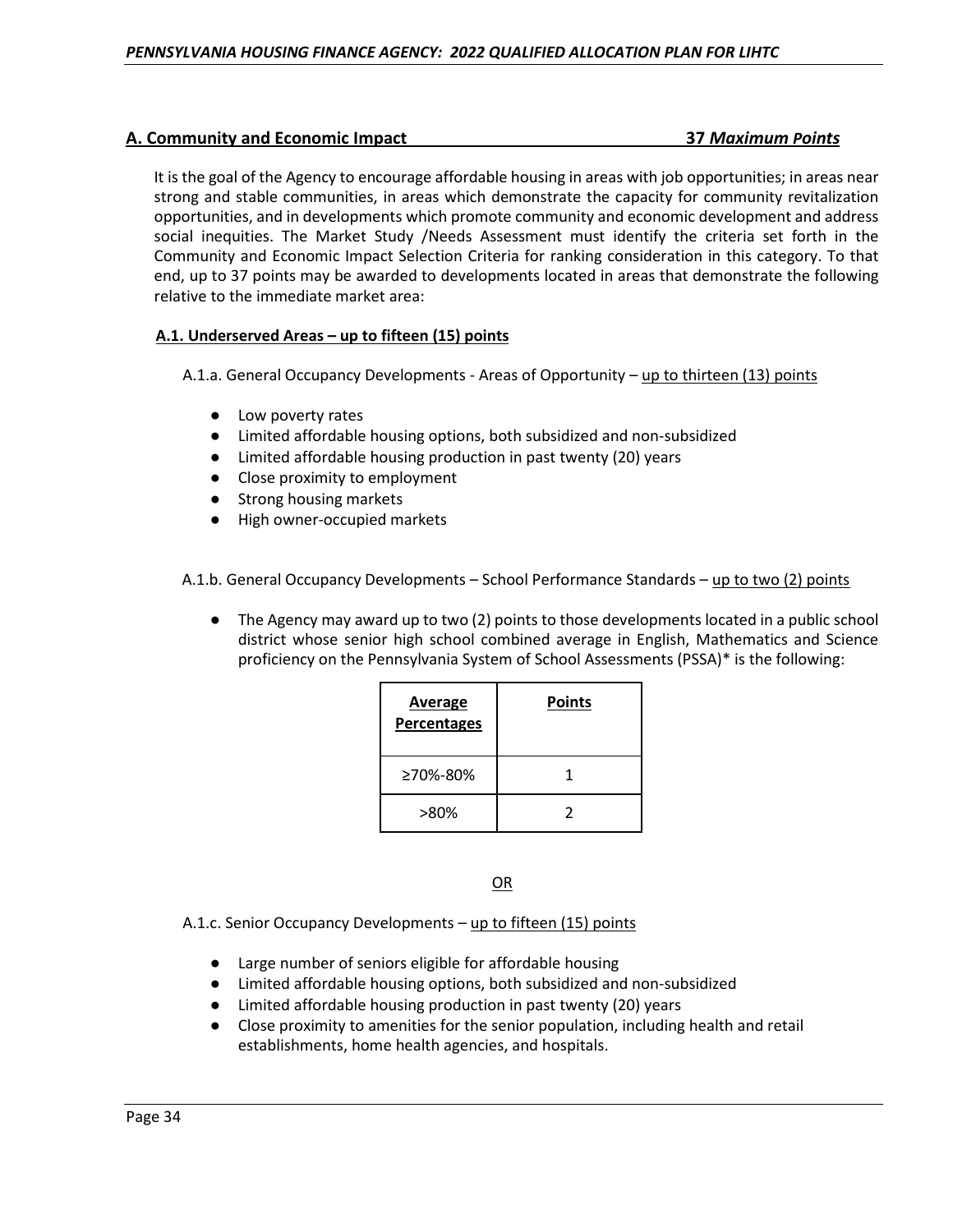#### **A.2. Community Revitalization – up to seventeen (17) points**

A.2**.**a. For New Construction and Substantial Rehabilitation Properties - up to sixteen (16) points

Community Revitalization Plans, Evidence of Municipal and Local Support, Access to Transportation and Existing Infrastructure and Community Resources and Suitability of Site – A critical circumstance is the development's forming an important part of a broader or comprehensive program of neighborhood improvement which has the capability of changing fundamentally the character of that neighborhood or enhancing the lives and amenities available to residents of the community. Such improvement should include the provision of mixed income housing. A program of neighborhood improvement includes municipal support articulated in a publicly approved community plan or in the form of significant funding commitments, or evidence of substantial major investment in the area that is consistent with a comprehensive plan for neighborhood improvement which may include contributing to a transit-oriented design initiative. Such funding commitments or major investments cannot be derived solely from the development of Tax Credit properties and may include proposals participating in: Main Street, Elm Street, Neighborhood Partnership or other programs of the Commonwealth, the Agency's Homeownership Choice and PHARE Programs; New Markets Tax Credits, the Healthy Village Initiative of the Local Initiatives Support Corporation; the Blueprint Communities Initiative of the Federal Home Loan Bank, Opportunity Zones or similar community support programs. Additionally, the plan should generally include municipal support, private investment and/or private sector commitments to the area or evidence infrastructure in place to support the development. The Agency will consider in its evaluation of community impact the use of existing housing or buildings if the development is not located in a qualified census tract. Up to sixteen (16) points may be awarded in this category as follows:

- Community Revitalization Plan The Agency may award five (5) points for developments contributing to an existing community revitalization plan. To qualify for points in this category, the applicant must submit a letter from an official of the local government explaining how the development will contribute to the community revitalization plan. The letter should be specific to the proposal and must identify the official title of the community revitalization plan along with the year in which it was adopted. The Agency may accept a copy of the community revitalization plan in lieu of a letter from the local government in the event the developer is unable to obtain such a letter. A county or municipal zoning or land use plan does not qualify as a community revitalization plan.
- Significant Funding Commitments and Coordination with Other Housing and Community and Economic Development Programs – The Agency may award five (5) points to proposals that demonstrate further coordination between other housing and community and economic development programs stated above and evidence of significant funding commitments as part of the major investment in the area. This does not include funding requests for current Applications.
- Mixed-Income Housing The Agency may award two (2) points for developments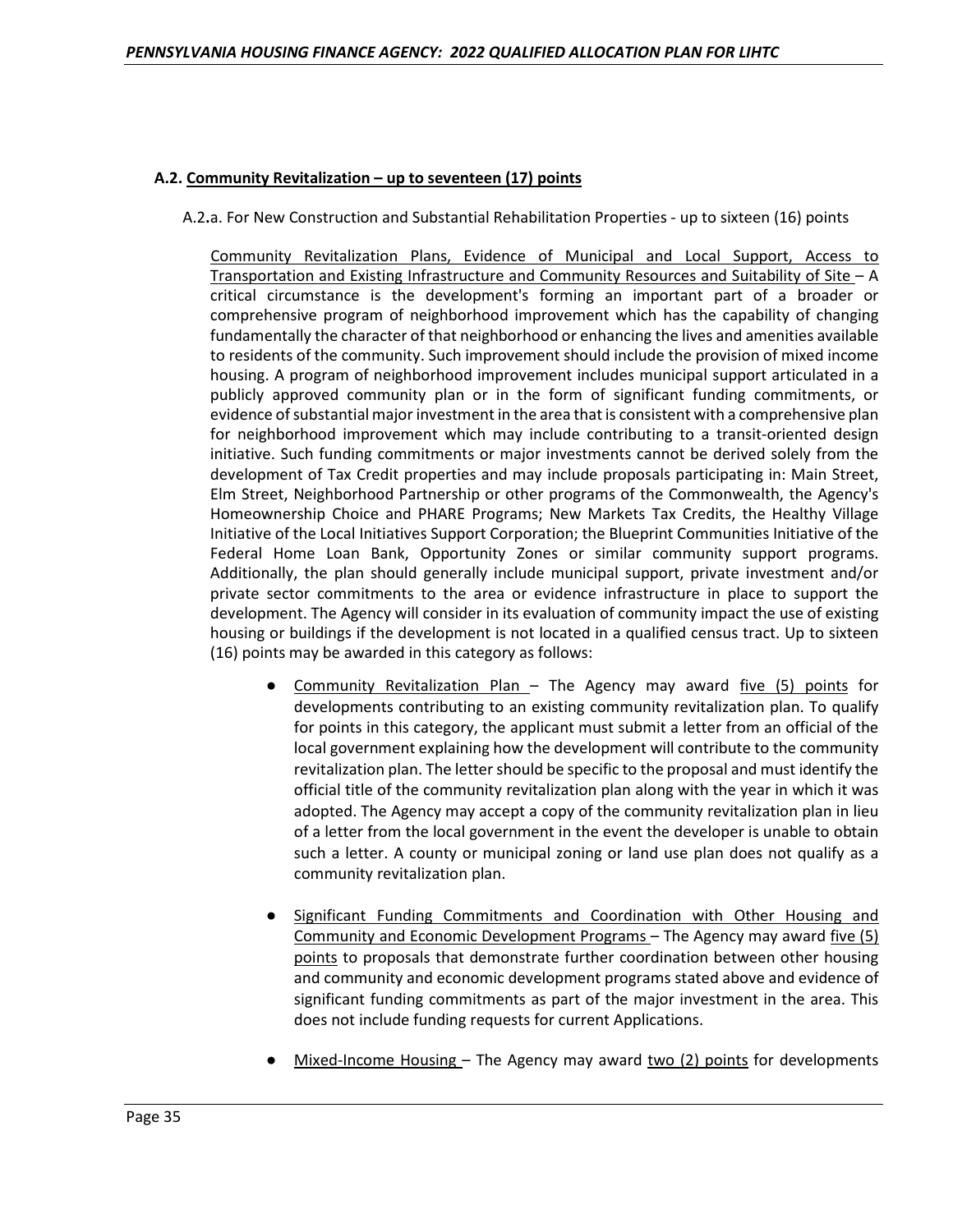which incorporate market rate units as part of the unit mix with a demonstrated financial benefit to the development. In order to qualify for points, at a minimum fifteen percent (15%) of the units but no more than fifty percent (50%) of the units shall be targeted as market rate units.

- **Transit-Oriented Design The Agency may award two (2) points to developments** located within one-half mile of a completed or planned public transportation fixed route stop.
- <u>Walkability</u> The Agency may award up to  $\underline{two}$  (2) points for developments which have the following walk scores according to www.walkscore.com (for scattered site projects, a walk score will be obtained for each site and a weighted average based upon number of units at each site will be calculated):

|                | Urban         |                | Suburban/Rural |
|----------------|---------------|----------------|----------------|
| Percentage     | <b>Points</b> | Percentage     | <b>Points</b>  |
| $\geq 80$      |               | $\geq 70$      |                |
| $\geq 70 - 79$ |               | $\geq 50 - 69$ |                |

OR

A.2.b. For Preservation Properties - up to seventeen (17) points

Developments seeking consideration for the Preservation Preference must demonstrate the need for Tax Credits to extend the affordability period of the existing property to ensure the continued availability of long-term subsidy or to address immediate health and safety concerns of the development. Points will be awarded based upon the following factors: ability to convert to market, loss of long-term subsidy, need for immediate health and safety improvements, good faith compliance with original extended use commitments, financial impact of proposed improvements (including energy efficiency upgrades) and economic impact on the existing community. Additional consideration will be given for those developments which include municipal support articulated in a publicly approved community plan or in the form of significant funding commitments, or evidence of substantial major investment in the area that is consistent with a comprehensive plan for neighborhood improvement which may include contributing to a transit-oriented design initiative. Up to seventeen (17 points may be awarded in this category as follows:

● Significant Funding Commitments and Coordination with Other Housing and Community and Economic Development Programs – The Agency may award three (3) points to proposals that demonstrate further coordination between other housing and community and economic development programs stated above and evidence of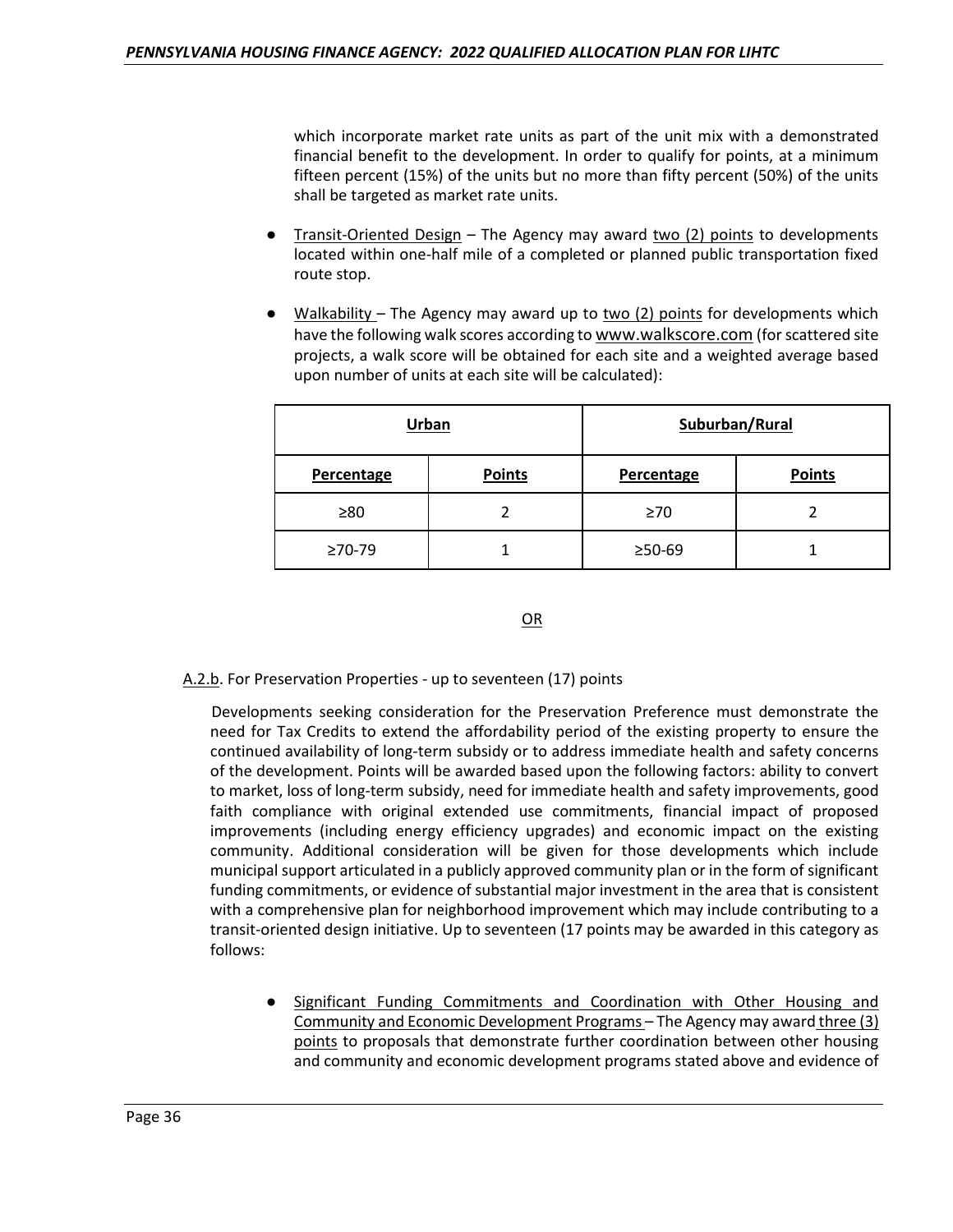significant funding commitments as part of the major investment in the area. This does not include funding requests for current Applications.

- Risk of Loss Due to Market Conversion or Sale The Agency may award four  $(4)$  points to developments which are at risk of conversion to market rate housing. To be eligible for consideration, applications must include evidence that Section 8 project based or similar affordability restrictions expire within twelve (12) months from the date of application. Additionally, evidence of sustained occupancy greater than ninety percent (90%) over the last five (5) years must be provided.
- Risk of Loss Due to Critical Physical Needs The Agency may award four (4) points to developments which are beyond fifteen (15) years of initial loan closing and tax credit placed-in-service date and at least one major physical plant component must be replaced or repaired or there is evidence of the need for an immediate health or safety improvement. Applicants must demonstrate that there has been a good faith effort to keep the property up to Uniform Physical Condition Standards.
- Mixed-Income Housing The Agency may award two  $(2)$  points for developments which incorporate market rate units as part of the unit mix with a demonstrated financial benefit to the development. In order to qualify for points, at a minimum fifteen percentage (15%) of the units but no more than fifty (50%) shall be targeted as market rate units.
- **Transit-Oriented Design The Agency may award two (2) points to developments** located within one-half mile of a completed or planned public transportation fixed route stop.
- Walkability The Agency may award up to two  $(2)$  points for developments which have the following walk scores according to "www.walkscore.com" (for scattered site projects, a walk score will be obtained for each site and a weighted average based upon number of units at each site will be calculated):

|                | Urban         |                | Suburban/Rural |
|----------------|---------------|----------------|----------------|
| Percentage     | <b>Points</b> | Percentage     | <b>Points</b>  |
| ≥80            |               | $\geq 70$      |                |
| $\geq 70 - 79$ |               | $\geq 50 - 69$ |                |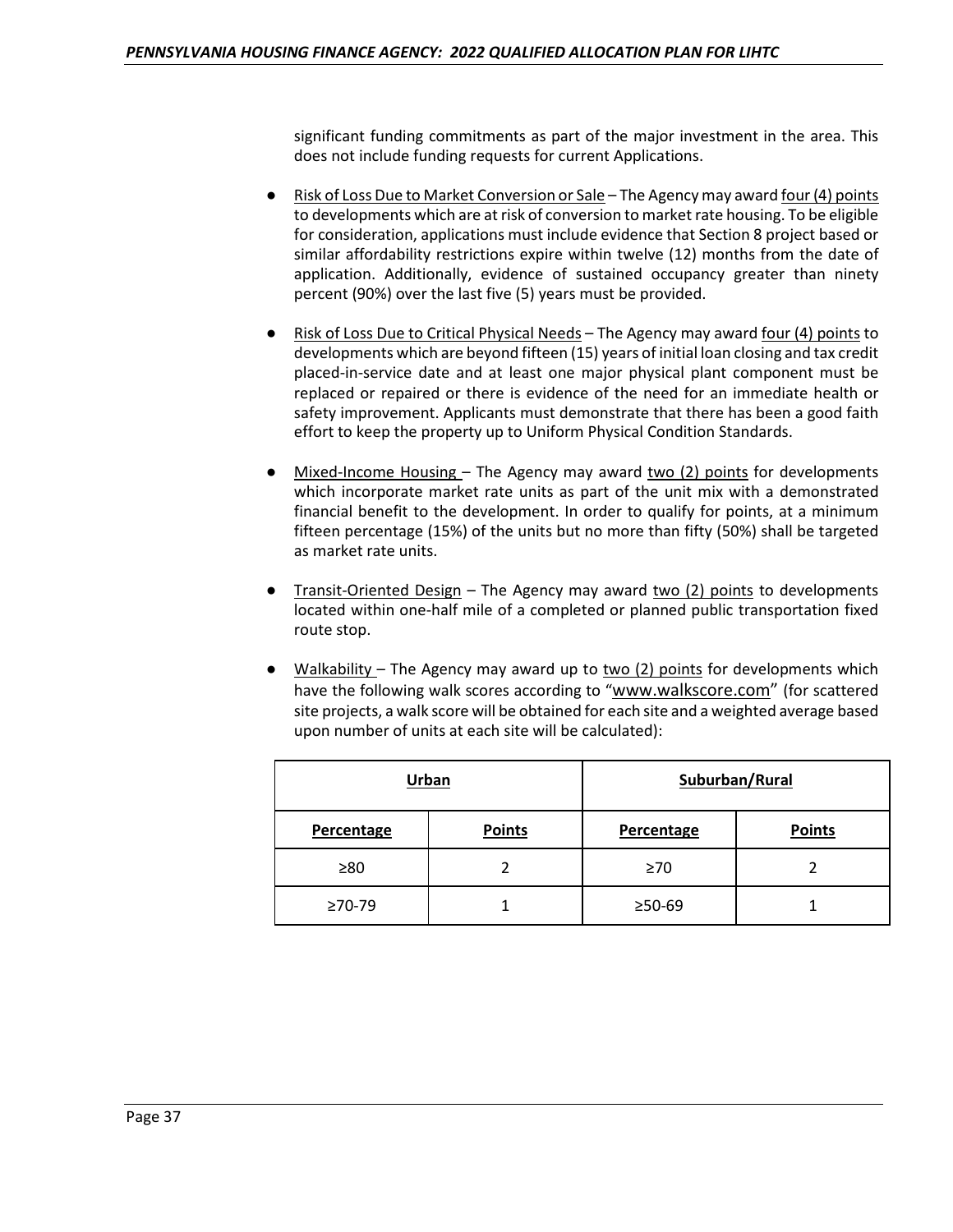# **A.3. Developments that Address Social Inequities and Local Disparities – up to five (5) points**

The Agency may award five (5) points for developments that specifically promote community and economic development and address social inequities. To qualify for points in this category, applicants must complete the "Social Inequities and Local Disparities Certification" included in the Application.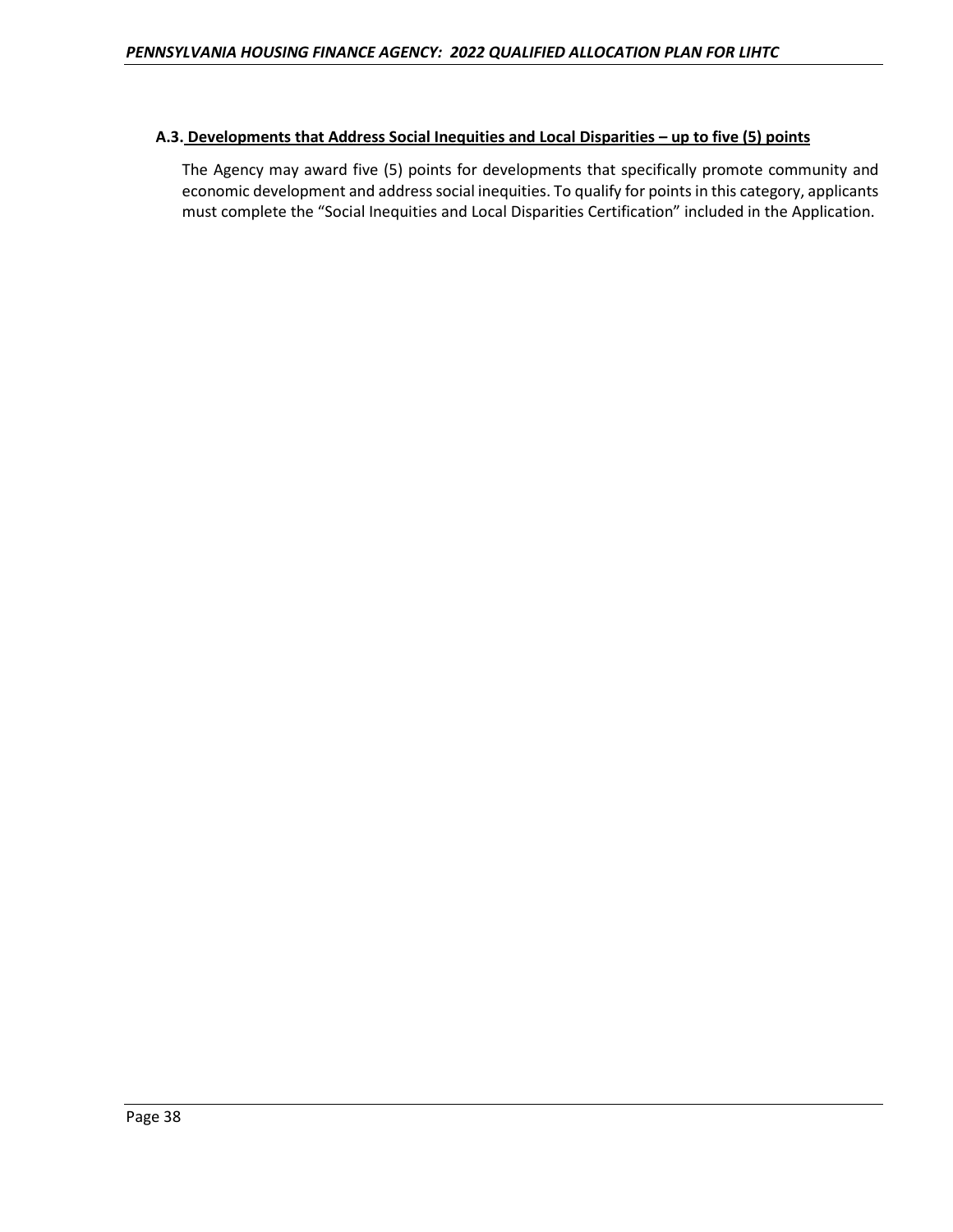# **B. Resident Population and Services** *55 Maximum Points*

## **B.1. Income and Rent Targeting – up to twenty (20) Points**

Applicants may be awarded up to twenty (20) points for developments that the following percentages of units are designed to be substantially occupied by and affordable to residents with incomes that are at or below fifty percent (50%) of the area median income:

| Percentage | <b>Points</b> |
|------------|---------------|
| $>10-20%$  | 4             |
| >20-30%    | 8             |
| >30-40%    | 12            |
| >40-50%    | 16            |
| >50%       | 20            |

#### **B.2. Designated Populations & Supportive Services – up to ten (10) points**

To receive the maximum ten (10) points in this category, the development will provide evidence that appropriate services will be provided for the entire resident population for the duration of the compliance period. Evidence consists of a supportive services plan that:

Is specific to the development and effectively addresses the anticipated service needs of the target resident population.

General occupancy developments should deliver or coordinate services that: improve building and unit maintenance; stabilize occupancy by improving residents' ability to uphold their lease obligations; and enhance quality of life through increased self-sufficiency and programs that improve life skills, employment, education, income/asset building, child and youth development, community building, and access to services.

Senior occupancy developments should deliver or coordinate services that: stabilize occupancy by improving residents' ability to uphold their lease obligations throughout the aging process and enhance quality of life through improved access to services and benefits, health promotion, community building, and socialization.

Developments for populations with special needs should deliver or coordinate services that stabilize occupancy by improving residents' ability to uphold their lease obligations and enhance quality of life through improved access to services that support the needs of the targeted population.

Includes sufficient funds to implement the described plan of services. It is recommended that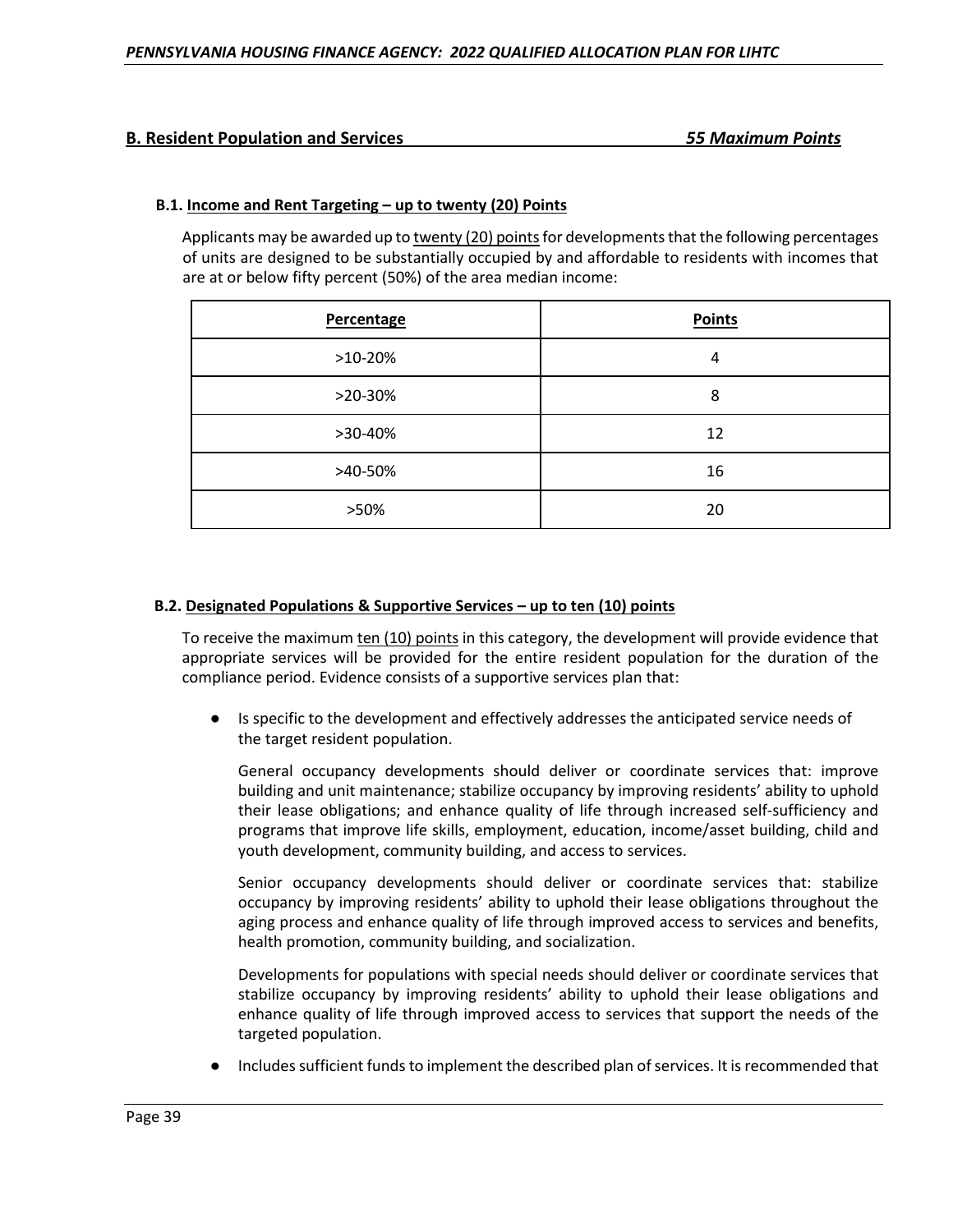this funding be set aside in a supportive services escrow account. If a supportive services escrow account is being used for funding, it is required that the Agency hold the escrow. However, funding through the development's annual operating budget, collaboration with a community-based service provider (include letter of intent or Memorandum of Understanding) or funds from other identified sources may be used. If currently committed funds fall short of the cost of services for at least the first fifteen-year period, identify how services will be funded for the remainder of the compliance period.

Utilizes a service provider/coordinator with the capacity to implement described plan of services. The recommended minimum is one hour of on-site dedicated staffing per week for every five units. Services staff should have access to a computer with Internet and email capabilities. There should be sufficient space to carry out the described services, including adequate office and community space.

Satisfactory completion of the above three factors are the minimum requirements for five (5) points.

Demonstrated commitment of sufficient funds for at least 15 years and meeting the recommended minimum on-site staffing may result in an additional five (5) points.

Confirmation from the service provider regarding the availability of applicable services at initial occupancy of the development will be required prior to issuing the IRS Form 8609. To ensure the continued provision of supportive services, the Restrictive Covenant Agreement will reflect such commitment.

#### **B.3. Accessible Units – up to ten (10) points**

Ten (10) points may be awarded to developments where the developer agrees to provide twice as many fully accessible units as are otherwise required (under local, state, or federal mandate, whichever is greater) in the development. All employee units and market rate units must be included in the total unit count when calculating the required number of accessible units. The developer must certify that these units are accessible and that, during initial lease up, the developer will exclusively reserve the units for occupancy by persons needing the accessible units for the first thirty days. Thereafter, the developer will include certain provisions in the lease to allow the units to be occupied by persons who need the accessible features of the units, to the greatest extent feasible. Evidence of enforcement of the lease provisions will be required and implementation and adherence to additional outreach programs to identify and match qualified residents who need the accessible features within the development may be required throughout the compliance period which may include contacting the Agency prior to renting the unit to persons who do not require the accessible features in accordance with the Agency's Accessible Unit Policy.

Terms addressing the accessible units and the subsequent rental of these units will be incorporated in the Restrictive Covenant Agreement. In addition, a certification from the design architect verifying the inclusion of the accessible units in the development will be required at the time of application. Confirmation from the construction contract administration architect will be required with the submission of the cost certification documents. For preservation developments, consideration will be given for five (5) points under this category if the development increases the number of fully accessible units which meet current standards in the development by at least five (5) percent of the total units available, and ten (10) points for an increase of at least ten (10) percent of the total units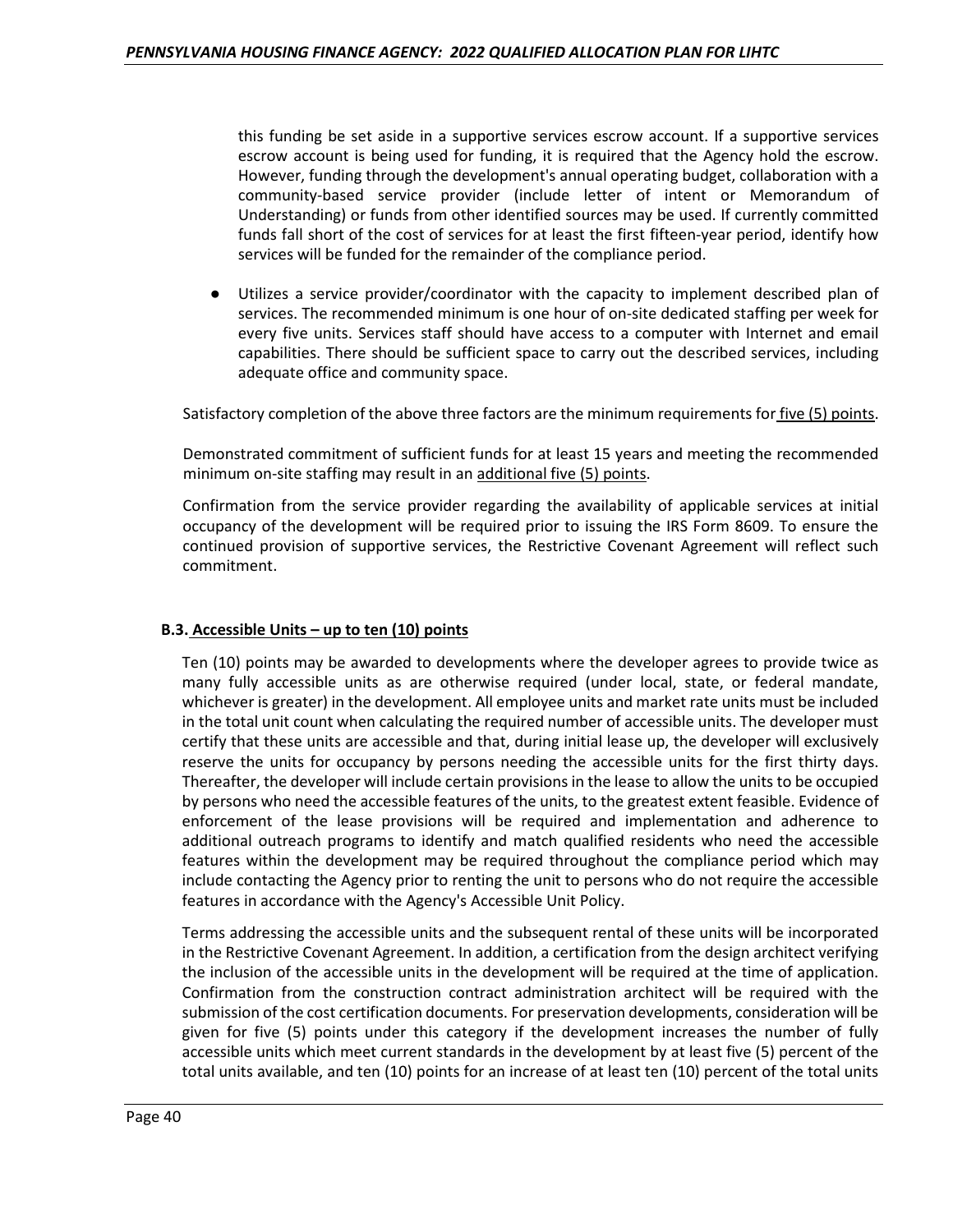available. If an existing development already has twice the federal minimum number of accessible units that meet current accessibility standards, they will be eligible to receive points in this category. (All other requirements applicable to rental and long-term occupancy of these units are the same.)

## **B.4. Affordable Units for Large Families – up to ten (10) points**

Up to ten (10) points may be awarded for those developments providing affordable units with three or more bedrooms for large families. High rise developments (7 stories or greater) and senior housing cannot qualify for this category. Points will be considered for developments that include the following percentages of affordable units with three or more bedrooms out of the total number of rental units:

|            | Urban         | Suburban/Rural |               |
|------------|---------------|----------------|---------------|
| Percentage | <b>Points</b> | Percentage     | <b>Points</b> |
| $>15-20%$  | 6             | $>10-15%$      | 6             |
| $>20-25%$  | 8             | $>15-20%$      | 8             |
| >25%       | 10            | >20%           | 10            |

A certification from the design architect verifying the number of large family units in the development will be required at the time of application. Confirmation from the construction contract administration architect will be required with the submission of the cost certification documents. For developments not requiring the services of an architect, the certifications may be provided by the general contractor.

# **B.5. Broadband and Internet Access - up to five (5) points**

The Agency may award up to five (5) points for Applications which commit to the following:

- a device sharing program for residents to provide access to internet resources;
- providing free broadband/WIFI hotspots to enable internet access for residents and visitors in public areas of the Development; and
- providing free internet access to residents

To the extent that internet service is not available to the Development, an Applicant may qualify for the points in this category by committing to make the articulated services available at such time that service is extended and made available to the Development.

Note: The scoring criteria outlined above are in addition to the Threshold requirements regarding the installation of Broadband Infrastructure outlined in Section 3.3.7 that must be met by all projects.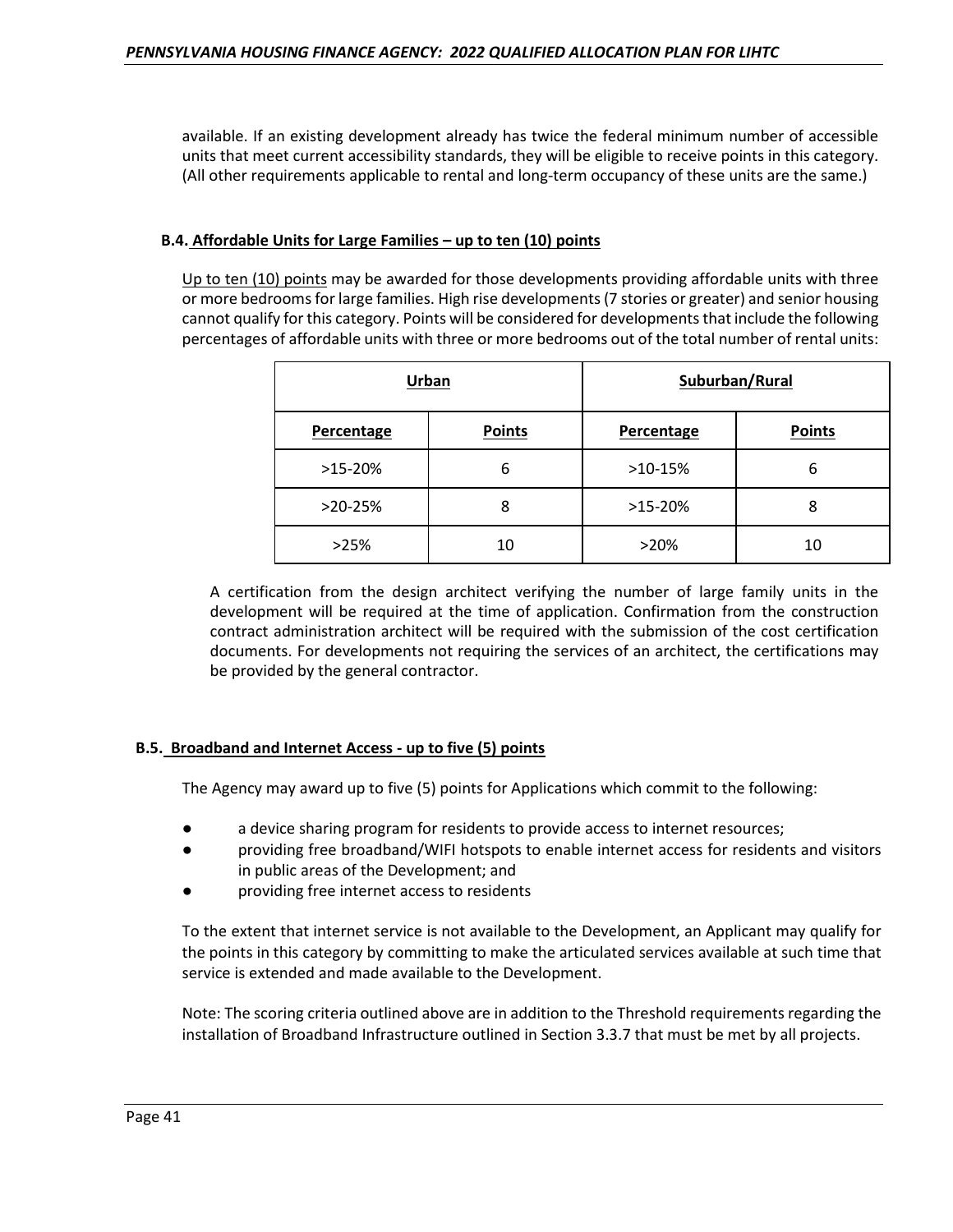# **C. Development Characteristics** *30 Maximum Points*

The Agency may award up to twenty eight (28) points for the provision of the following development amenities.

# **C.1. Smart Site Selection – up to ten (10) points**

Points may be awarded to the following types of properties:

- up to five (5) points may be awarded to those developments located on a brownfield;
- up to seven (7) points may be awarded to those developments considered blight remediation or residential infill; and
- up to ten (10) points may be awarded to those developments consisting of an adaptive reuse of an existing building.

#### **C.2. Certification under a National Green Building Program - up to ten (10) points**

Ten (10) points may be awarded to new construction and substantial rehabilitation developments achieving certification under one of the following green building standards:

- Enterprise Green Communities 2020
- LEED v4 BD+C Homes & Multifamily Lowrise (1-3 stories) Silver
- LEED v4 BD+C Multifamily Midrise Silver or LEED v4 BD+C New Construction and Major Renovation– Silver (4 stories or more)
- ICC 700-2020 National Green Building Standard Silver

#### OR

Ten (10) points may be awarded to preservation developments achieving certification under one of the following green building standards:

- Enterprise Green Communities 2020 Moderate Rehab
- LEED v4 O+M Multifamily Certified
- ICC 700-2020 National Green Building Standard
	- Under Section 305.2 Whole Building Rating Bronze
- ICC 700-2015 National Green Building Standard
	- Under Section 305.4 Functional Areas Rating Compliant with Chapter 12 (must include kitchens and bathrooms)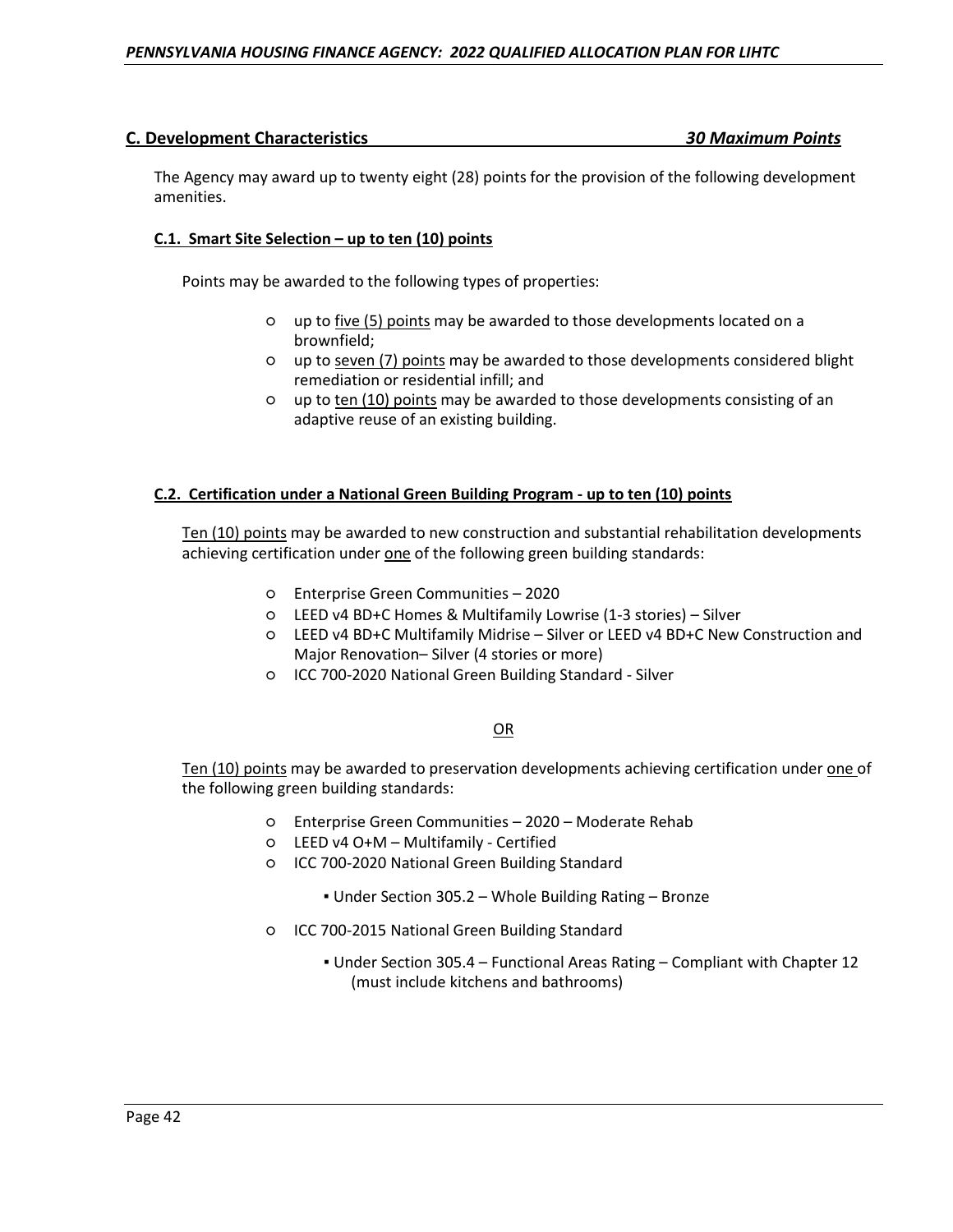#### **C.3. Energy Efficiency Goals - up to ten (10) points**

Only one of the following may be selected:

○ Reduced HERS Index – three (3) points may be awarded to those developments that exceed the requirements of Energy Star® Version 3.0 by achieving a lower HERS Index as specified in the Guidelines

OR

○ Zero Energy Ready Home – eight (8) points may be awarded to those developments that achieve certification under the U.S. Department of Energy's Zero Energy Ready Program

OR

○ Zero Energy Ready Home – three (3) points may be awarded to those developments that self-certify to the U.S. Department of Energy's Zero Energy Ready Program

OR

○ Passive House – ten (10) points may be awarded to those developments which meet Passive House Requirements (nationally or internationally) for energy efficiency. (See Multifamily Housing Application and Guidelines and "www.passivehouse.us" or "www.passivehouseacademy.com" for additional guidance.) Passive House Certification is required

#### OR

○ Passive House – eight (8) points may be awarded to those developments that certify to meet Passive House Requirements (nationally or internationally) for energy efficiency through the use of a licensed energy consultant. (See Multifamily Housing Application and Guidelines and "www.passivehouse.us" or "www.passivehouseacademy.com" for additional guidance.)

Please review the 2022 Guidelines for specific requirements for the above criteria.

The Agency will review the architectural documents submitted with the proposal to confirm the existence of the proposed amenities. A certification from the design architect verifying the inclusion of the amenities in the development must be submitted with the Application. Confirmation from the construction contract administration architect is required with the submission of the cost certification documents. Amenities should be appropriate for the proposed resident population. The appropriateness and adequacy of the proposed amenities for ranking purposes will be determined at the sole discretion of the Agency. Verification of the availability of all amenities may be required by the Agency at any time and throughout the development's compliance period.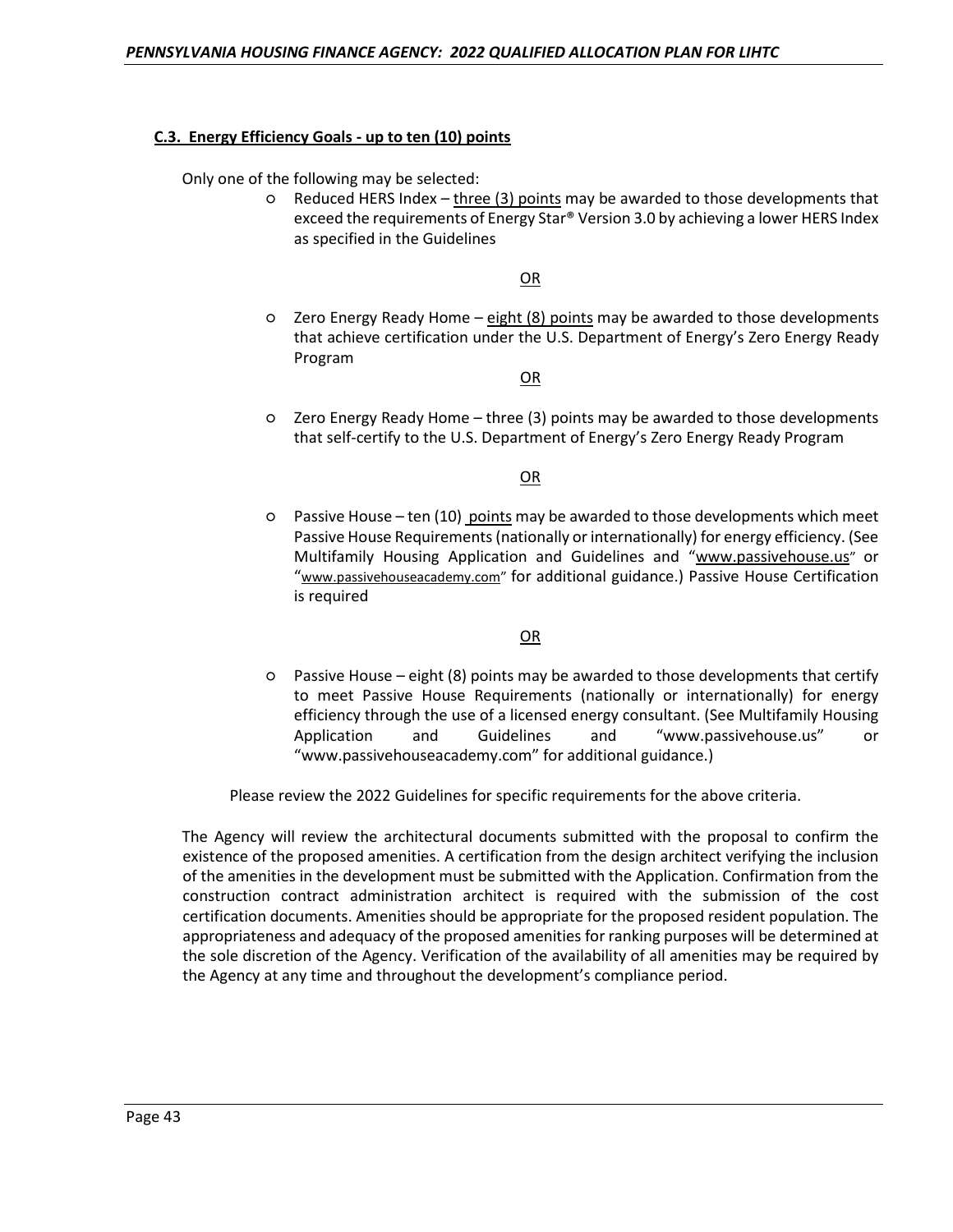#### **D.1. Development Team Experience – up to thirty nine (39) points**

The Agency may award up to thirty nine (39) points for the experience of the development team in creating the type and size of the property. The development team members include the applicant, architect, general contractor, attorney, and management agent.

D.1.a. Experience of Applicant (or any related entity) - up to nine (9) points

This category measures the experience of the applicant in the production of Tax Credit developments. The Agency will consider for points in this category the number of Tax Credit developments (of at least 10 units) which have been placed in service and submitted a complete placed in service package. If an applicant has experience in developing 3 or more developments of under 10 units, up to 3 points may be awarded for experience. (Lack of experience of the applicant may be supplemented by the inclusion of an experienced housing consultant on the development team.)

| <b>Number of Developments</b> | <b>Points</b> |
|-------------------------------|---------------|
| $1 - 4$                       |               |
| $5 - 10$                      | h             |
| $\geq$ 11                     | q             |

OR

Experienced housing consultant (consulted in 3 or more developments that received a reservation of Tax Credits and have submitted a complete placed in service package) in lieu of an experienced general partner – 3 points

Note: If there are two or more applicants, the experience of applicants will be considered and prorated based upon the percent of ownership.

D.1.b. Experience of Management Agent with Tax Credit developments – up to nine (9) points

In order to be considered in this category, a management agent must currently manage at least three Tax Credit developments. Management of developments with project based or public housing rental assistance may qualify as experience, provided that the management agent has experience with at least one Tax Credit development.

| <b>Number of Units</b> | <b>Points</b> |
|------------------------|---------------|
| 25-150                 |               |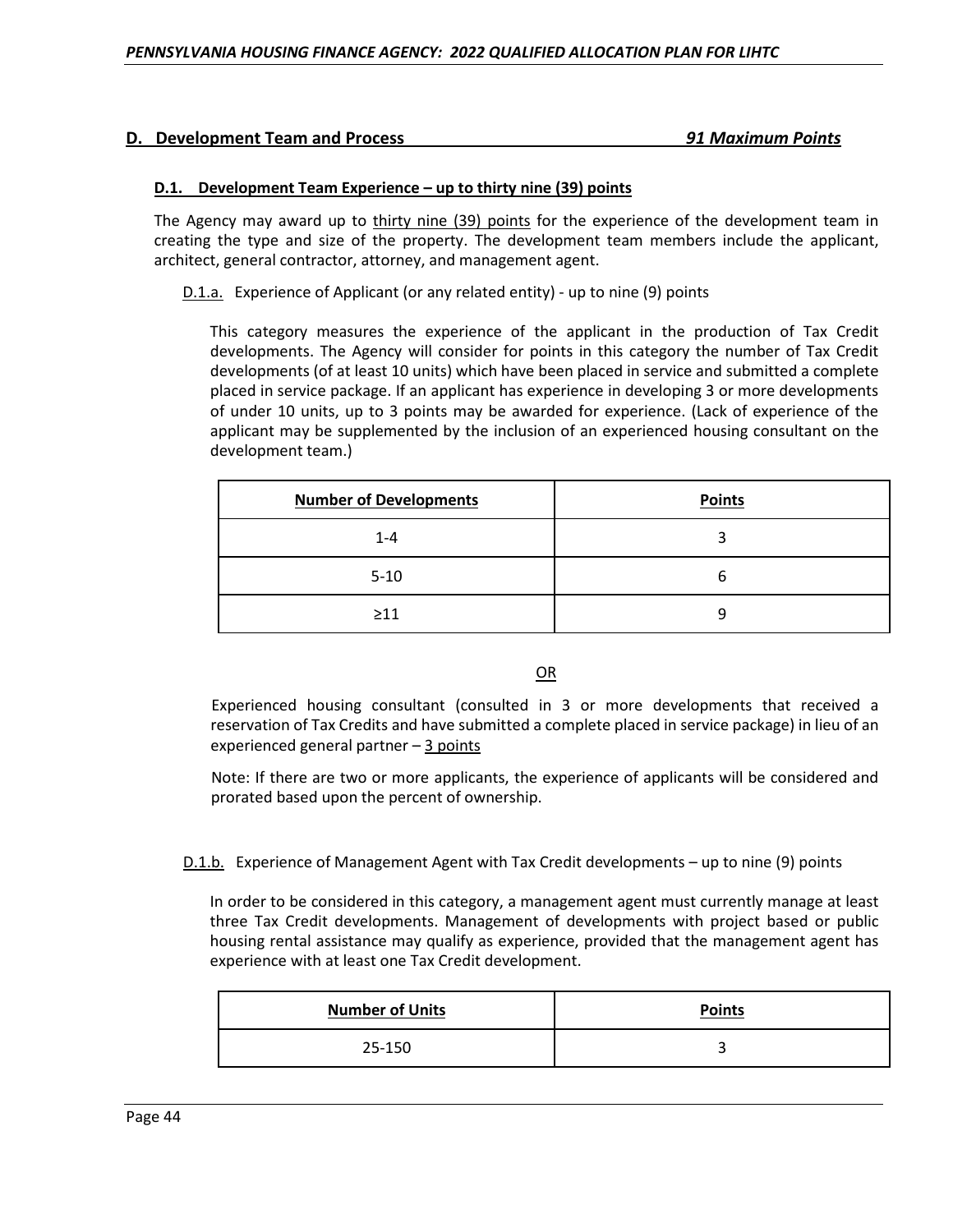| 151-300    |  |
|------------|--|
| $\geq$ 301 |  |

OR

Experienced housing management consultant (involved in 3 or more developments that received a reservation of Tax Credits) in lieu of an experienced management agent – three (3) points

- D.1.c. Experience of attorney in the Tax Credit program two (2) points
- D.1.d. Experience of general contractor in type and size of development to be developed two (2) points
- D.1.e. Experience of architect in type and size of development to be developed two (2) points as follows: one (1) point for design architect and one (1) point for construction contract administration architect.
- D.1.f. Joint venture with minority-owned business, woman-owned business, veteran-owned business, service disabled veteran-owned business which meets eligibility criteria of the Small Diverse Business Program ("SBD") operated by the Department of General Services, or a qualified small business. A qualified small business is a real estate development company which meets the following criteria: 1) actively engaged in development activity for at least 3 years; 2) has participated in at least three (3) development projects in some capacity; and 3) has been involved in the development of no more than 500 units of housing. A non-profit entity is eligible to receive points as an Owner/Developer and/or Management Agent if a minimum of fifty-one percent (51%) of the members of their board are minorities, women or veterans as evidenced by the non profit's organizational documents. Furthermore, the Agency encourages business opportunities for new or underutilized small diverse businesses in the development team. Only one entity will be considered and scored as an Owner/Developer in accordance with the table below, with a maximum of fifteen (15) points awarded:

| Firm/Entity                                                     | <b>MBE/WBE/Veteran's Business</b><br><b>Points for Participation</b> | <b>Qualified Small Business</b><br><b>Points for Participation</b> |
|-----------------------------------------------------------------|----------------------------------------------------------------------|--------------------------------------------------------------------|
| Owner/Developer                                                 | 15 points                                                            | 8 points                                                           |
| Owner/Developer Joint<br>Venture<br>with at least 51% ownership | 12 points                                                            | 8 points                                                           |
| Owner/Developer Joint<br>Venture<br>with at least 30% ownership | 10 points                                                            | 5 points                                                           |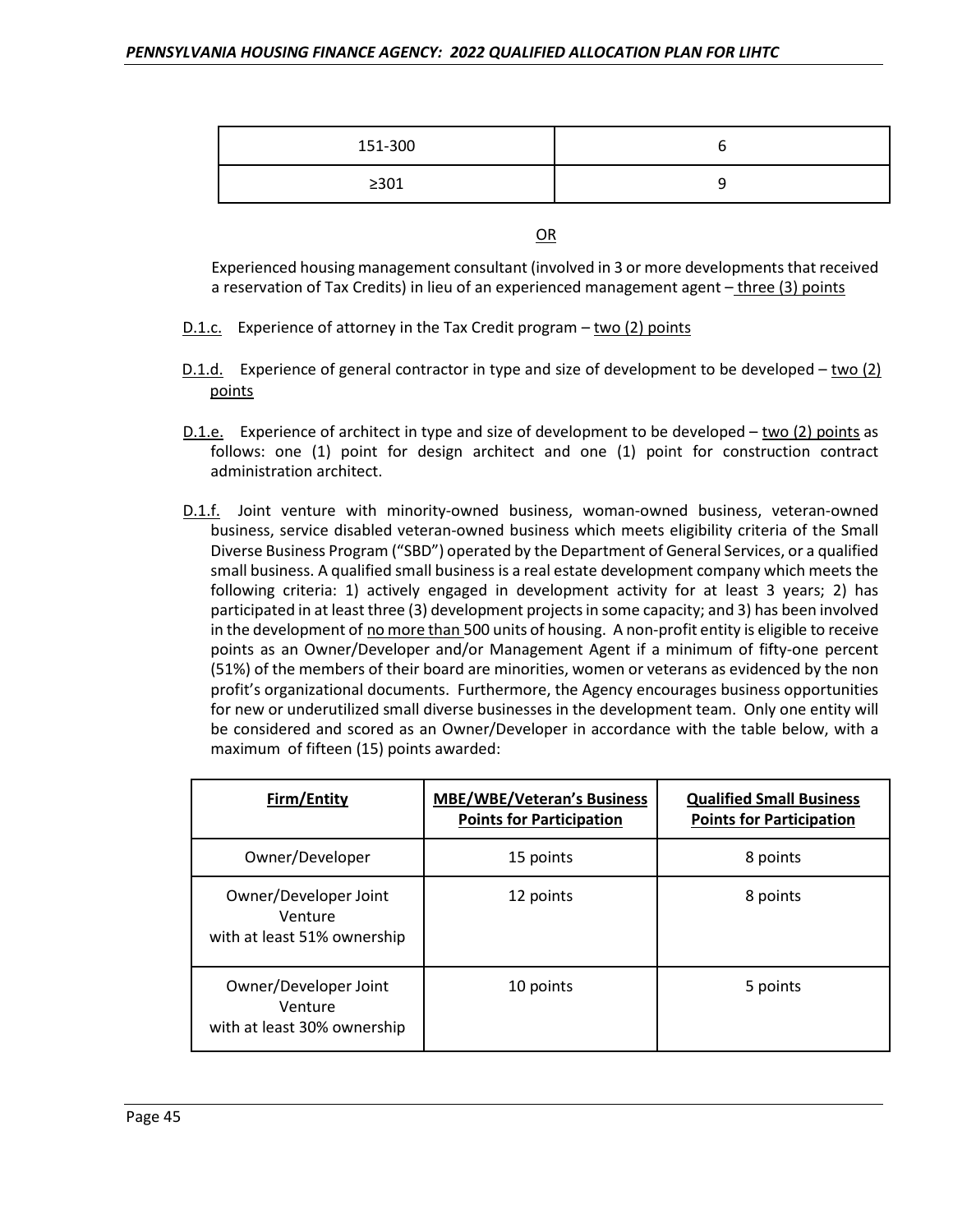| <b>Management Agent</b>   | 8 points | 3 points |
|---------------------------|----------|----------|
| (minimum 2 year contract) |          |          |

# **D.2. Development Team – Material Participation of Minority, Women's and Veteran's Businesses – up to fifteen (15) points**

The Agency may award up to fifteen (15) points for material participation in the development team by a minority-owned business, woman-owned business, veteran-owned business, service disabled veteran-owned business which meets eligibility criteria of the Small Diverse Business Program ("SBD") operated by the Department of General Services, or a qualified small business that meets the definition above in Section D.1.f Multiple entities will be considered and scored in accordance with the table below, with a maximum of 15 points awarded.

| <b>Firm/Entity</b>           | 1%-4.99% of Total<br><b>Development Cost</b> | ≥5% of Total<br><b>Development Cost</b> |
|------------------------------|----------------------------------------------|-----------------------------------------|
| <b>Professional Services</b> | 1 point                                      | 2 points                                |
| <b>General Contractor</b>    | 1 point                                      | 2 points                                |
| Sub-Contractors/Vendors      | 1 point                                      | 2 points                                |

# **D.3. Zoning - up to ten (10) points**

Ten (10) points will be awarded for developments which demonstrate that all zoning approvals have been secured for all sites included in the Application, to the satisfaction of the Agency, including all variances and special exceptions.

#### OR

Five (5) points will be awarded for developments which do not possess full zoning approval but which provide a letter from a qualified attorney or local zoning official which articulates and identifies a realistic and timely path forward to secure final zoning approval.

#### **D.4. Commitment of Funds – up to twenty seven (27) points**

The developer must provide evidence, satisfactory to the Agency, that all funding commitments from public and private lenders have been secured. A minimum level of funding as determined by the Agency based upon availability in both Participating Jurisdictions and Non-Participating Jurisdictions will be required for consideration in this category. Evidence of said commitments shall include a firm commitment of funding and shall set forth the terms and conditions of said funding. Points will be awarded as follows:

D.4.a. Evidence of Fully Funded Development – The Agency may award five (5) points to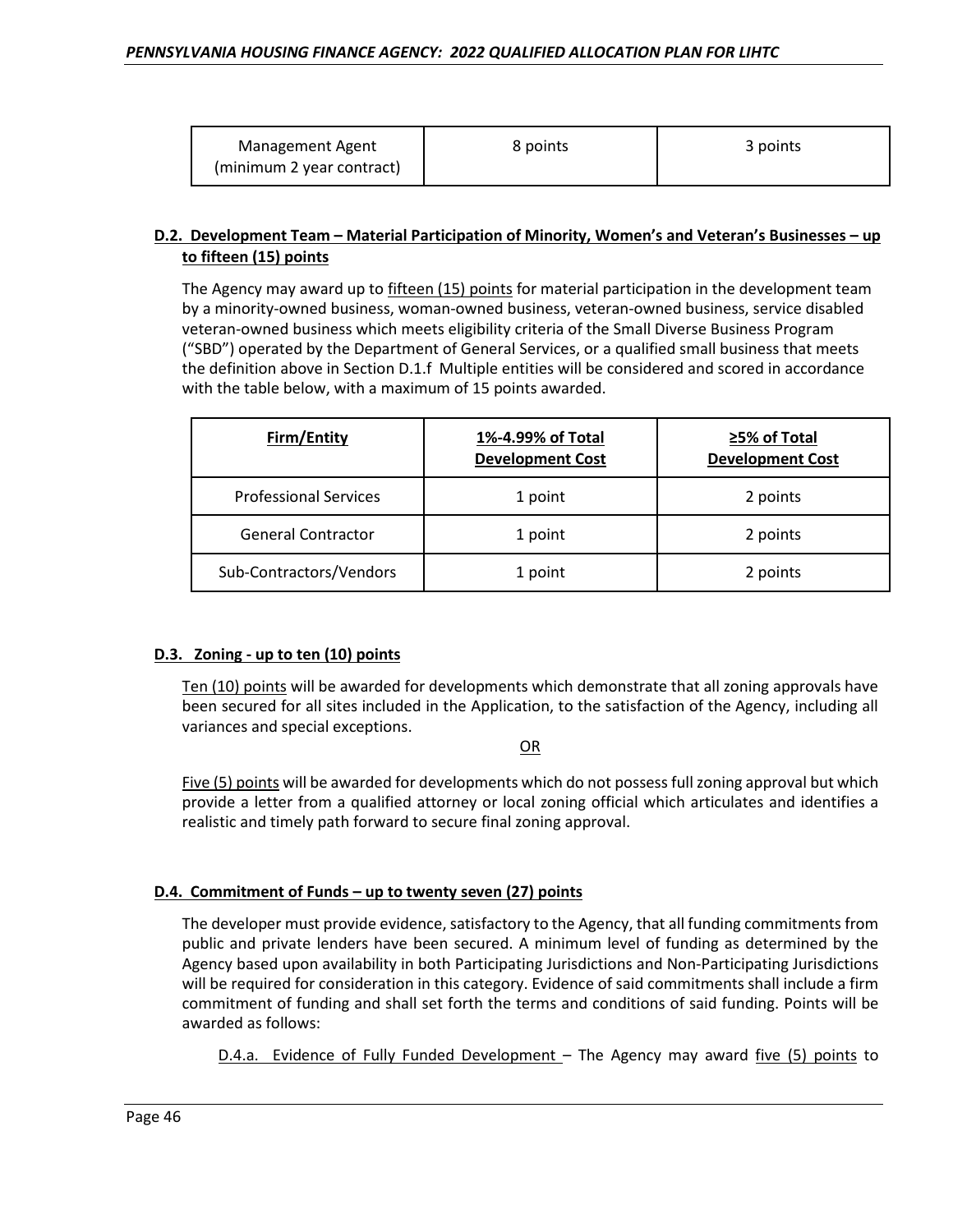developments that demonstrate that all funding commitments are in place, excluding requests for Agency First Mortgage Financing, PennHOMES or HTF. Projects with financing gaps of less than 25% of the developer fee shown in the capital budget are able to qualify for these points. No points will be awarded in this category if a Development requires greater than a 25% reinvested developer fee. Unless otherwise approved by the Agency, developments requesting consideration in this category will not be considered for additional awards of Agency funding (Tax Credit or loan) at any time during processing through placement in service.

D.4.b. Inclusion of Private Capital and Soft Debt Funds – The Agency may award up to eight (8) points for the inclusion of permanent amortizing debt and/or soft financing private sources, state or local programs, nonprofit organizations, foundations and/or federal programs. This category includes equity from historic tax credits and land and/or building donation (subject to verification by a current appraisal). This category does not include a PennHOMES or PHARE Program request that has not been approved. Applications with a donation or a reduction in development-related fees (i.e., tap-in, impact, recreational and/or other development rights by the local government unit/municipality) may also be included. The reduction must be measurable and based upon an existing fee schedule that applies to all developments.

Comparison will be made between total qualifying financing and total development costs, with possible points granted as follows

| <b>Participating Jurisdiction</b><br>Percentage | <b>Nonparticipating</b><br><b>Jurisdiction Percentage</b> | <b>Points</b> |
|-------------------------------------------------|-----------------------------------------------------------|---------------|
| 5-10%                                           | $2 - 5%$                                                  | 2             |
| $>10-20\%$                                      | $>5-10\%$                                                 | 4             |
| $>20-30\%$                                      | $>10-20%$                                                 | 6             |
| >30%                                            | $>20\%$                                                   | 8             |

D.4.c. Inclusion of Assumed Debt on Preservation or Related Party Financing – The Agency may award up to two (2) points for the existing debt on preservation projects or substantial rehabilitation projects as follows:

| Percentage | <b>Points</b> |
|------------|---------------|
| ≥10-30%    |               |
| $>30\%$    |               |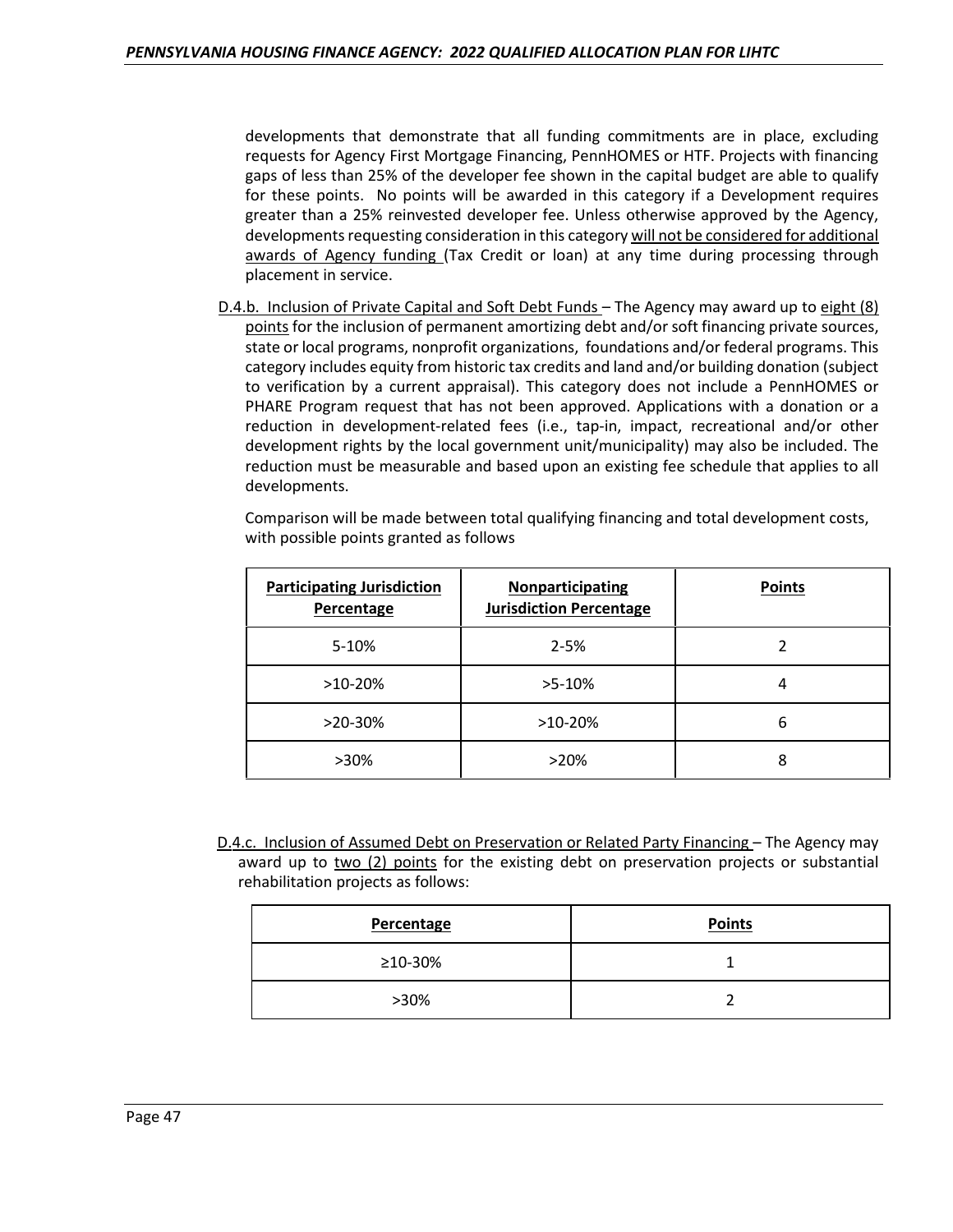D.4.d. Inclusion of Funding Applied For and To Be Applied For - The Agency may award up to two (2) points for identified funding listed as applied for or to be applied for. In accordance with the Code, all applications must identify all sources of funding (including those to which the Applicant expects to apply). Consideration for soft financing will be given for those sources with an interest rate at or below the long term applicable federal rate in effect at the month of closing (which shall be evidenced by an executed note at closing). To be considered for points in this category, the amount may not exceed twenty-five percent (25%) of developer fee and Applicant must provide evidence of the commitment to reinvest developer fee in an amount equal to the amount of the identified funding. The Agency will use this funding as a source in determining the Tax Credit award.

| Percentage  | <b>Points</b> |
|-------------|---------------|
| $\geq 15\%$ |               |
| >25%        |               |

- D.4.e. Inclusion of Applied for PennHOMES Funding The Agency may award two (2) points for Applications seeking PennHOMES funds as part of its financing plan. Applicants must demonstrate the ability to meet all PennHOMES program requirements. A minimum of \$500,000 in PennHOMES funding is required for consideration in this category.
- D.4.f. Inclusion of Applied for Agency First Mortgage Financing The Agency may award five (5) points for Applications which request Agency First Mortgage Financing as part of its financing plan. Applicants must meet Agency underwriting requirements, as more further described in the 2022 Guidelines, in order to qualify for points in this category.
- D.4.g. Inclusion of Project Based Unit Subsidy The Agency may award two (2) points for the inclusion of Project Based Section 8 assistance or ACC subsidy for at least fifty percent (50%) of the units in the development.
- D.4.h. Evidence of Tax Abatement The Agency may award one (1) point for developments that provide evidence of receipt of a real estate tax abatement from the municipal taxing authority.

# **D.5 Noncompliance – up to negative ten (10) points**

The Agency may deduct up to ten (10) points from the score for proposals involving either an Applicant (or any member of the development team) that participates in a Pennsylvania Tax Credit development or the management of a Tax Credit development located in the State of Pennsylvania that is delinquent in payments or has materially defaulted on obligations to the Agency, has not met required submissions and program deadlines, has unresolved IRS Form 8823 noncompliance issues, has not met the requirements of the Restrictive Covenant Agreement, has failed to submit a timely Placed-in-Service/Cost Certification package which resulted in a loss of Tax Credits to the Agency, has engaged in an early termination of a Tax Credit project, or has made changes in a selection criteria or failed to meet the selection criteria for which an allocation of Tax Credits was previously made.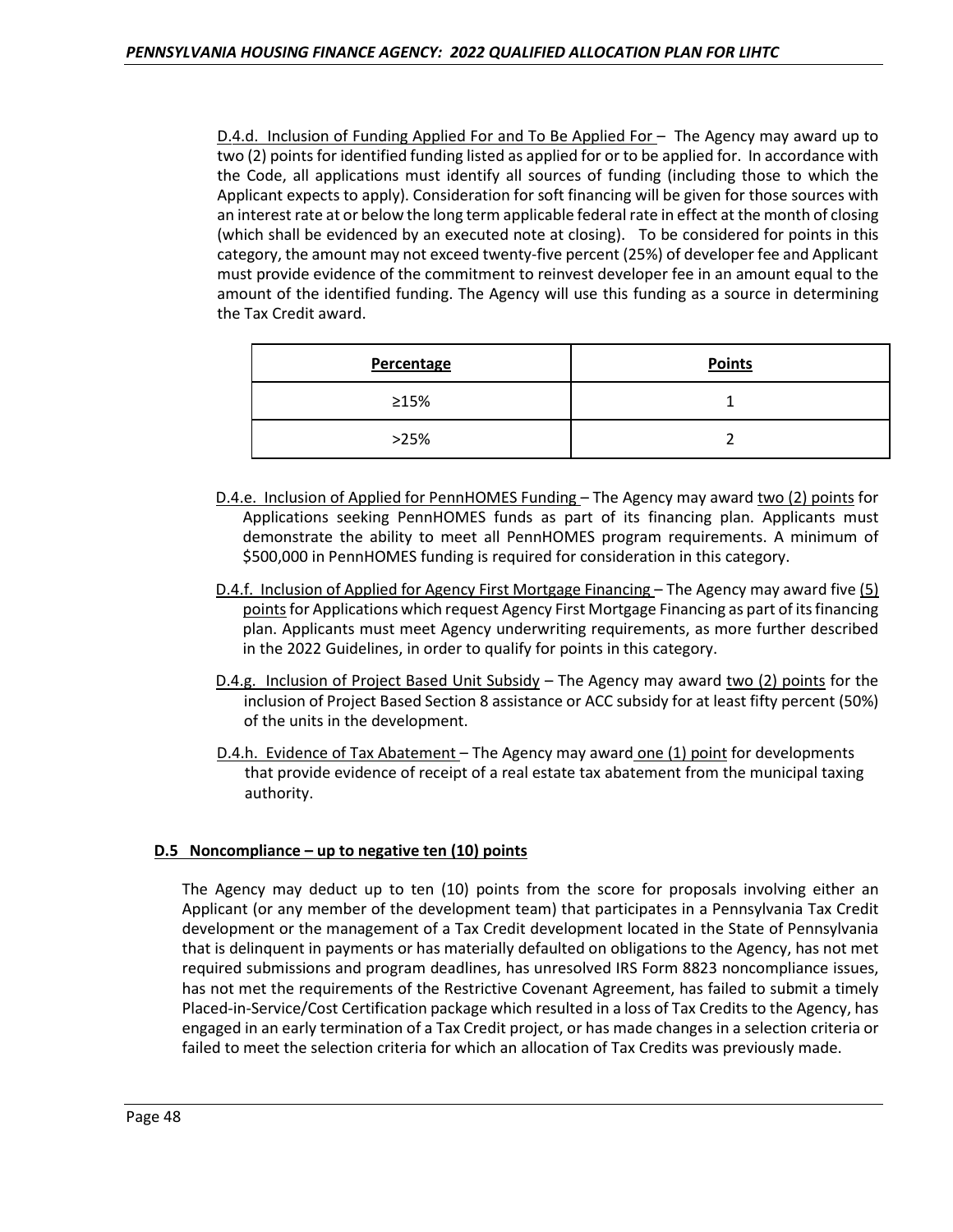# NOTE: Development Cost Savings Selection Criteria is suspended for 2022 due to current market conditions

#### **E. Development Cost Savings** *10 Maximum Points*

The Agency may award up to ten (10) points to Applications which demonstrate costs less than the median total development costs of the total Applications submitted. The Agency will determine the median total development cost per square foot (less the cost of acquisition, reserves and commercial space) and will award points based on certain ranges as stated below. Preservation Applications and those located in Philadelphia will not be included when determining the median costs in a cycle. The Agency will award points to Preservation and Philadelphia applications as they compare against each other. For all other developments, the Agency will award points based upon the construction type: single family/townhouse, multi-story multifamily buildings, and adaptive re-use buildings as they compare against each other. In addition to submission of certifications that the building as designed and as constructed will meet/meets all labor and material standards set forth in applicable local or statewide codes (without sacrificing unit size and other building amenities), the Agency reserves the right to require additional certifications from local officials or building design professionals prior to the issuance of an IRS Form 8609 for the building or to conduct its own site visits during construction to ensure that the quality of construction is not compromised by cost savings.

| <b>Percentage Below Median Total</b><br><b>Development Cost</b> | <b>Points</b> |
|-----------------------------------------------------------------|---------------|
| At least 10%                                                    | ÷,            |
| 245%                                                            | 10            |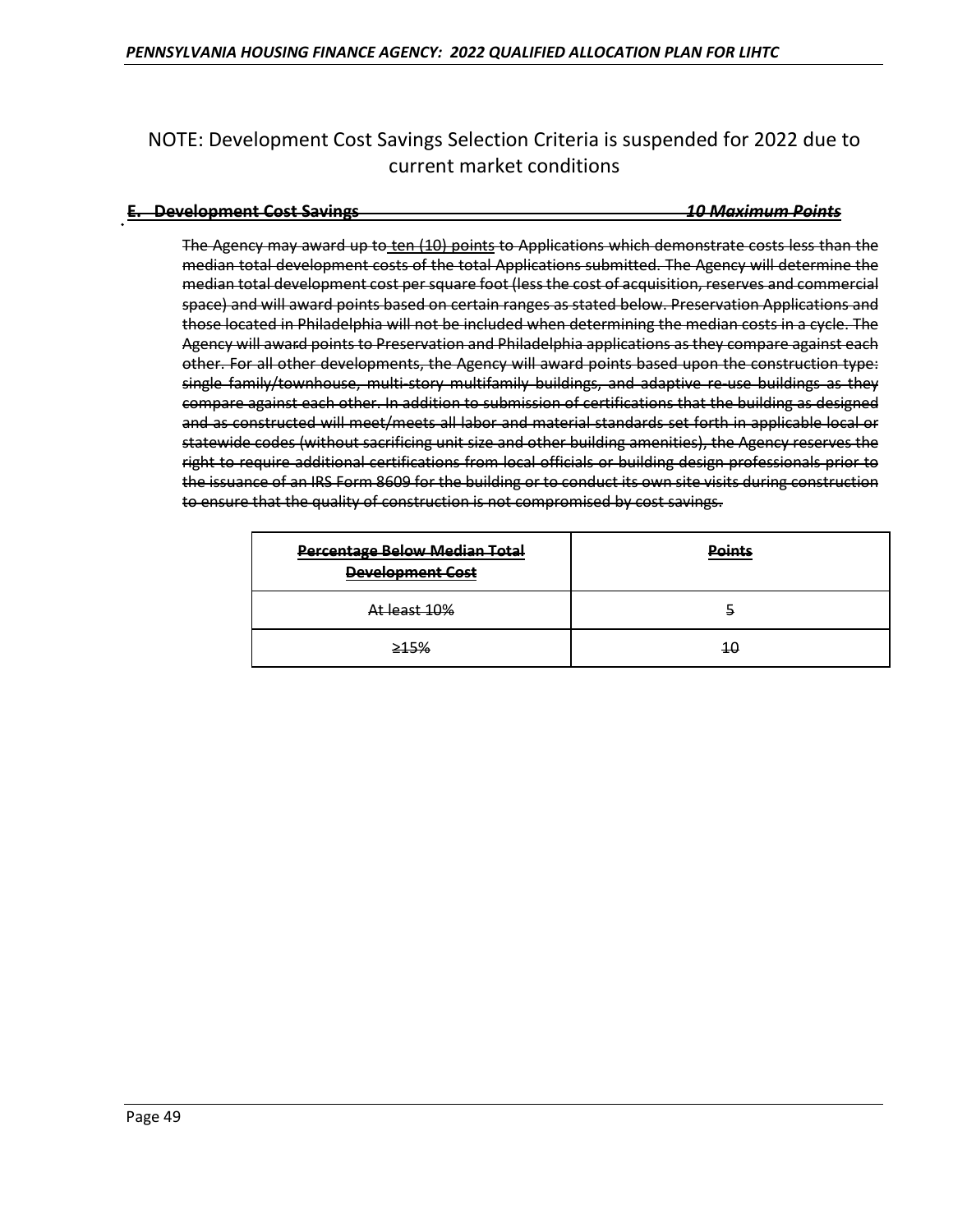# **F. Complete Application Package** *5 Maximum Points*

The Agency may award 5 bonus points for Applications that are submitted with all required Application exhibits and information as delineated in the Application Checklist and the Application Guidelines.

**Total Points Available** *218 Points*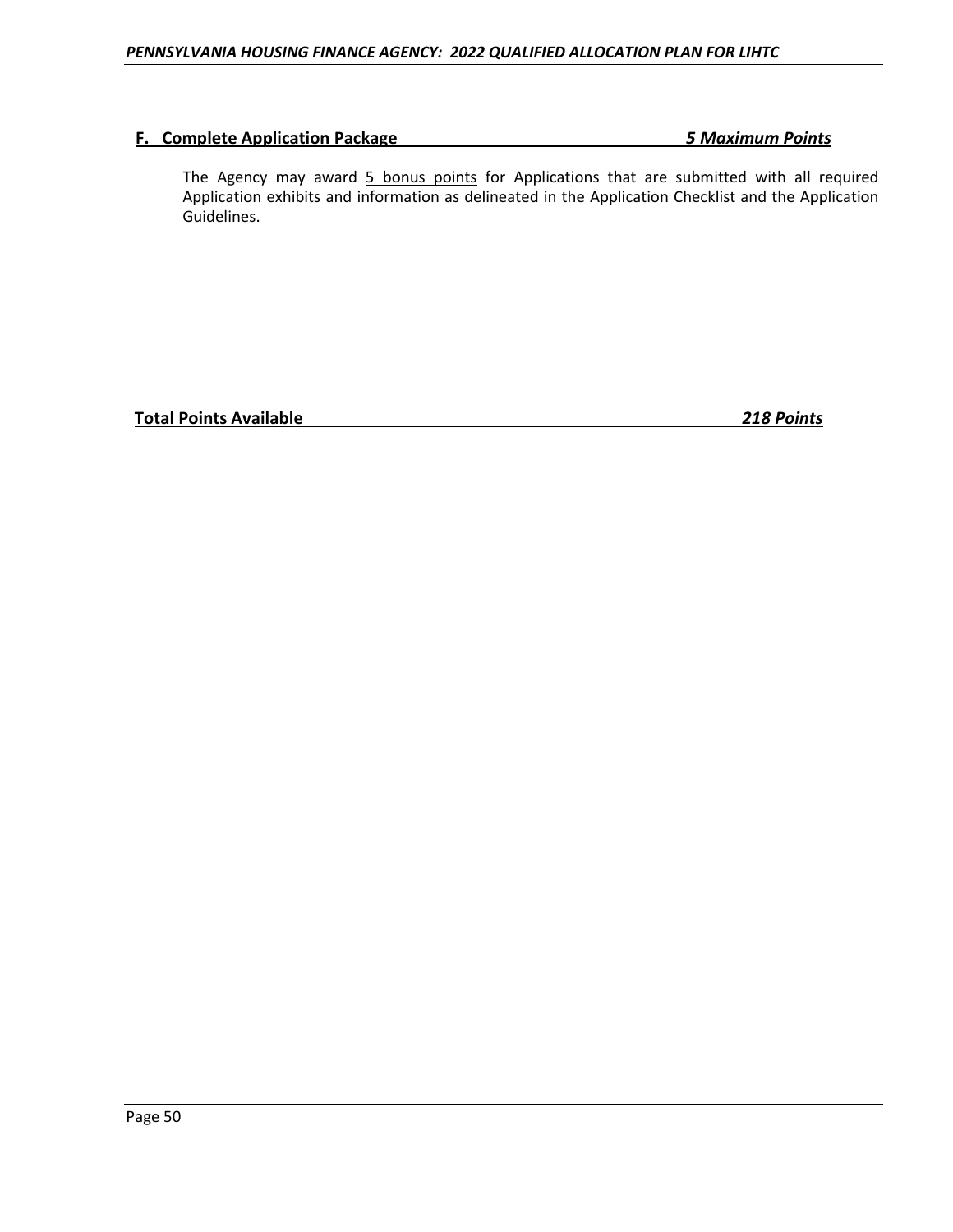# **EXHIBIT URBAN**

The following urban areas qualify for Application submission in the Urban Pool of the 2022 Program Years.

**Allegheny County** City of Pittsburgh **Berks County** City of Reading **Blair County** City of Altoona **Cambria County** City of Johnstown **Dauphin County** City of Harrisburg **Delaware County** City of Chester **Erie County** City of Erie Lackawanna County City of Scranton **Lancaster County** City of Lancaster **Lawrence County** City of New Castle **Lebanon County** City of Lebanon **Lehigh County** City of Allentown City of Bethlehem **Luzerne County** City of Hazelton City of Wilkes-Barre **Lycoming County** City of Williamsport **Northampton County** City of Bethlehem City of Easton

**Philadelphia County** City of Philadelphia **York County** City of York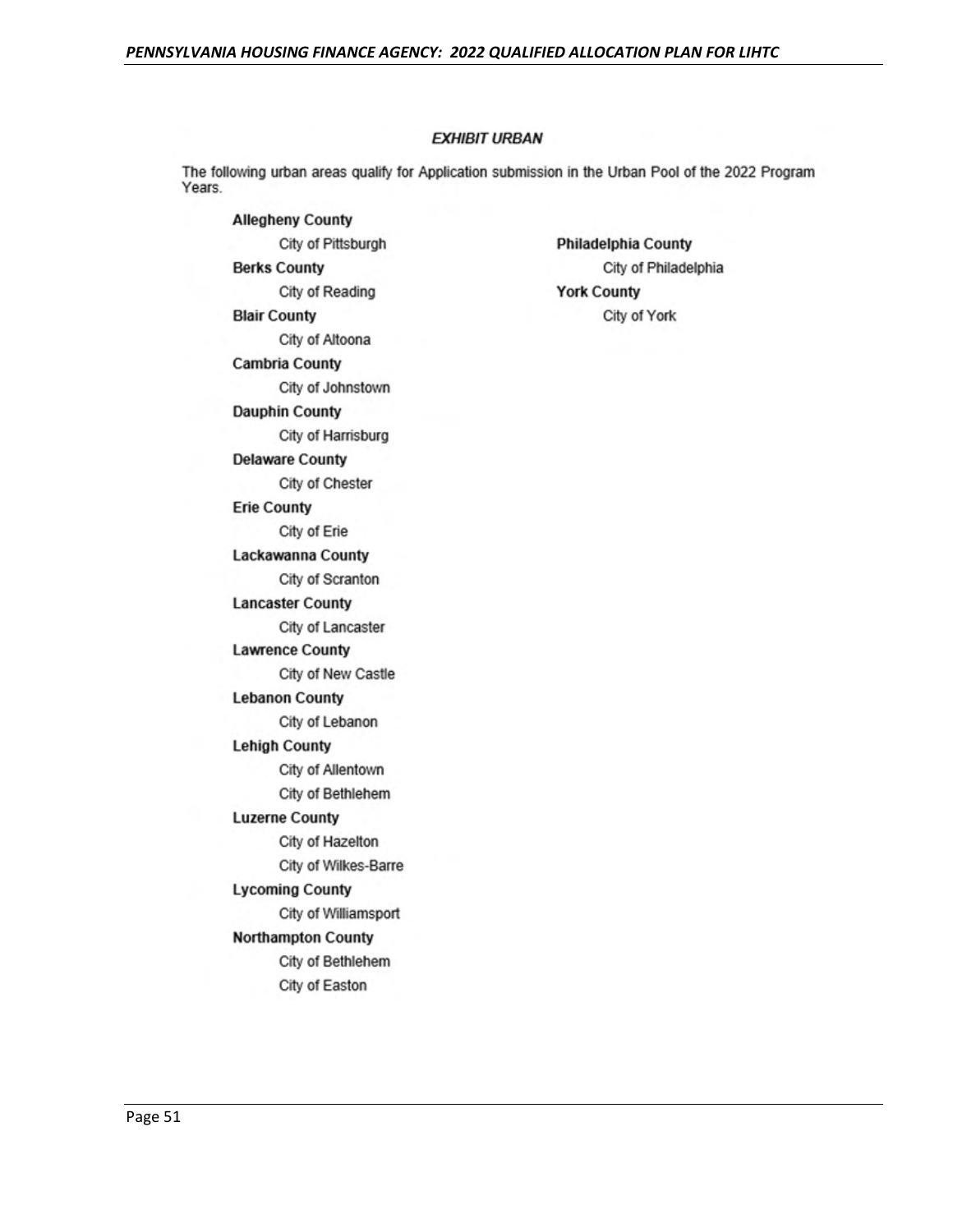# **5. Waivers**

# **5.1 APPLICATION WAIVER REQUESTS**

Requests for waivers of application processing and threshold requirements must be submitted to the Agency for review as part of the Application. Review of waiver requests prior to the submission of an Application will be considered by the Agency based on the nature of the request. The Agency will promptly review requests for waivers.

Detailed below is guidance regarding common Waiver requests.

# **5.2 MAXIMUM BASIS PER UNIT**

The Agency may consider a waiver of the Maximum Basis per Unit limitations (outlined above in Section 3.4) for Developments with a minimum of fifty-one percent 51% of the units in the development having three (3) or more bedroom units.

For all other Developments, the Agency may consider a waiver of the established limits based upon the demonstration of compelling circumstances and justification for the additional basis eligible costs. Compelling circumstances include:

- 1. preservation of a designated historic building or necessitated by building in or adjacent to a designated historical district;
- 2. construction costs attendant to providing supportive services to the resident population that are over and above that typically associated with such housing, including reasonable costs related to the construction of community service facilities;
- 3. costs due to structurally unsuitable subsoil conditions; costs associated with environmental remediation of an existing building that will remain in the development;
- 4. costs resulting from local conditions or attempts to exclude affordable housing (this may include excessive impact fees, building code requirements, restrictive zoning, extraordinary litigation costs incurred because of neighborhood opposition and planning requirements); and
- 5. other specific, clear and demonstrable cases that the extraordinary costs are justified.

For those Developments seeking to exceed limits based on items 1 through 4 in the list above, costs due to historic considerations, unsuitable subsoil conditions or costs associated with environmental remediation, evidence must be provided that such costs are in excess of expenditures required for eligibility for Tax Credits. In addition, a detailed cost breakdown must be provided indicating the difference between the costs for these items and those of typically constructed developments. Applicants must provide full explanation of all alternative site considerations and provide adequate justification of the need for the development at the identified location or a full explanation and adequate evidence of cost savings.

For those Developments seeking to exceed limits based on item 5 in the list above, the Agency will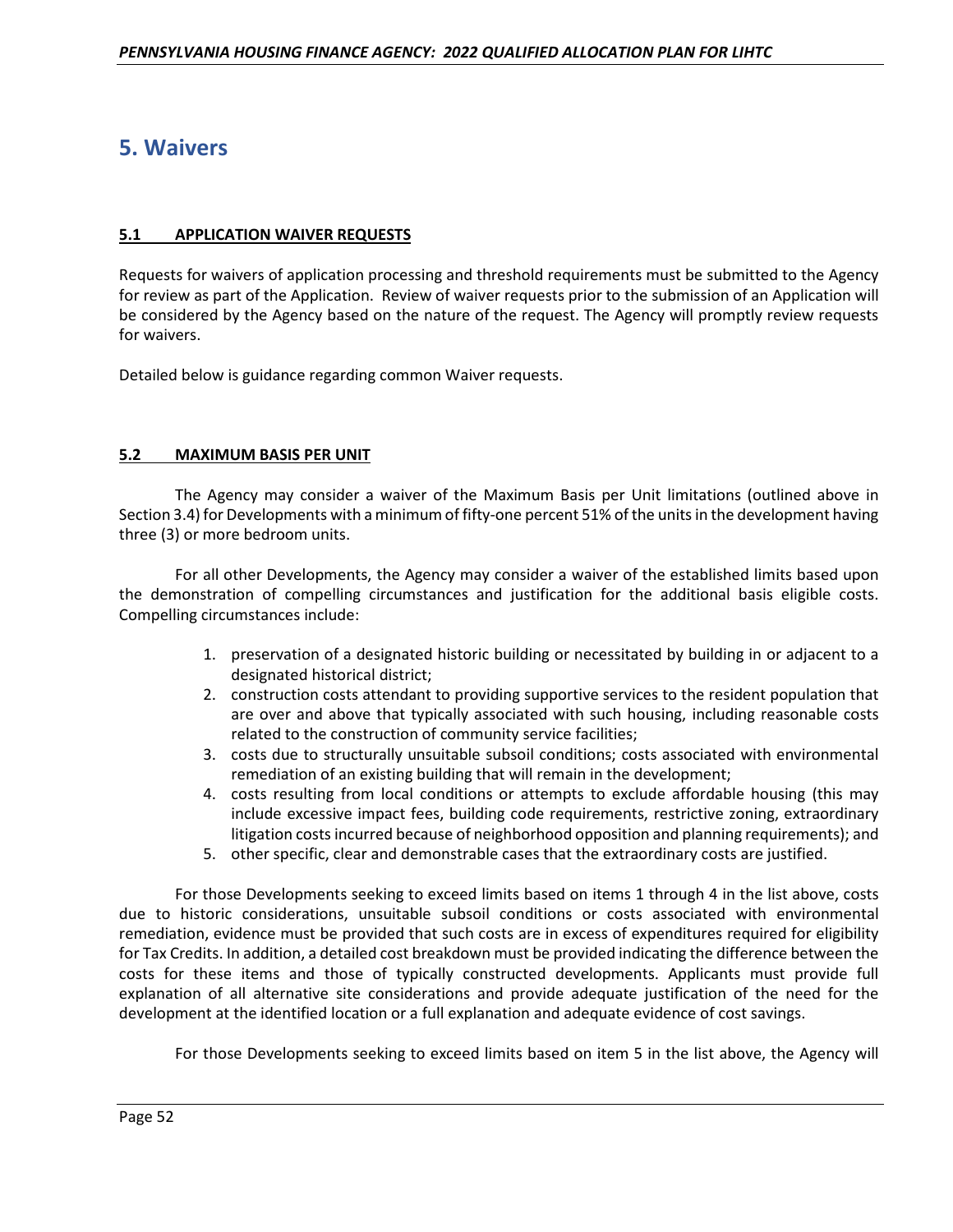only approve waivers based on unique circumstances such as the development of scattered site housing or material increases in costs resulting from the Covid-19 pandemic.

For Applications affected by local attempts to exclude affordable housing, Agency staff will not approve Tax Credits above 30 percent of the Maximum Basis limitation. For all other circumstances, Agency staff will not approve Tax Credits above 15 percent of the Maximum Basis limitation.

All requests for waivers of the Maximum Basis per Unit limitations will be subject to a rigorous evaluation by Agency staff. The Agency reserves the right to make final decisions regarding waiver requests. A waiver of the Maximum Basis limitation is solely determined by the Agency.

#### **5.3 STATE DESIGNATED 130% BASIS BOOST**

As detailed above in Section 2.6, Applicants for Competitive 9% Tax Credits may request a State Designated Basis Boost in an amount up to 130 percent (130%) of the eligible rehabilitation/new construction basis. The waiver request must include evidence satisfactory to the Agency that the Development will have excess development expenses and costs related to one of the following reasons:

- 1. location in areas of the Commonwealth with limited federal, state, local or financial resources; or
- 2. provision of general occupancy units in "areas of opportunity", as defined by the Agency or their siting in order to affirmatively further fair housing or in areas that have not received representative resources in the past; or
- 3. provision of supportive housing opportunities; or
- 4. community impact developments; or
- 5. other specific, clear and demonstrable cases that a basis boost is justified.

Projects located in a Qualified Census Tract (QCT) or Difficult Development Area (DDA) as designated by HUD are automatically qualified for a 30% basis boost and are therefore not also eligible to receive the State Designated Basis Boost.

In accordance with Federal rules, applications for 4% Tax Credits and Tax-Exempt bonds are ineligible for a State Designated Basis Boost.

#### **5.4 DEVELOPER'S FEE**

Waivers of the caps on Developer's Fee detailed above in Section 3.5 must provide detail regarding the justification for the fee. To the extent that the Development Budget anticipates a reinvestment/deferral of a portion of the Developer's Fee, the operating projections must indicate an expectation that the entire reinvested/deferred amount will be repaid from operating cash flow in the first 10 years of operations.

In no case will the Agency provide a waiver of the methodology used to calculate the Developer's Fee.